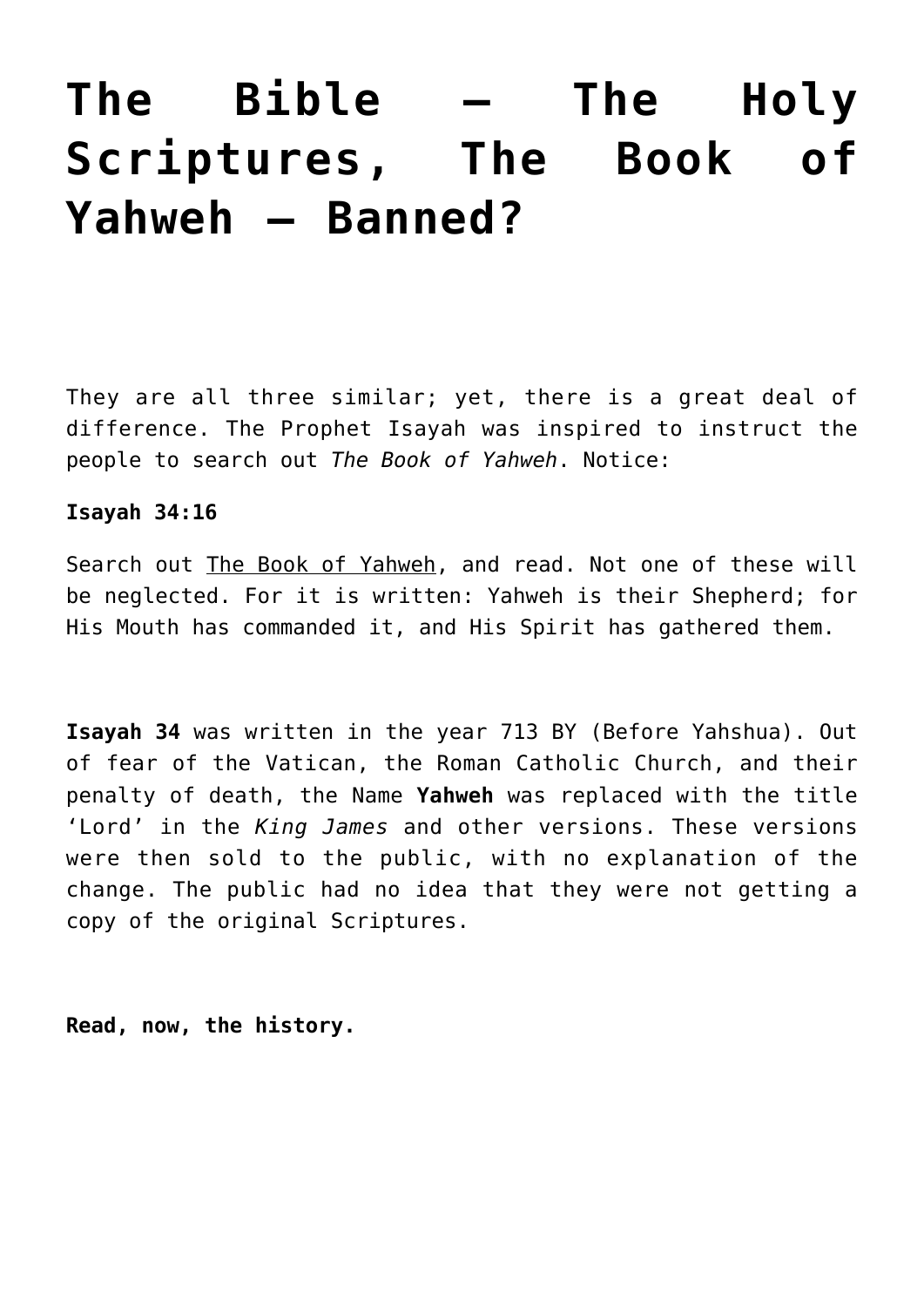# **Vatican Archives Reveal Bible Was Once Banned Book**

ROME, Jan 22, 1998 (Reuters) – The Vatican permitted scrutiny of one of the most notorious periods in Roman Catholic Church history on Thursday when it opened the archives of the department once known as the Inquisition. Scholars now will be able to study cases such as that of the astronomer Galileo, condemned by the Inquisition for claiming the earth revolved round the sun, and Giordano Bruno, a monk burnt for heresy in 1600 in Rome's Campo dei Fiori square.

Vatican officials say the secret files, dating between 1542 and 1902, will yield precious few juicy secrets — the Church officially rehabilitated Galileo in 1992, for example. But the archives do contain some surprises. Opened on Thursday alongside the Inquisition archives was the infamous **Index of Forbidden Books, which Roman Catholics were forbidden to read or possess on pain of excommunication. They showed that even the Bible was once on the blacklist. Translations of the holy book ended up on the bonfires along with other "heretical" works because the Church, whose official language was Latin, was suspicious of allowing the faithful access to sacred texts without ecclesiastical guidance.**

Protestants, who split from Roman Catholics during the Reformation in the 16th and 17th centuries, were allowed to read holy works directly. The Index of Forbidden Books and all excommunications relating to it were officially abolished in 1966 [only 3 years prior to I becoming a Christian!]. The Inquisition itself was established by Pope Gregory IX in 1233 as a special court to help curb the influence of heresy. It escalated as **Church officials began to count on civil**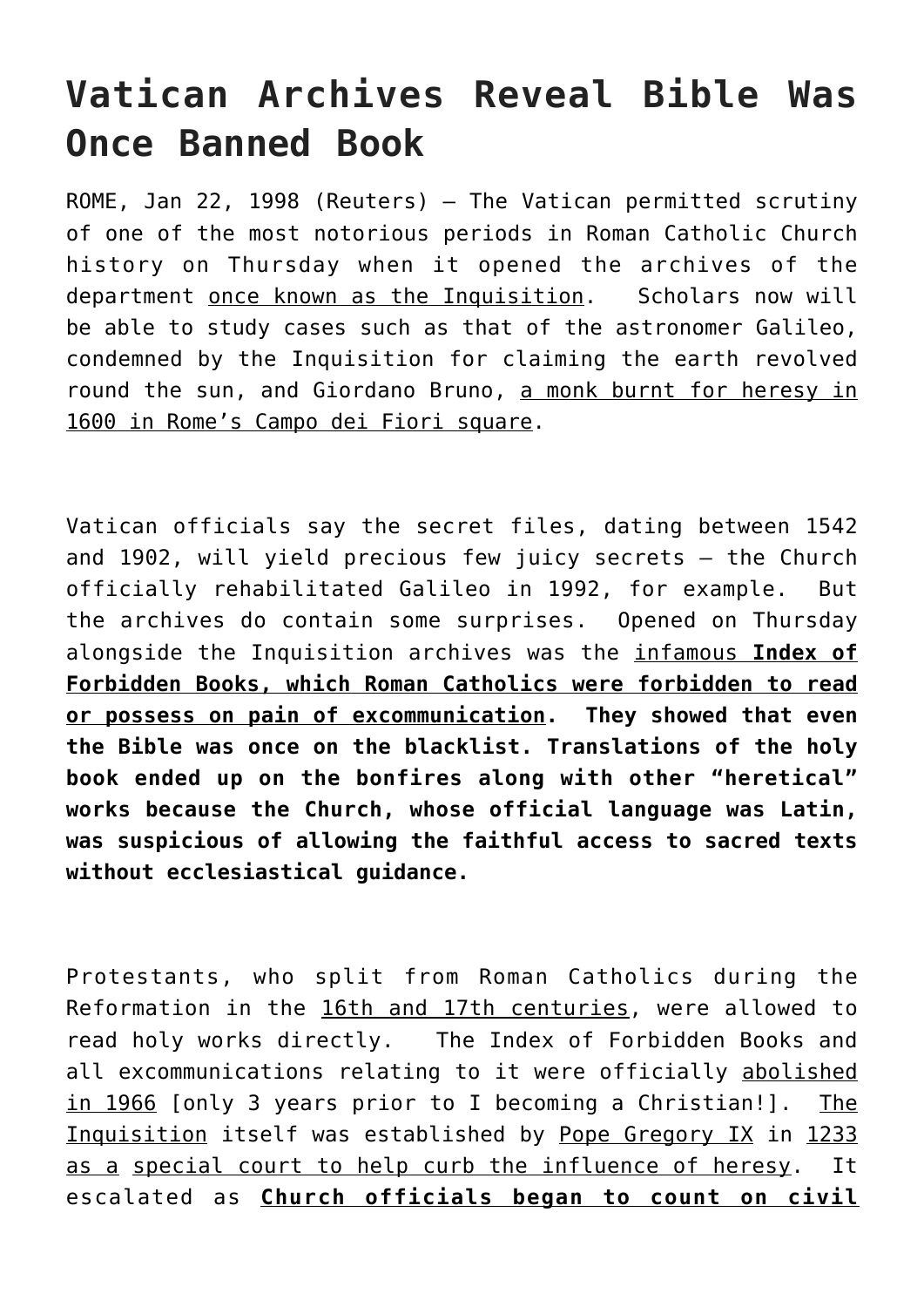**authorities to fine, imprison and even torture heretics.** It reached its height in the 16th century to counter the Reformation. The department later became the Holy Office and its successor now is called the Congregation for the Doctrine of the Faith, which controls the orthodoxy of Catholic teaching. Its head, Cardinal Joseph Ratzinger, declared the archives open at a special conference and recalled how the move stemmed from a letter written to Pope John Paul some 18 years ago by Carlo Ginzburg, a Jewish-born, atheist professor in Los Angeles…

One Vatican official, Father Pagano, was one of few figures allowed into the archives when he was sent, on the Pope's orders of to collect the documentation referring to the Galileo case. He told the Italian newspaper La Stampa last week that the archives of the Inquisition and Index, housed in two rooms, had suffered badly down the centuries and were now "modest." Pagano said **the Church had a tradition of burning many of the most delicate heresy files** and the Inquisition's archive was almost entirely burned on Pope Paul IV's death in 1559.

The documents were hauled off to Paris under Napoleon's rule in 1810 and Pagano said more than 2,000 volumes were burned. Some fell in rivers during transit, others were sold for paper or became mixed up with other files. The Vatican said the archives now held around 4,500 volumes, of which only a small part referred to heresy trials. The rest detail theological controversies and spiritual questions.

*withchrist.org*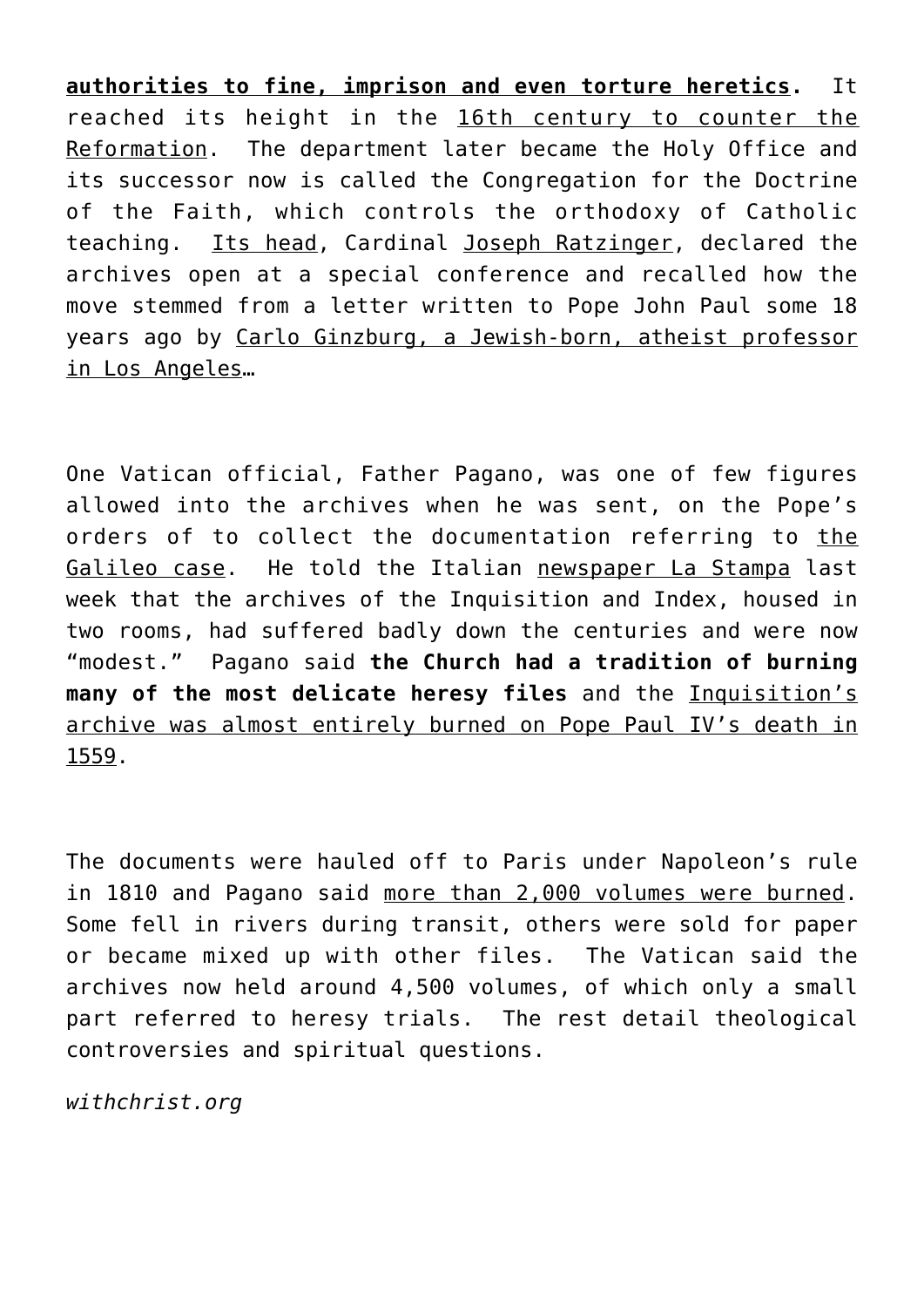## **Bible Possession Once Banned by the Catholic Church!**

**ITEM #2 council of toulouse – 1229 A.D.**

Canon 1. We appoint, therefore, that the archbishops and bishops shall swear in one priest, and two or three laymen of good report, or more if they think fit, in every parish, both in and out of cities, who shall diligently, faithfully, and frequently seek out the heretics in those parishes, by searching all houses and subterranean chambers which lie under suspicion. And looking out for appendages or outbuildings, in the roofs themselves, or any other kind of hiding places, all which we direct to be destroyed.

Canon 6. Directs that the house in which any heretic shall be found shall be destroyed.

Canon 14. We prohibit also that the laity should be permitted to have the books of the Old or New Testament; unless anyone from motive of devotion should wish to have the Psalter or the Breviary for divine offices or the hours of the blessed Virgin; but we most strictly forbid their having any translation of these books…

1229 – The Inquisition of Toulouse imposed by Albigensian Crusaders forbids laymen to read the Bible.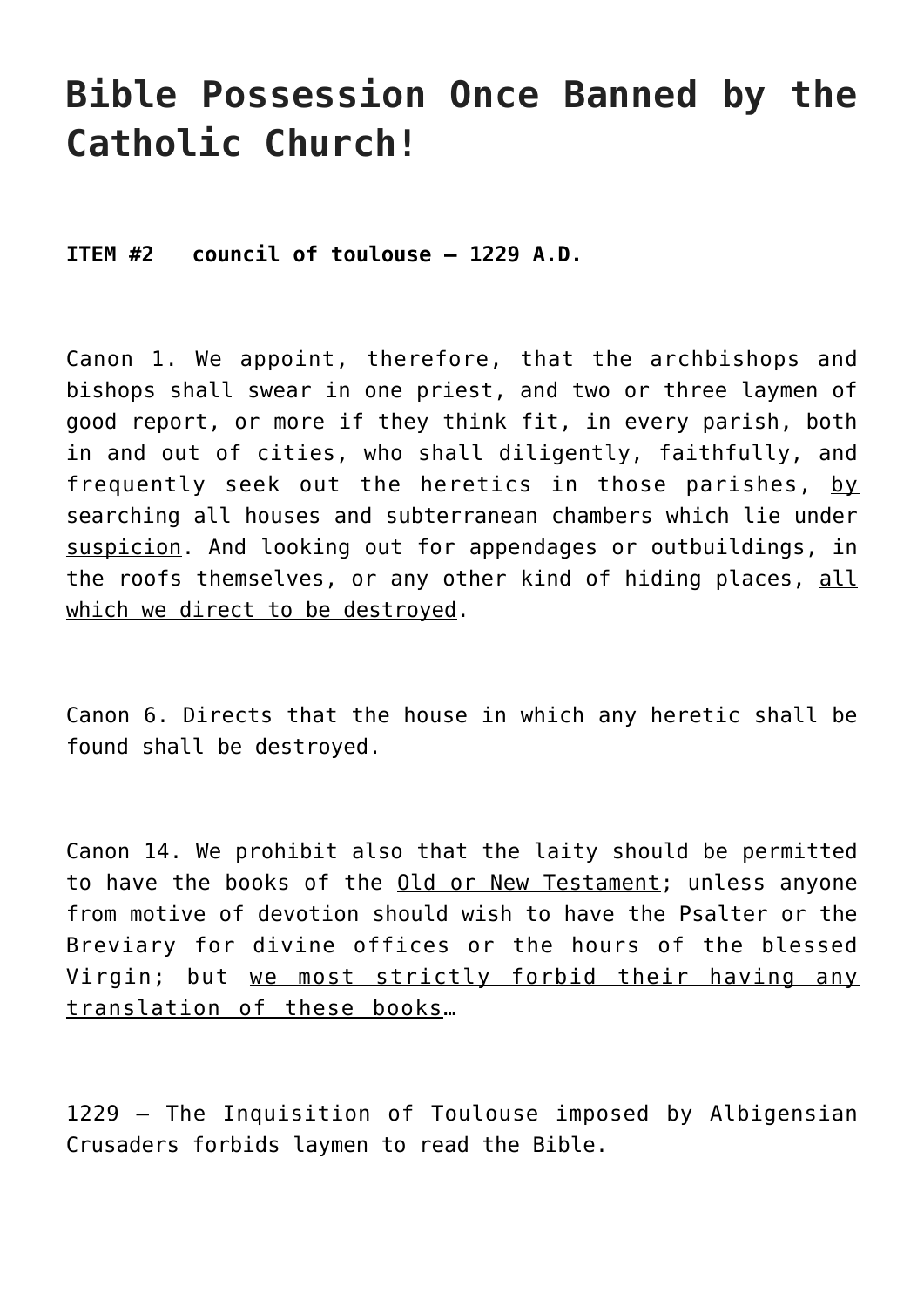**ITEM #3 THE council of tARRAGONA – 1234 A.D.**

The Council of Tarragona of 1234, in its second canon, ruled that:

"No one may possess the books of the Old and New Testaments in the Romance language, and if anyone possesses them he must turn them over to the local bishop within eight days after promulgation of this decree, so that they may be burned lest, be he a cleric or a layman, he be suspected until he is cleared of all suspicion." …

#### **ITEM #4 JOHN WYCLIFFE – MORNING STAR OF THE REFORMATION**

John Wycliffe was the very first to translate the entire Bible into English, which he completed in 1382. Wycliffe translated from the Latin Vulgate…

At the ecumenical Council of Constance, in 1415, Wycliffe was posthumously condemned by Arundel, the archbishop of Canterbury, as "that pestilent wretch of damnable heresy who invented a new translation of the scriptures in his mother tongue." By the decree of the Council, more that 40 years after his death, Wycliffe's bones were exhumed and publicly burned and the ashes were thrown into the Swift river…

#### **ITEM #5 THE BIBLE IN ENGLISH IS PRINTED**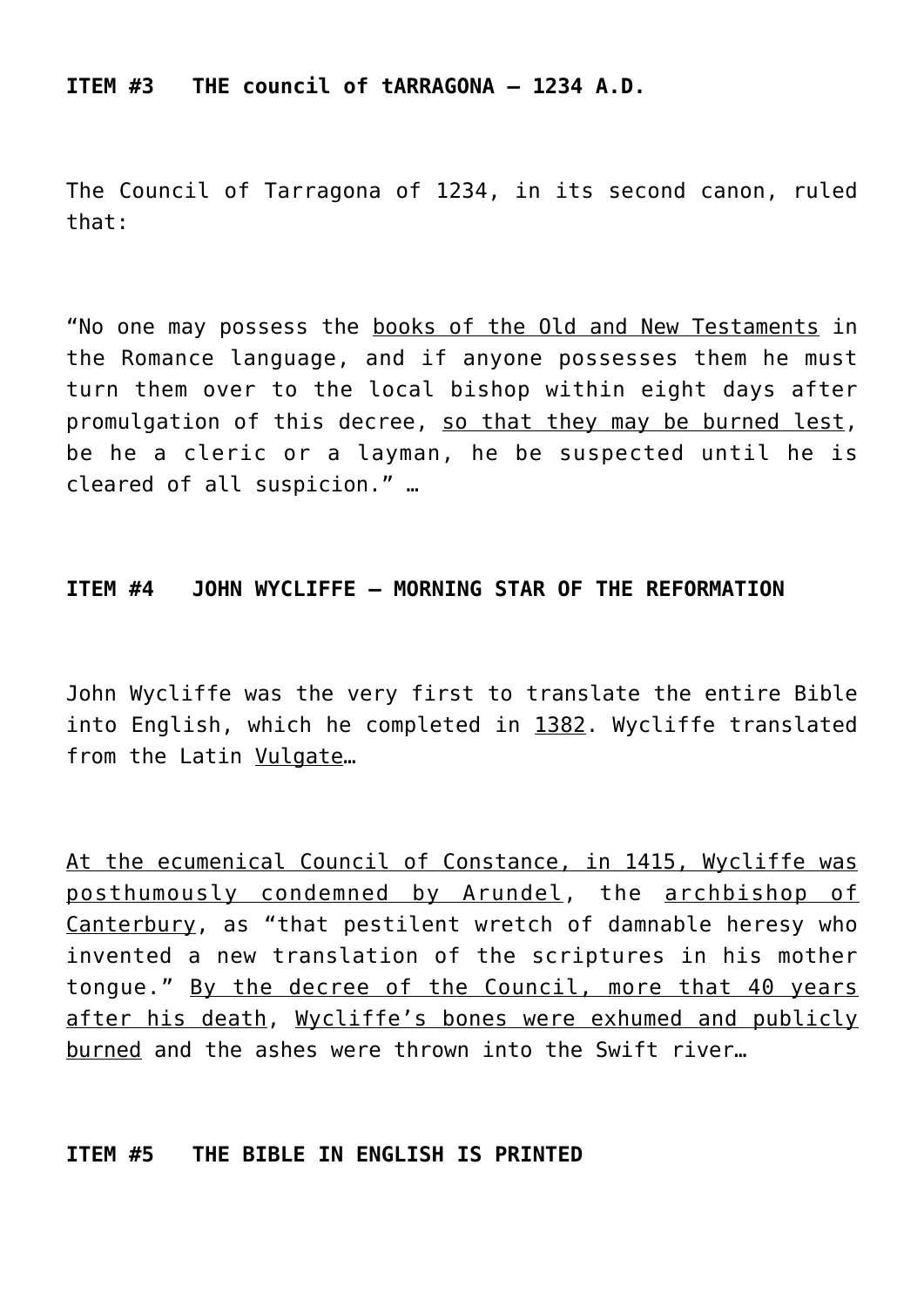William Tyndale completed a translation of the New Testament from the Greek in 1525, which church authorities in England tried their best to confiscate and burn. After issuing a revised edition in 1535, he was arrested, spent over a year in jail, and was then strangled and burned at the stake near Brussels in October 6th, 1536. It is estimated today that some 90 percent of the New Testament in the 1611 King James Bible is the work of Tyndale. Tyndale was unable to complete his translation of the Old Testament before his death.

In an attempt to combat the swiftly rising tide of Protestantism, the Catholic Church began maintaining lists of the prohibited books which were to be confiscated. Here is an example from England:

Memorandum of a proclamation made at Paul's Cross on the first Sunday in Advent, 1531, against the buying, selling or reading of the following books…

The first book of Moses, called Genesis.

A prologue in the second book of Moses, called Exodus.

A prologue in the third book of Moses, called Leviticus.

A prologue in the fourth book of Moses, called Numeri.

A prologue in the fifth book of Moses, called Deuteronomy.

#### **ITEM #17 INDEX OF PROHIBITED BOOKS OF 1930**

From Cardinal Merry de Val, "Forward," in the *Index of Prohibited Books*, revised and published by order of His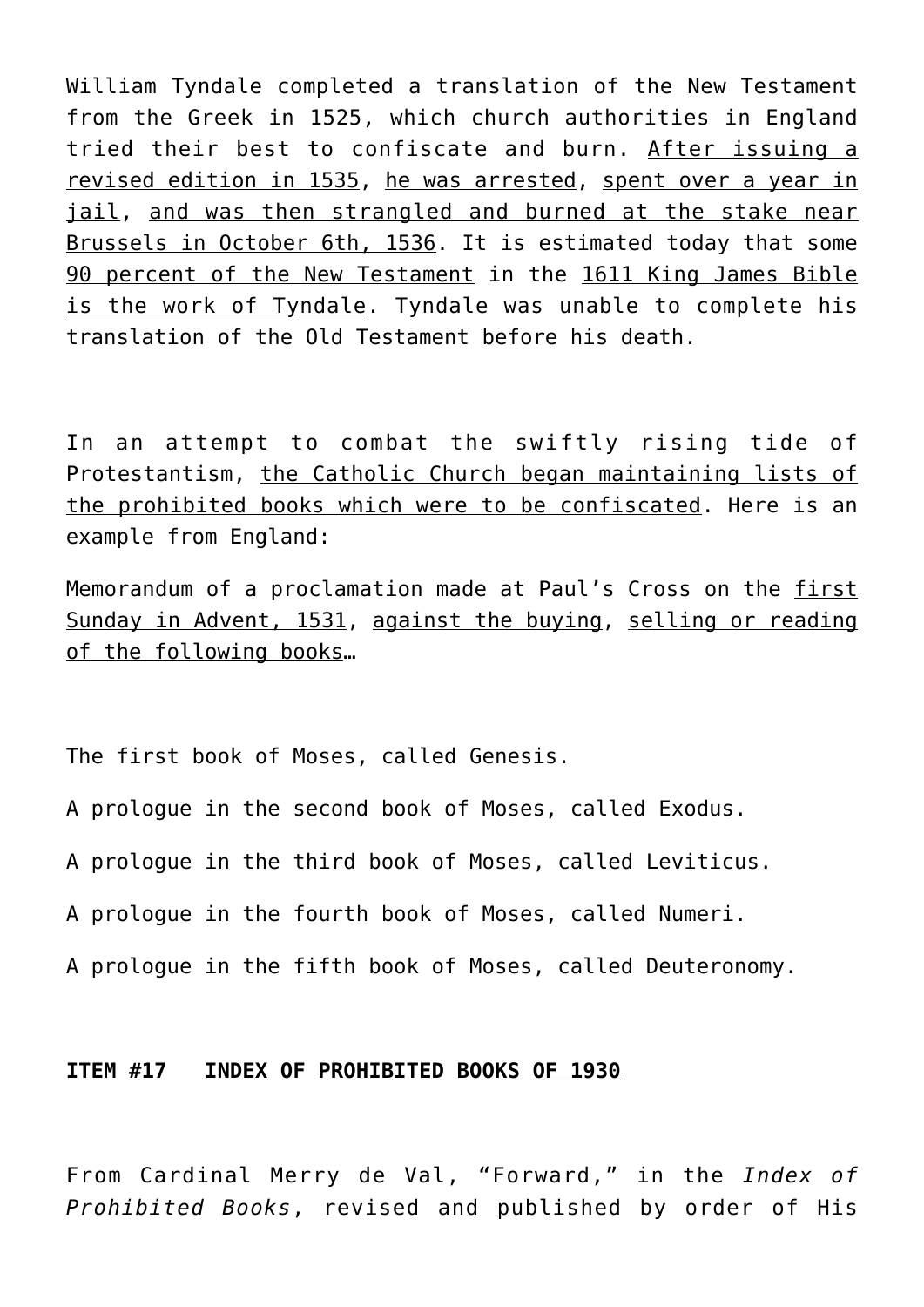Holiness Pope Pius XI (new ed.; [Vatican City]: Vatican Polyglot Press, 1930), pp. ix-xi…

#### **ITEM #18 CURRENT CODE OF CANON LAW ON VERNACULAR BIBLES**

The current *Code of Canon Law*, which went into effect in 1983, reads as follows:

Can. 825 § 1. Books of the Sacred Scriptures cannot be published unless they have been approved either by the Apostolic See or by the conference of bishops; for their vernacular translations to be published it is required that they likewise be approved by the same authority and also annotated with necessary and sufficient explanations.

*www.aloha.net*

To understand why a religion, such as the Roman Catholic Church, would do such an evil thing, you need to understand where the word **Lord** comes from and to whom it refers when you pray. *Unger's Bible Dictionary* gives us that information. The word **Lord** means *Rabbi*.

**LORD**. The rendering of several Heb. and Gk. words, which have different meanings:

1. Jehovah (yahweh: Heb. YHWH, "self-existent") This is used as a proper name of [the Creator] and should have been retained in that form by the translators. See (The) Lord; Yahweh.

2. Lord (Heb. Adon), an early word denoting ownership; hence, absolute control. It is not properly a divine title, being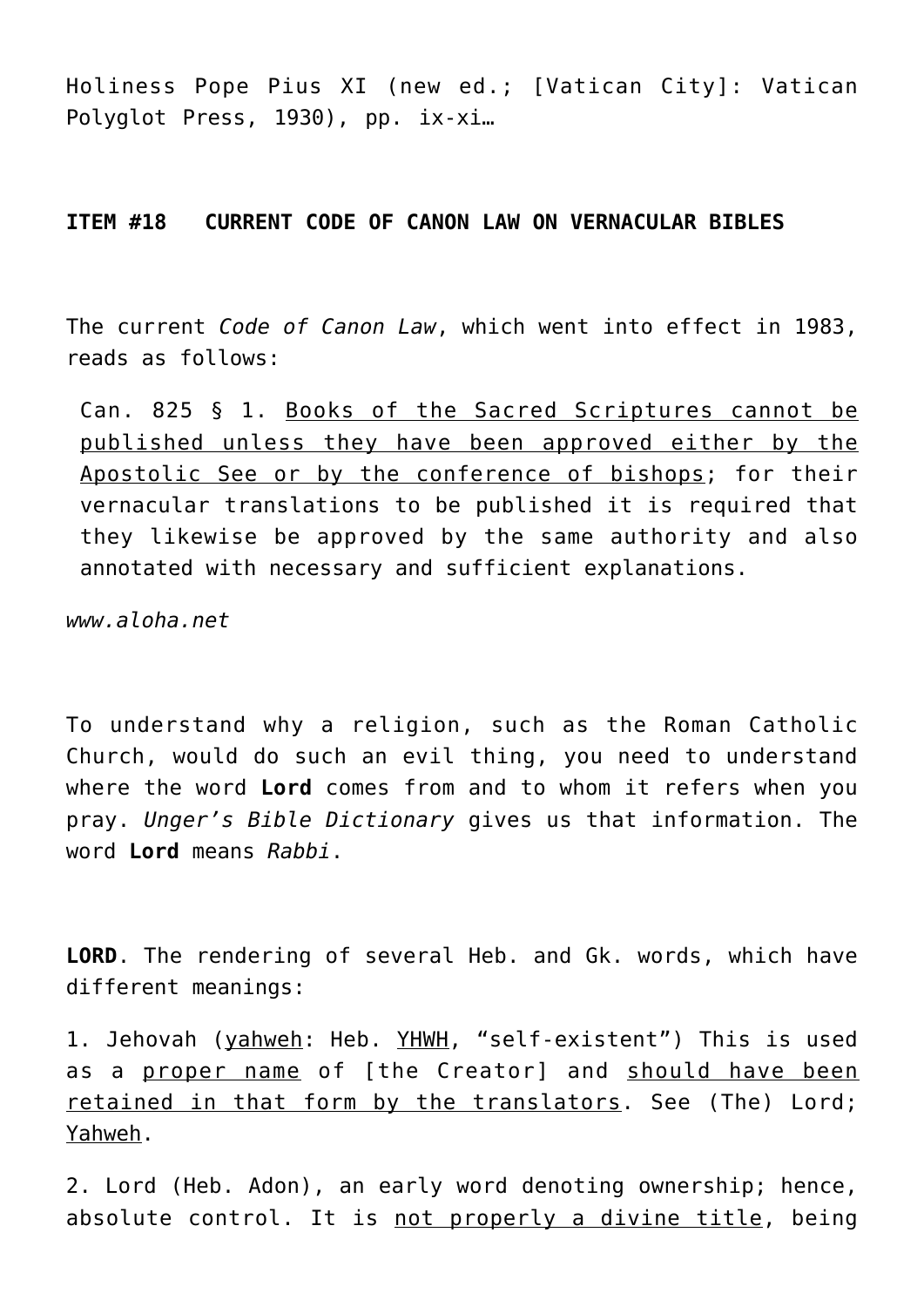used of the owner of slaves (Gen. 24:14, 27; 39:2, 7, rendered "master"), of kings as the lords of their subjects (Isa. 26:13, "master").

**RABBI** (Heb. *rabbi,* Gk. *hrabbi*, "my teacher"). A respectful term applied by the Jews to their teachers and spiritual instructors (Matt. 23:7-8; John 1:38; 3:26; 6:25). The terms *rabbi* and *rabboni* both mean simply "master" (John 1:38; 20:16). The use of the title rabbi cannot be substantiated before the time of Christ. Later Jewish schools had three grades of honor: *rab*, "master", the lowest; *rabbi*, "my master", the second; and *rabboni*, "my lord, my master", the most elevated.

They call it deification. When an honored king, priest or pharaoh, and now pope, or even some of the less popular but well-thought-of died, the teaching is that they really don't die, but go to heaven; and some of them, under certain ceremonies, can and will answer prayers, so try your luck.

# **The Book of Yahweh**

The Scriptures, written by the Prophets of Yahweh, are said to be inspired. Indeed, the Prophecies in *The Book of Yahweh* prove that to be True, because the Prophecies, written over the period of man's history up to this time period, this generation, have come to pass. It's a fact that no man or woman has the power to foretell future events. You do not know, nor can you accurately tell, what will occur to you in the hour ahead. The only Being Who claims that power and has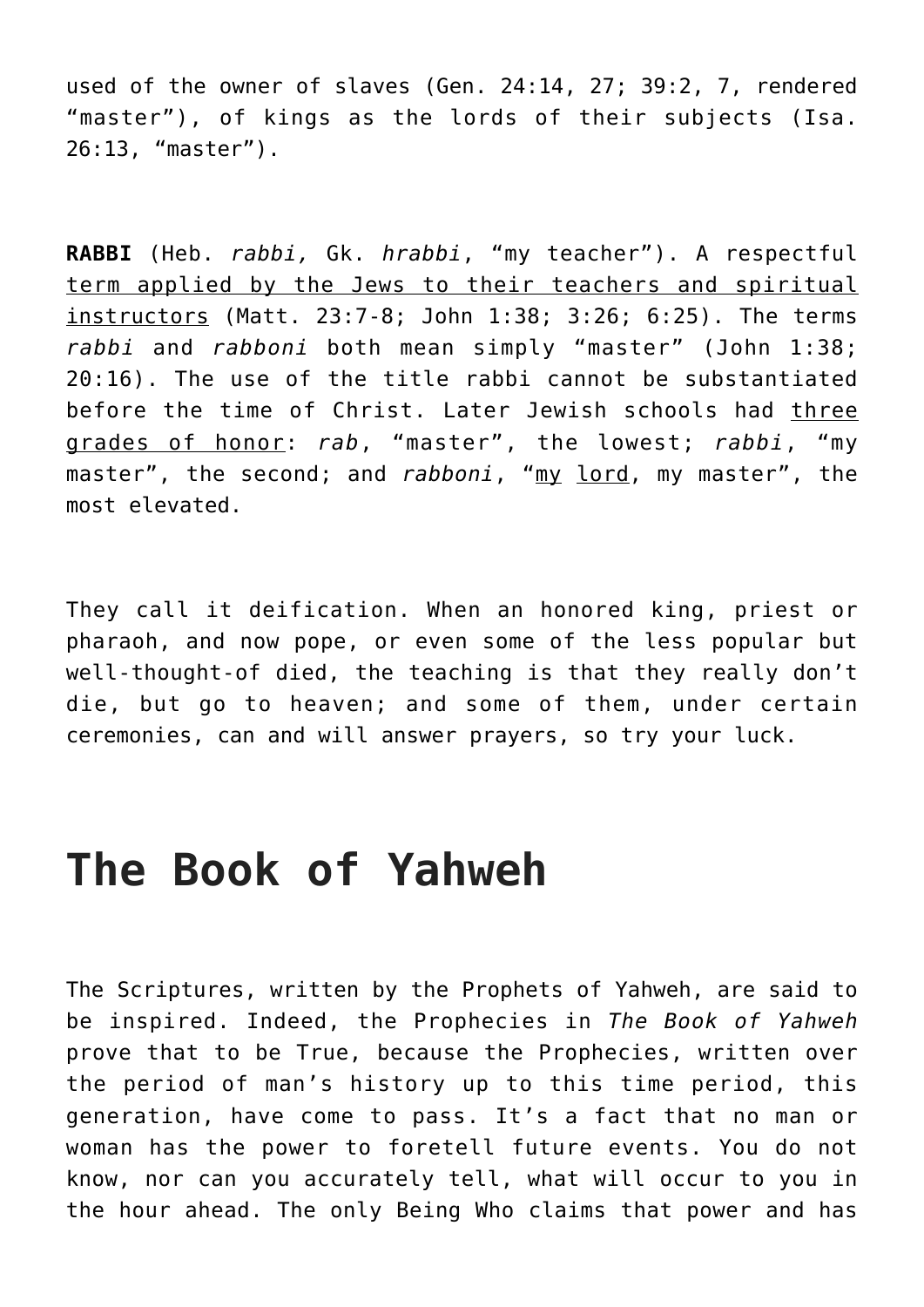proven it's True, is the Creator, Who calls Himself 'Yahweh'.

The only reason for the earth, the heavens that govern the earth and mankind existing upon the earth is shown in Scripture to a time of creation, which is so perfectly outlined in *The Book of Yahweh.* Nothing exists that has ever proven those facts wrong.

The flood and the survival of one family are also factual and have been proven by the evidence of the earth itself, and the DNA of mankind, proving from whence we came.

Yahweh's Prophets were inspired, as shown in *The Book of Yahweh,* to foretell the fall of mankind. They foretold of Yahweh's 6,000-year Plan, from the beginning to the time when Salvation and a place in His Kingdom will be made possible. This Plan will be accepted by everyone alive after the prophesied nuclear wars. These wars were foretold to take place in this generation, thousands of years before this generation, as well as the cause.

It's so amazing and so timely that Yahweh inspired His Prophets to write about the seven-year peace plan for this generation only. This peace plan would be confirmed with a man named Rabin of the land of Israyl. I saw and understood this Prophecy and wrote about it in my book, called *The Mark of the Beast*, in the 1970s. I published this book in 1985. The Prophecy did not come to pass until September 13, 1993.

## **Menorah exhibit in Rome underlines positive Catholic-Jewish relations**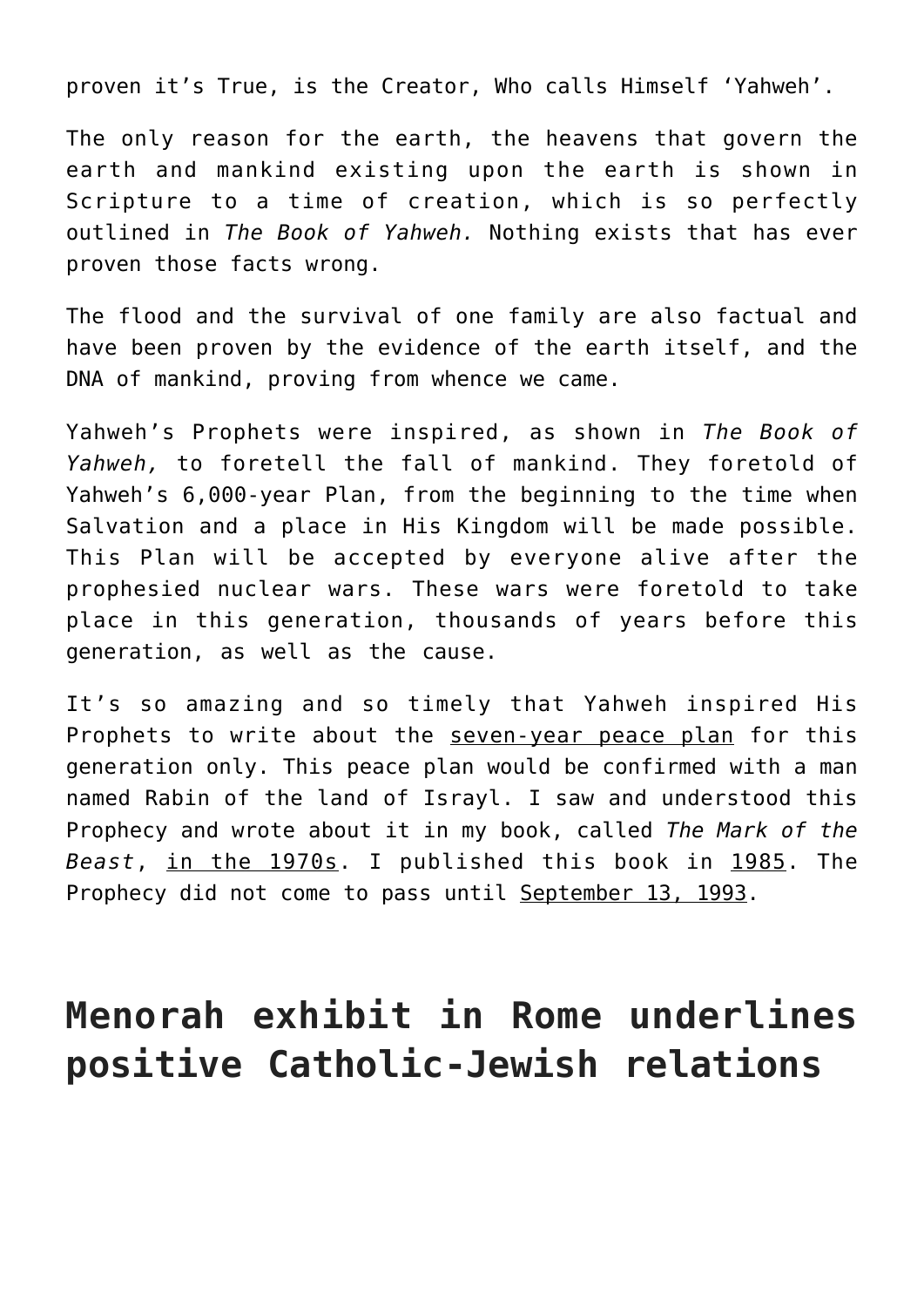

The Magdala Stone. Credit: Hanay via Wikimedia (CC BY-SA 3.0)

By [Hannah Brockhaus](https://plus.google.com/114887397344970150345?rel=author)

Rome, Italy, May 18, 2017 / 03:04 am (CAN/EWTN News) - At the center of the first joint exhibit between the Vatican Museums and the Jewish museum in Rome is the Magdala Stone, a large decorated stone block from a first century Galilean synagogue which has shed light on synagogue worship before the destruction of the Second Temple.

*www.catholicnewsagency.com*

In today's news we see the Prophecy being fulfilled that Daniyl wrote in **Daniyl 9**, speaking of the seven-year peace treaty that was signed on September 13, 1993. Daniyl shows in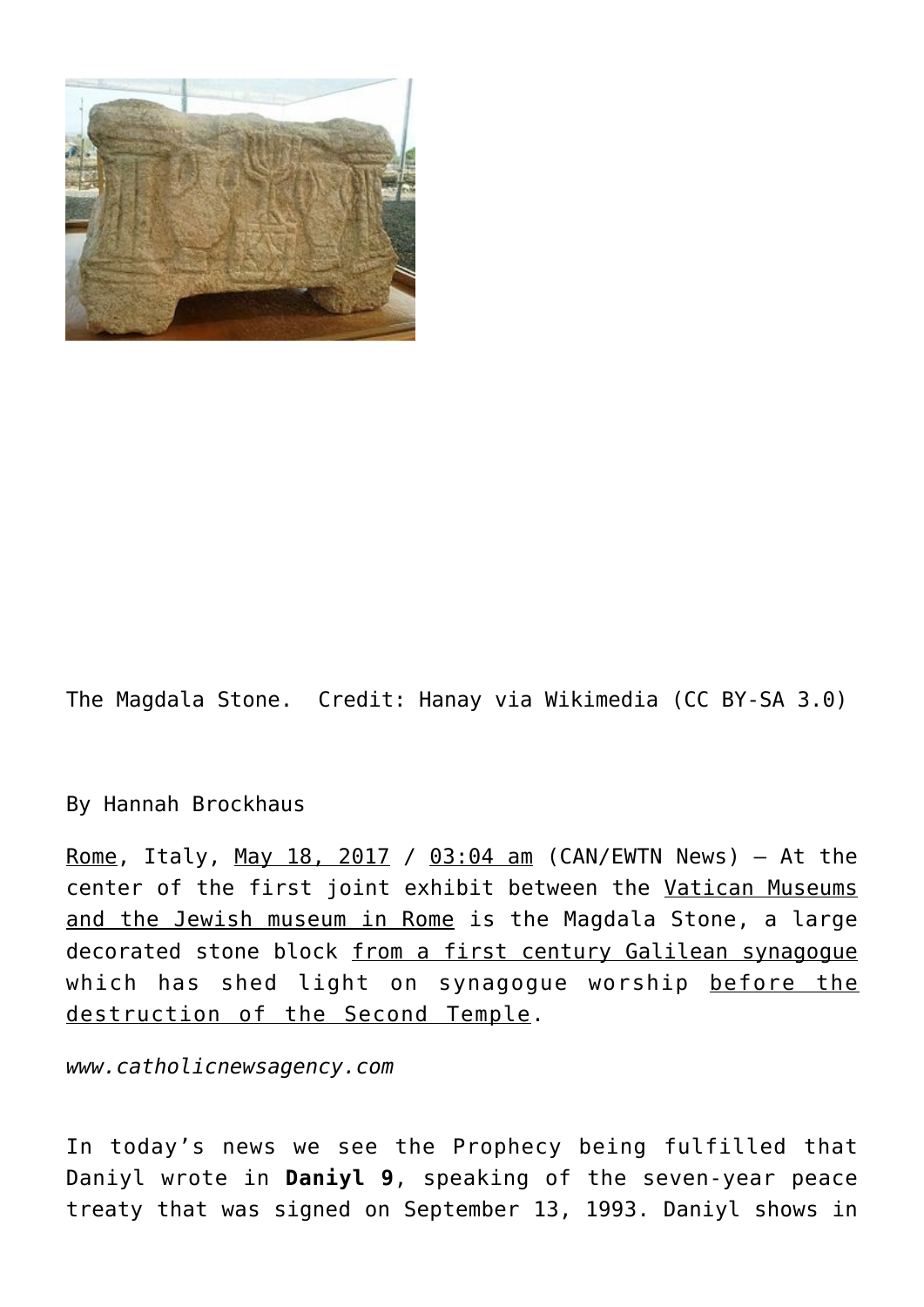the last  $3\frac{1}{2}$  years of this Prophecy, the man of sin will sit in the rebuilt temple, showing himself to be "better" than the Creator and the Savior.

Today's talk about rebuilding the temple is shown in the news. Notice the present dates.

## **Israel takes baby step toward rebuilding Temple?**

New foundation proposed for 'research, information and advocacy'

Published: 03/31/2017 at 9:10 PM

WASHINGTON — With June marking the 50th anniversary of Israel's reunification of the capital city of Jerusalem along with the Temple Mount, the Israeli government is considering a proposal to create a new foundation responsible for providing "research, information and advocacy" about the Jewish connection to what many consider the holiest site in all of Judaism — the place where the Temple stood until A.D. 70.

*http:// wnd.com*

**WND EXCLUSIVE**

# **PUSH TO REBUILD JERUSALEM TEMPLE HAS EARTH-SHAKING IMPLICATIONS**

Many Christians consider it 'a sure sign of the last days about to be fulfilled'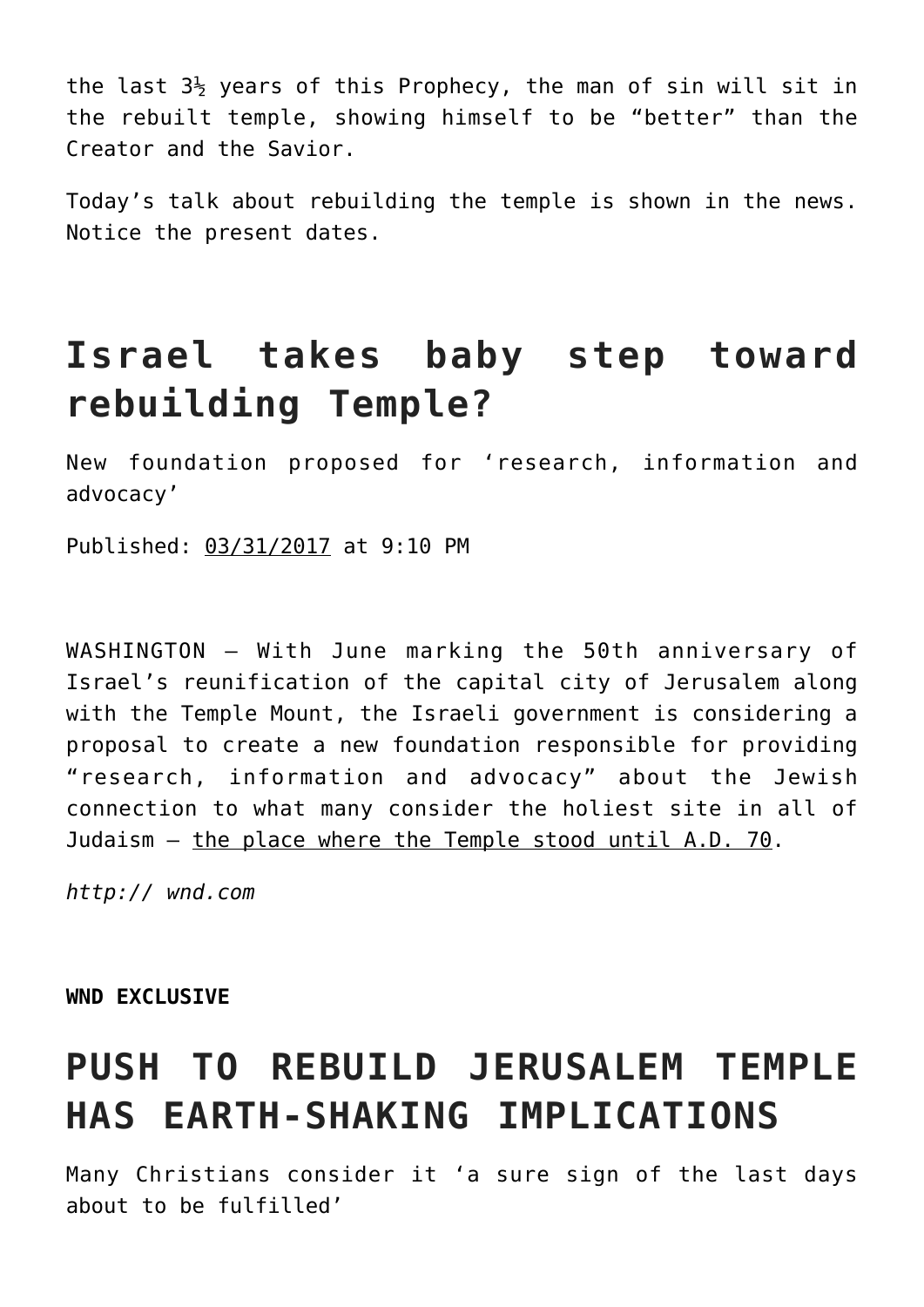## Published: 04/17/2017 at 8:59 PM

*http://www.wnd.com*



 $\pmb{\times}$ 

May 12, 2017 Friday 16 Iyyar 5777

17:38 IST

THE JERUSALEM POST

# **'Abbas has decided to sign peace**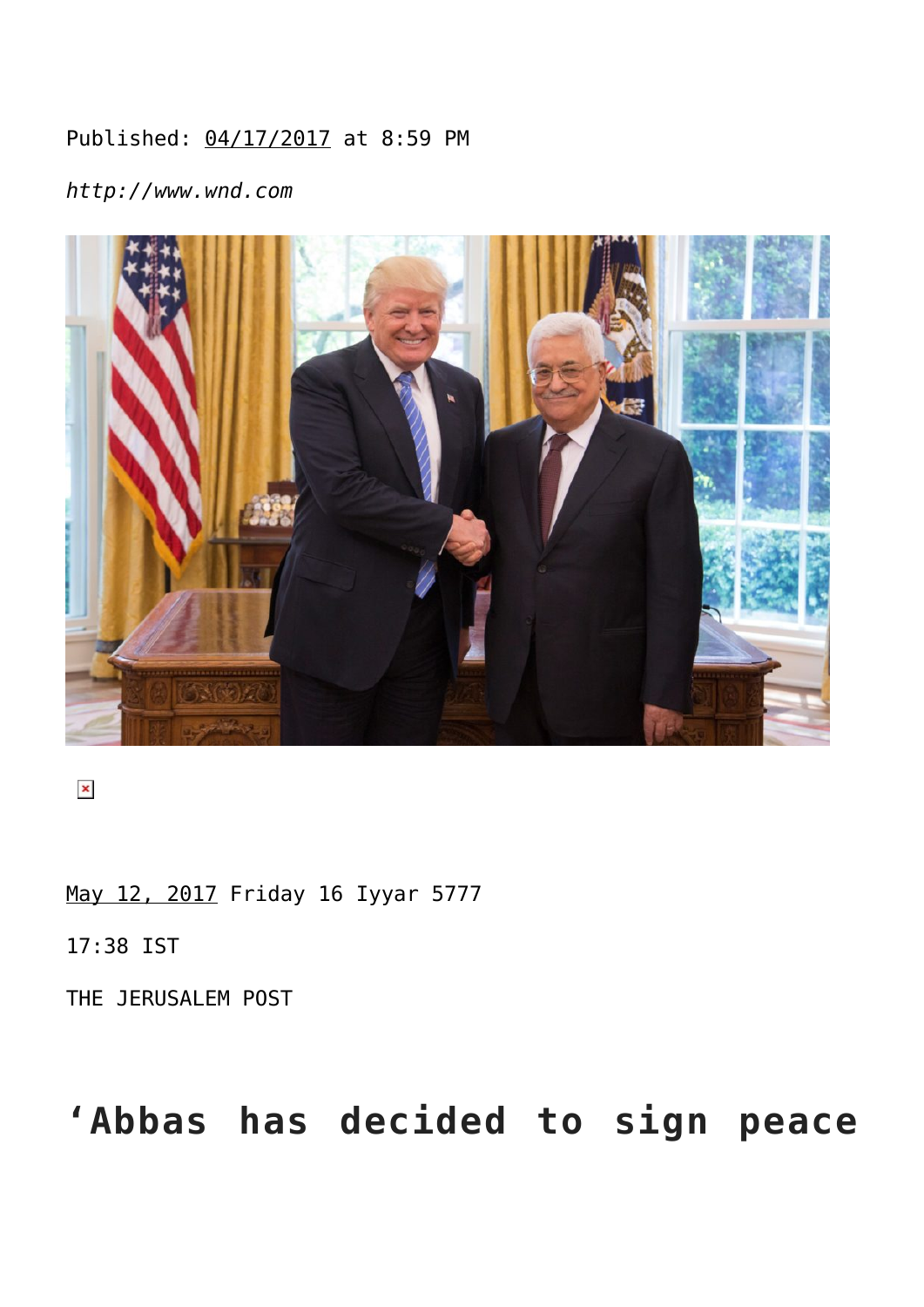# **deal with Israel'**

By Yaakov Katz

05/12/2017

Trump planning to launch new round of talks during his upcoming visit.

Palestinian Authority President Mahmoud Abbas has crossed the Rubicon and voiced "unprecedented" readiness to reach a peace deal with Israel, sources close to the efforts to renew talks between Israel and the Palestinians have told *The Jerusalem Post.*

*www.jpost.com*

Normangee Star

## **Hamas leader urges Trump to seize 'historic opportunity'**

12.05.2017

Madeline Patrick

*normangeestar.net*

Yahweh inspired His Prophet Daniyl to write the Prophecy of the seven-year peace plan in the year 538 BY (before Yahshua). That Prophecy is an absolute fact that the Being who named Himself Yahweh, does exist and is in full control of bringing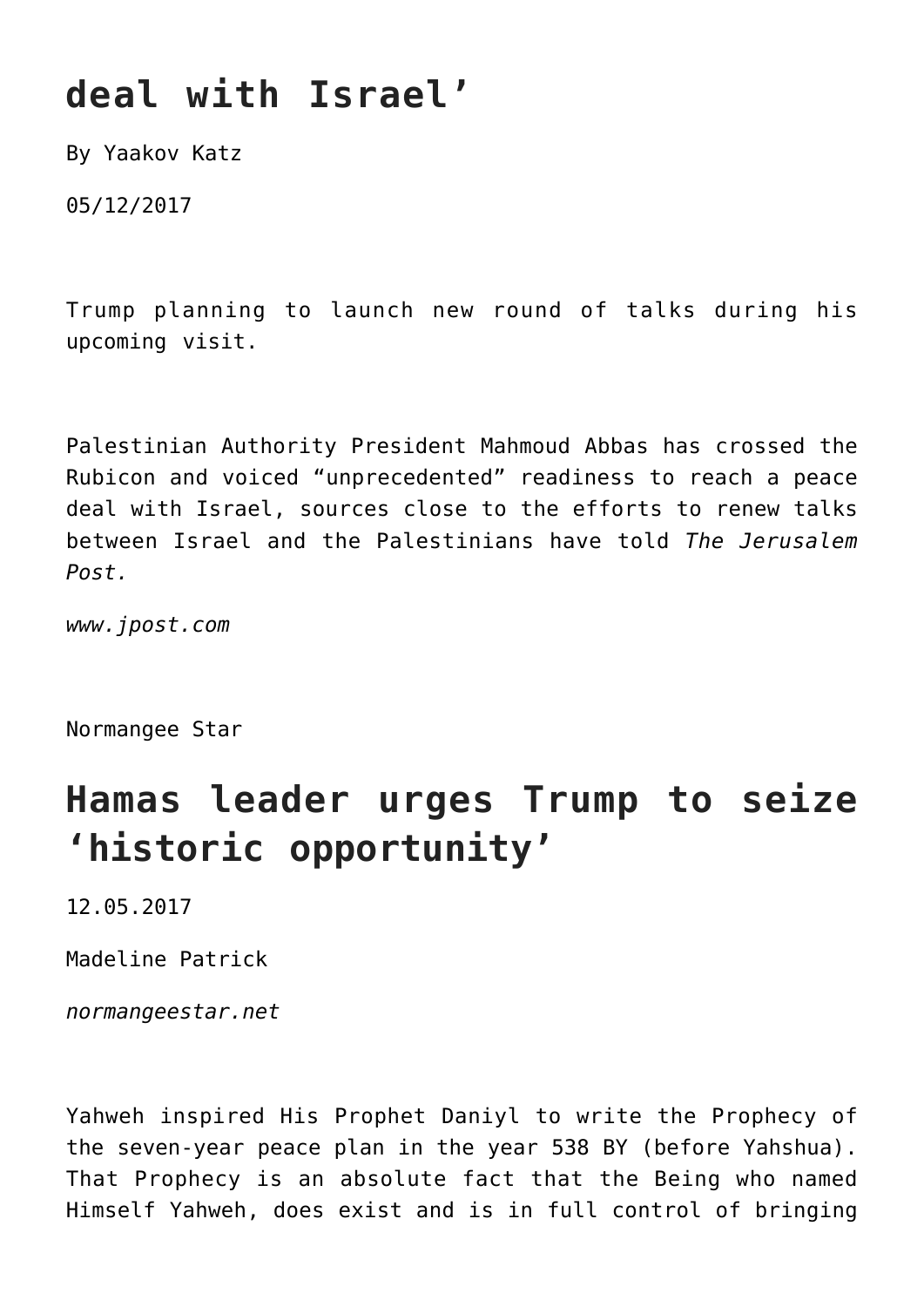about His creation of mankind in His Likeness and Image. They will be used to bring about a peaceful world.

I urge you to read the details of this historical event that was written in my book, *The Mark of the Beast, Volume 1,* years before it was signed. This could not be by accident that all these Prophecies were written, and then years later come to pass in detail.

You being here is part of a Plan, a well-governed Plan.

# **The Plan of Yahweh Only**

#### **Genesis 1:26**

Then Yahweh said: I will make man in My Image, according to My Likeness; they will have Authority over the fish of the sea, over the birds of the air, over the cattle, and over all the earth and over every creeping thing that creeps upon the earth.

#### **Psalm 8:1-6**

1 How excellent is Your Great Name in all the earth, Yahweh our Father! You have Your Glory firmly set above the starry frame; *the heavens.*

2 From the mouths of babes and sucklings strength by You is ordained, so You would still the enemy; the avenger would be crushed!

3 When we consider Your heavens, the work Your Fingers framed, the work of the moon and of the stars, which were by You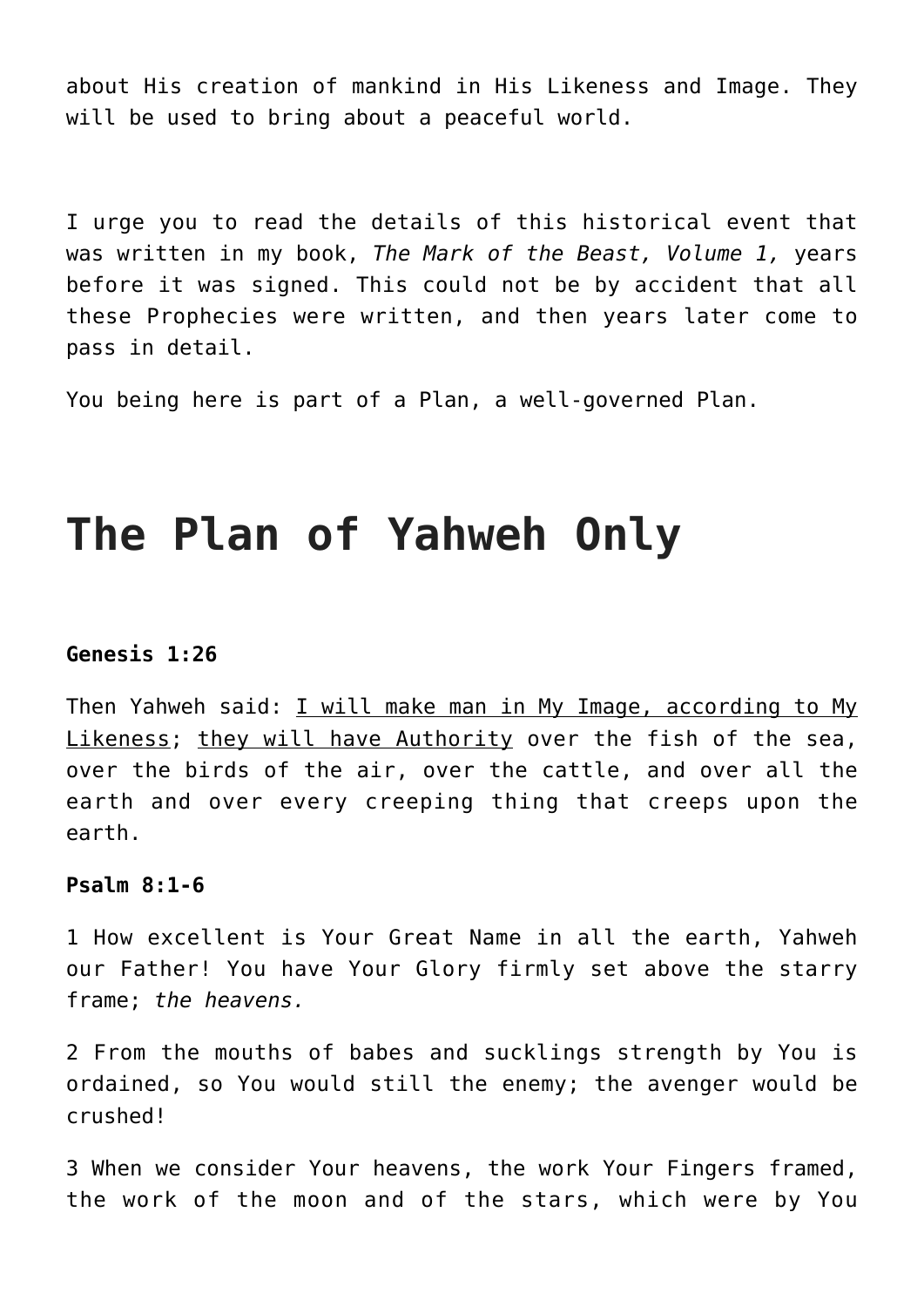ordained;

4 What is man that You are mindful of him? And the son of man, that You visit him?

5 For You have made him a little lower than the malakim, but You will crown him with glory and honor.

6 You made man to be the ruler over the works of Your Hands; You will put all things under his feet:

#### **Yahchanan 1:1-3, 12-13**

1 In the beginning was the Plan of Yahweh, and the Plan was with Yahweh, and the Plan was Yahweh's.

2 The same *Plan* was in the beginning with Yahweh.

3 All things were done according to it, and without it nothing was done, that was done.

12 But as many as received Him, to those He gave authority to become the Sons of Yahweh to those who believe the Testimony of Yahweh—

13 Who are begotten, not of blood nor of the will of the flesh, nor of the will of man, but of Yahweh.

**Verse 13** is important, yet most people read right over it and stay deceived their whole life. Notice the words "**begotten not of blood**" in **verse 13**. So, this begetting is not at all of blood, the likes of which human babies are all begotten and born. Also, notice the words "**nor of the will of man**" in **verse 13**, meaning no person is or can be begotten by Yahweh just because a mother, father or preacher desires them to be begotten of Yahweh.

So, how is one begotten of Yahweh for the purpose of becoming a member of the Greatest Family or Kingdom of the universe?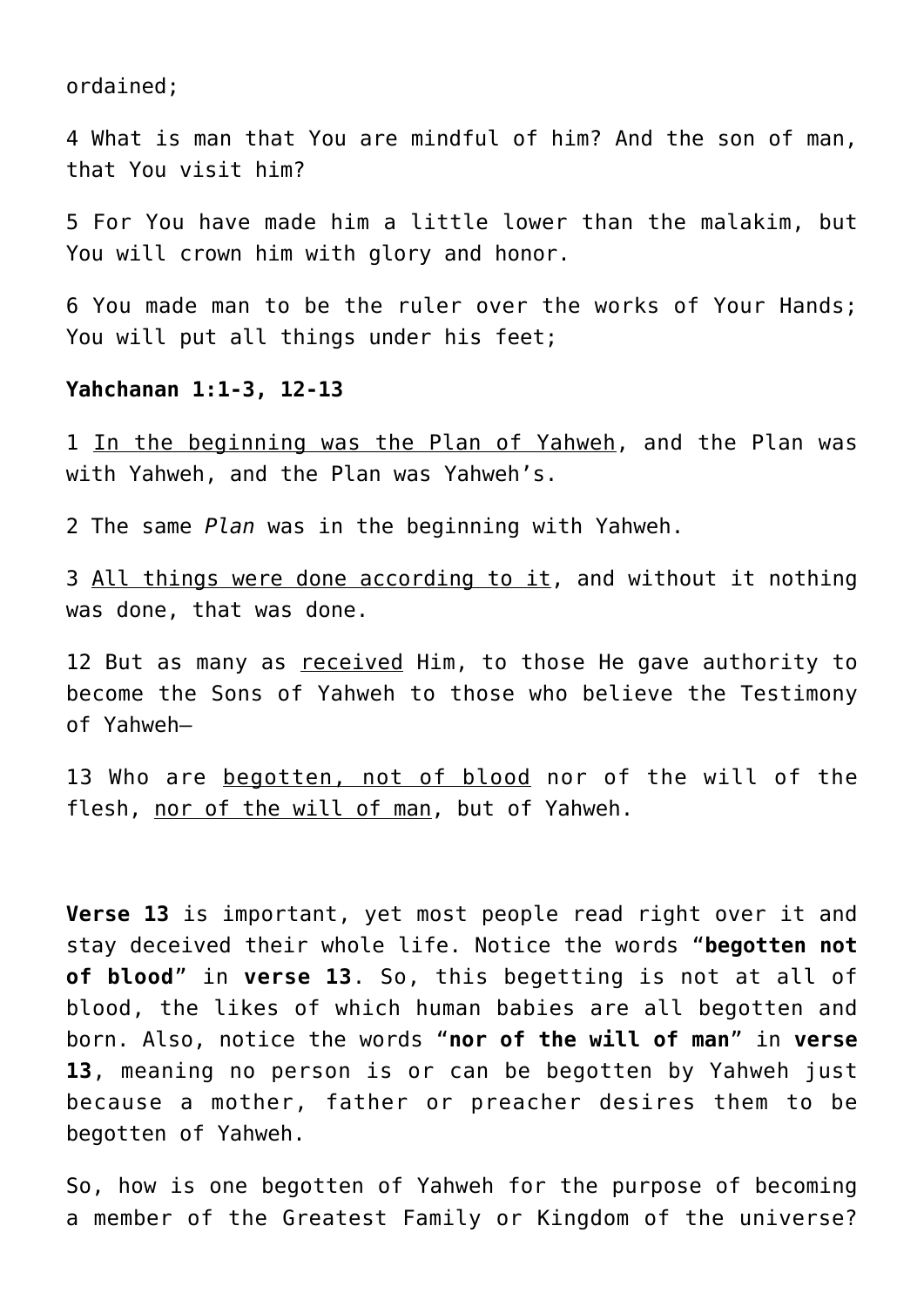**Verse 12** is the answer, the word rendered **received**, but the actual meaning is shown in *Thayer's Greek Lexicon* and *Gesenius' Hebrew And Chaldee Lexicon*, both of which are shown in the side reference of *The Book of Yahweh*.

#### **Answer:**

…acknowledge as the One spoken of in Prophecy, yield in obedience, to take a thing due according to agreement or unity or Law, in order to obey Him, to believe the teaching.

You are actually given the liberty to make the choice. Compare:

#### **Deuteronomy 30:15-19**

15 See, I have set before you this day Life by Righteousness, and death by destruction—

16 In that I command you this day to love Yahweh your Father, by walking in *all* His ways, by keeping His Laws, His Statutes, and His Judgments, so that you may live and multiply, and so Yahweh your Father may bless you in the land which you go in to possess.

17 But if your heart turns away, and you are not obedient, and you are drawn away to submit to Gods (elohim), to worship them by serving them—

18 I declare to you this day that you will surely perish; you will not prolong your days in the land which you cross over the Yardan to possess.

19 I call heaven and earth as witnesses against you this day, *that I* have set before you Life and death, blessings and curses. Therefore choose Life, so both you and your children may live.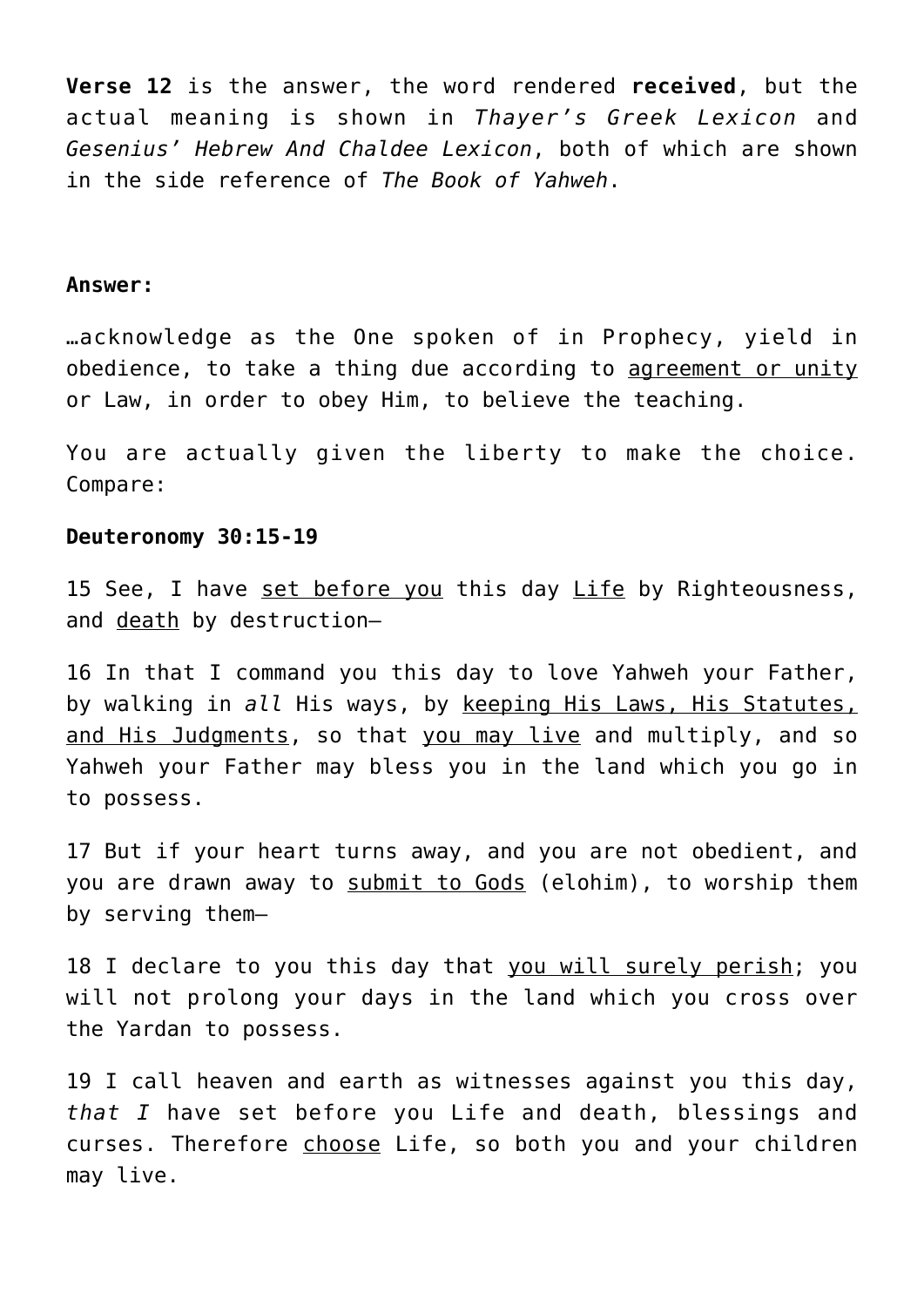# **The One Spoken of in Prophecy**

Satan has many works but doesn't seem to admit to any of them; however, Prophecies foretell her moves and her religions. Yahweh shows His seven different Works by His Prophets and even says, Yahweh will have no other Work except those seven prophesied Works. He tells the reader to seek the Place where He chooses to place His Name.

#### **Mattithyah 6:33**

But seek you first the Kingdom of Yahweh and His Righteousness, and all these things will be added to you.

#### **Deuteronomy 12:5**

But you are to seek the Habitation of your Father; *The House of Yahweh—*the place which Yahweh your Father shall choose out of all your tribes to establish His Name—and there you must go.

#### **Psalm 23:1-6**

1 Yahweh is our Shepherd; we shall not want.

2 He makes us to lie down in green pastures. He leads us beside the still waters.

3 Yahweh restores our life; He leads us in the paths of Righteousness for His Name's sake.

4 Yes, though we will walk through the valley of the shadow of death, we will fear no evil; for You are with us. Your rod and Your staff, they comfort us.

5 You prepare a table before us in the presence of our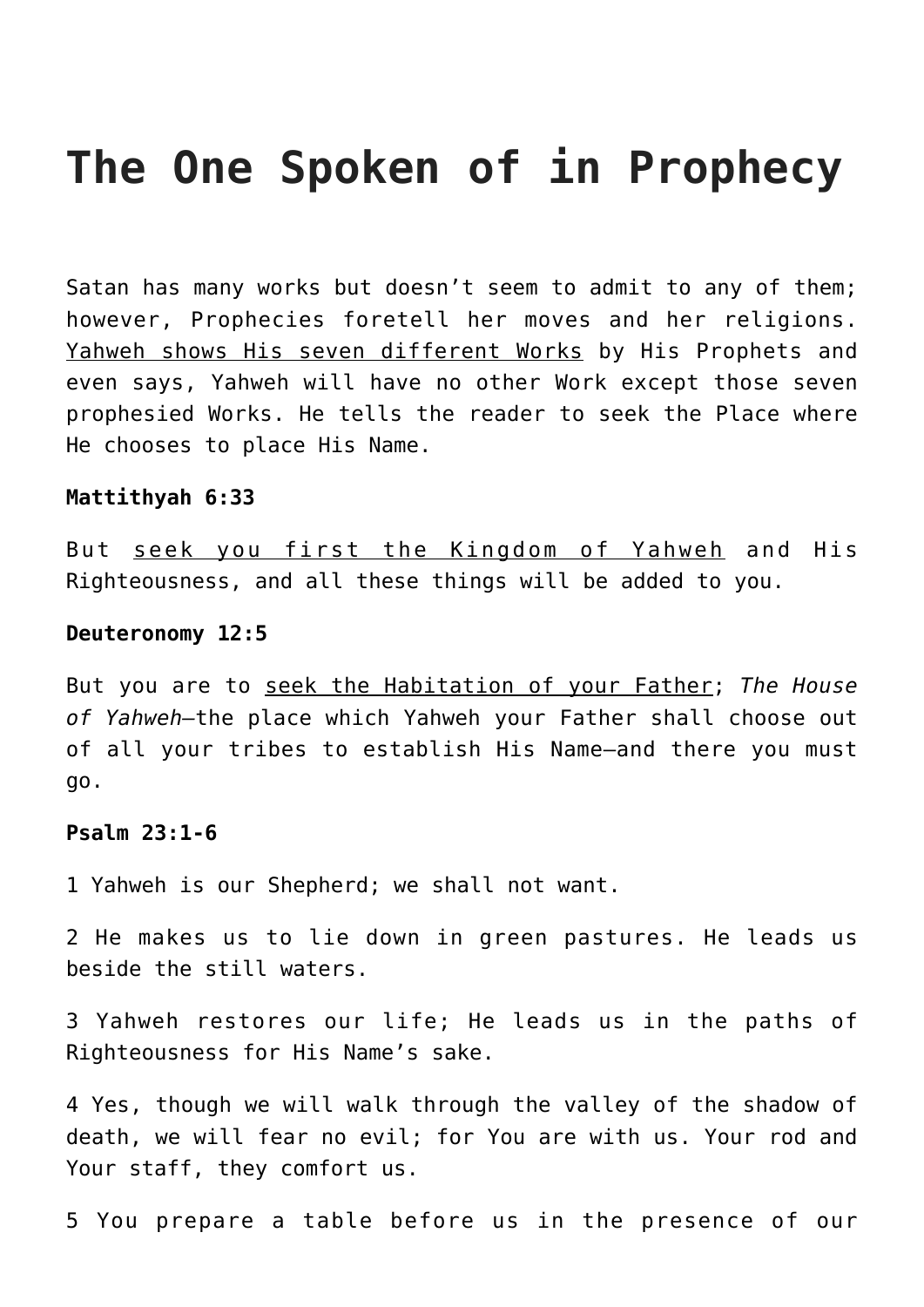enemies. You anoint our heads with oil. Our cups overflow.

6 Surely Righteousness and mercy will follow us all the days of our lives; and we will dwell in The House of Yahweh forever!

The Seventh and Last Work is for these Last Days, and there you will find the name 'House of Yahweh'.

#### **Micahyah 4:1-3**

1 But in the Last Days it will come to pass *that* the mountain; *promotion,* of The House of Yahweh will be established in the chief of the nations. It will be raised above all congregations; and all peoples will *eventually* flow to it.

2 And many people will go and say; Come, and let us go up to the mountain; *uplifting,* of Yahweh, and to the House of the Father of Yaaqob, and He will teach us of His Ways, and we will walk in His Paths. Because the Laws will depart from Zion, and the Word of Yahweh from Yerusalem.

3 And He will judge between many people, and rebuke strong nations afar off; and they will beat their swords into plowshares, and their spears into pruninghooks. Nation will not lift up sword against nation, nor will they learn war anymore.

Read and believe.

#### **Amosyah 3:3, 7**

3 Can two walk together, unless they are in agreement?

7 Most assuredly Father Yahweh will have no work, other than the Work that He has prophesied *in advance* by His Servants the Prophets.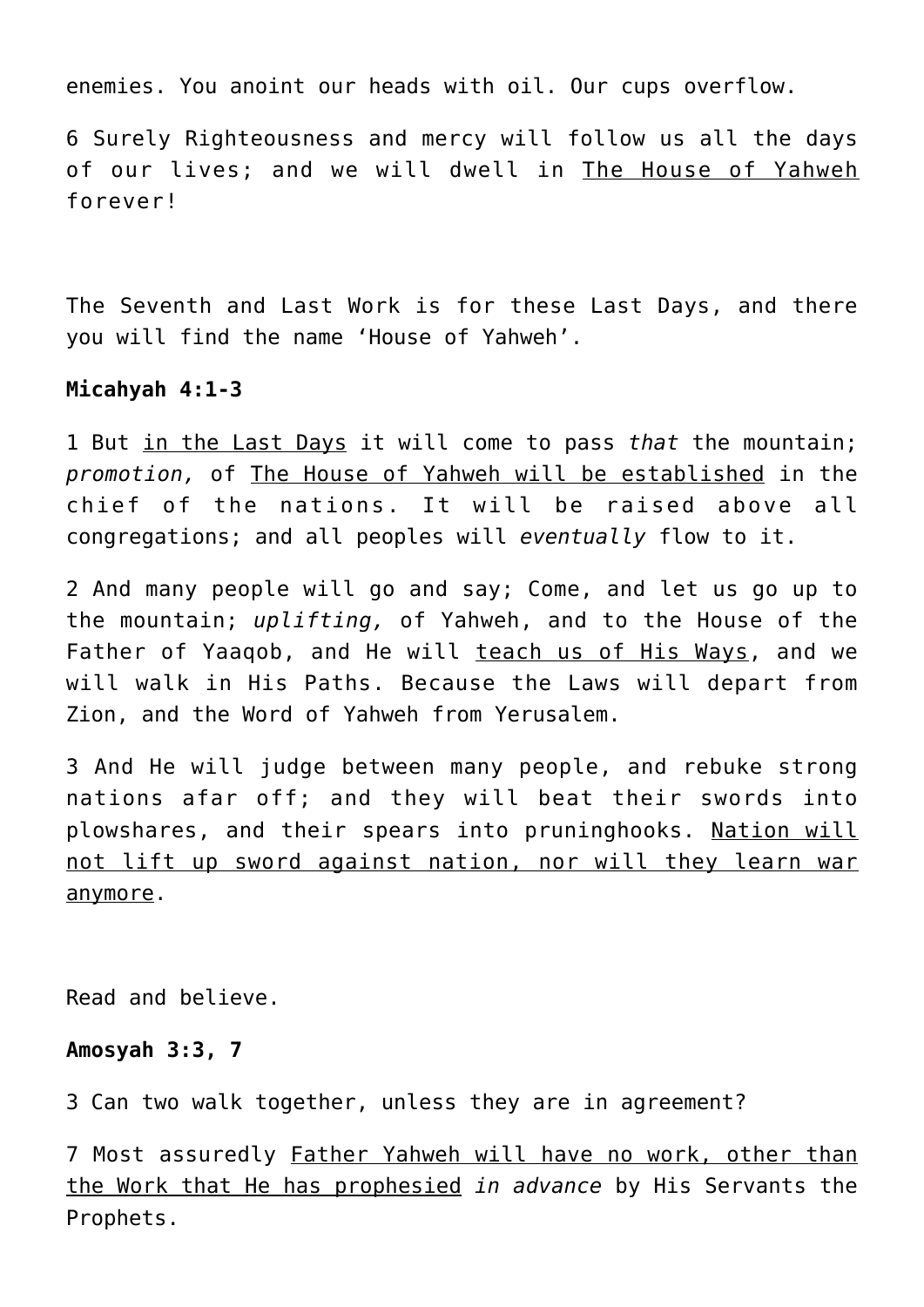Read **verse 3** again.

#### **Amosyah 3:3**

Can two walk together, unless they are in agreement?

Remember the definition of the Greek word rendered **received** in **Yahchanan 1:12**, and you have the Unity and Laws begetting as you repent of past sins and begin to convert to Yahweh's Righteousness. Again, we read the Savior's Words.

#### **Mattithyah 6:33**

But seek you first the Kingdom of Yahweh and His Righteousness, and all these things will be added to you.

#### **Luke 24:25**

Then He said to them: 0 fools, and slow of heart to believe all that the Prophets have spoken!

#### **I Yahchanan 3:4, 7-8, 10**

4 Whoever commits sin, transgresses also the Laws; for sin is the transgression of the Laws.

7 Little children, let no man deceive you; he who practices Righteousness is Righteous, just as He is Righteous.

8 He who practices sin is of the devil, for the devil has sinned from the beginning. For this purpose the Son of Yahweh was manifested; that He might destroy the works of the devil.

10 In this the Children of Yahweh and the children of the devil are manifest. Whoever does not practice Righteousness is not of Yahweh, and he does not love his neighbor!

#### **Romans 6:16**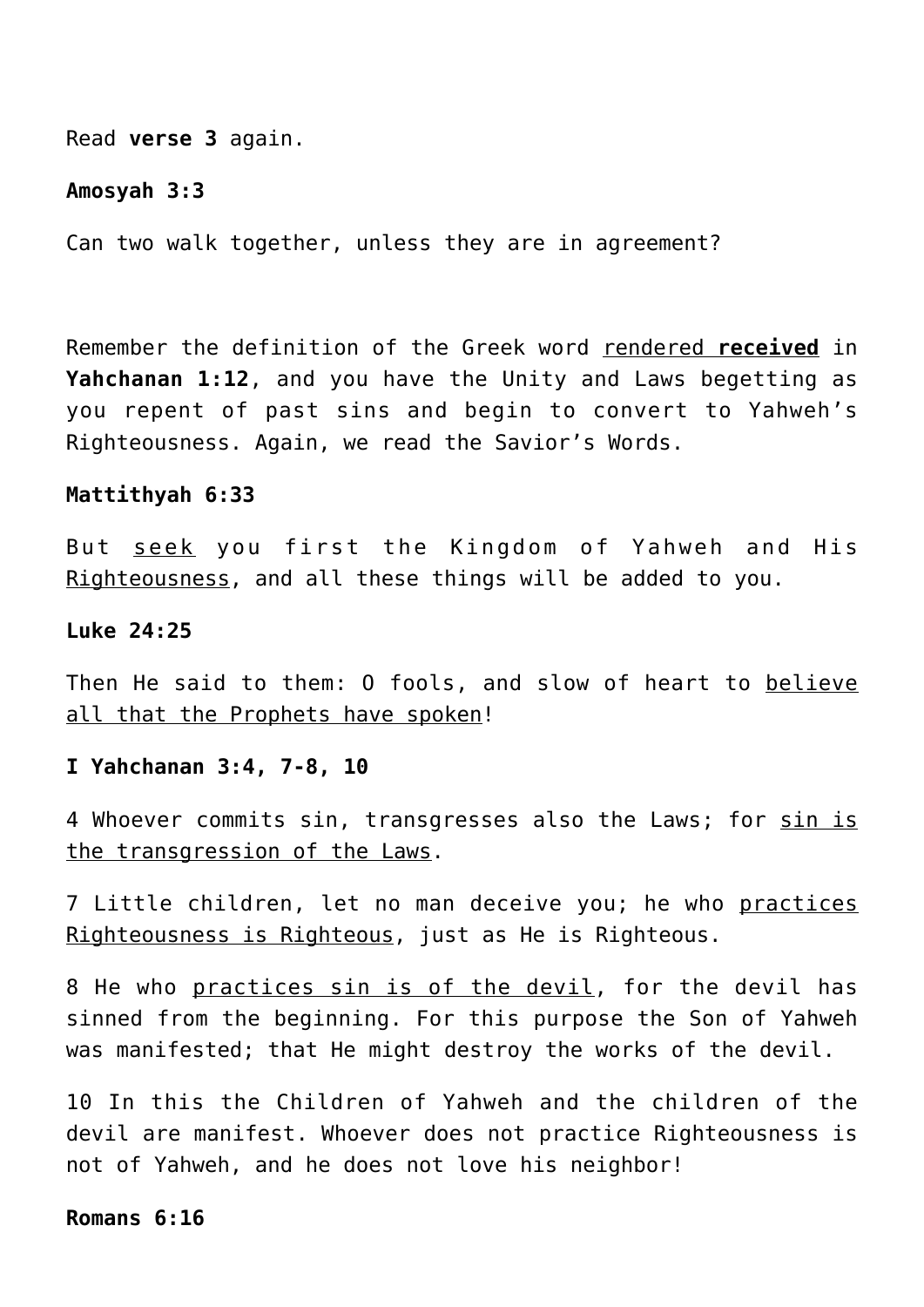Do you not know that to whom you yield yourselves as servants to obey, his servants you are whom you obey—whether of sin, *which leads* to death, or *of* obedience, *which leads* to Righteousness?

#### **Revelation 22:12-16**

12 And behold, I come quickly, and My Reward *is* with Me, to give every man according as his work will be.

13 I am the First and the Last, the Beginning and the End.

14 Blessed *are* those who keep His Laws, that they may have right to the Tree of Life, and may enter in through the gates into the City.

15 For outside *are* dogs, and sorcerers, and whoremongers, and murderers, and worshipers of Gods (elohim) and everyone *who professes* to love, yet practices breaking the Laws.

16 I, Yahshua, have sent My Messenger to testify to you these things in the congregations of The House of Yahweh. I am the Root and the Offspring of David, *and* the Bright and Morning Star.

Notice the phrase "**I come quickly**" in **verse 12**. **Verse 16** shows Yahshua's Work in that time period. We'll, see the same time period of Yahshua's coming and the end of the evil rulership, evil like the Gods.

#### **Genesis 3:1-5**

1 Now the serpent was more subtle *and* crafty than any beast of the field which Yahweh had made. And she said to the woman; Has Yahweh indeed said: You shall not eat of every tree of the garden?

2 And the woman said to the serpent; We may eat the fruit of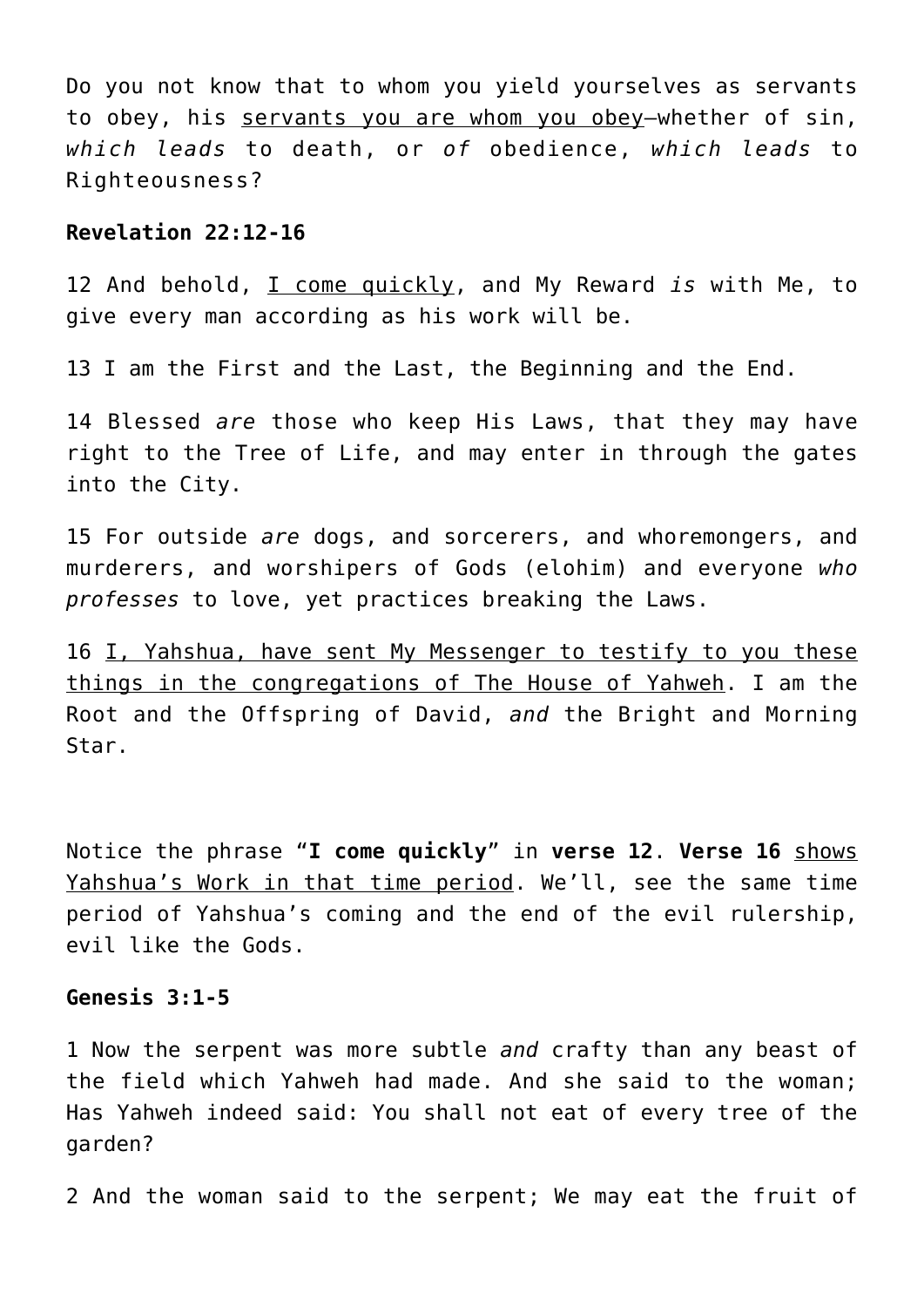the trees of the garden;

3 But of the fruit of the tree which *is* in the midst of the garden, Yahweh has said: You shall not eat it, nor shall you touch it, or you will die.

4 And the serpent said to the woman; You will not surely die.

5 For He knows that in the day you eat of it, your eyes will be opened, and you will be as Gods (elohim), knowing Righteousness and evil.

Notice: evil like the Gods, bringing war and fighting.

#### **Genesis 4:6-7, 14**

6 So Yahweh said to Cain: Why are you angry? Why are you downcast?

7 If you do Righteousness, will you not be acceptable? And if you do not do Righteousness, sin *is* crouching at your door. The desire to sin is with you, but you must overcome it!

14 Surely You have driven me out this day from the face of the ground; I shall not be seen by Your Face. I shall be a fugitive and a vagabond on the earth, for there shall be continual war, vengeance, and retaliation.

Did you notice continual wars? You just read the way to Salvation. The next step is coming into unity with the One Sent by practicing Yahweh's Laws of Righteousness.

Read Yahshua's Words in:

**Mattithyah 16:18-19**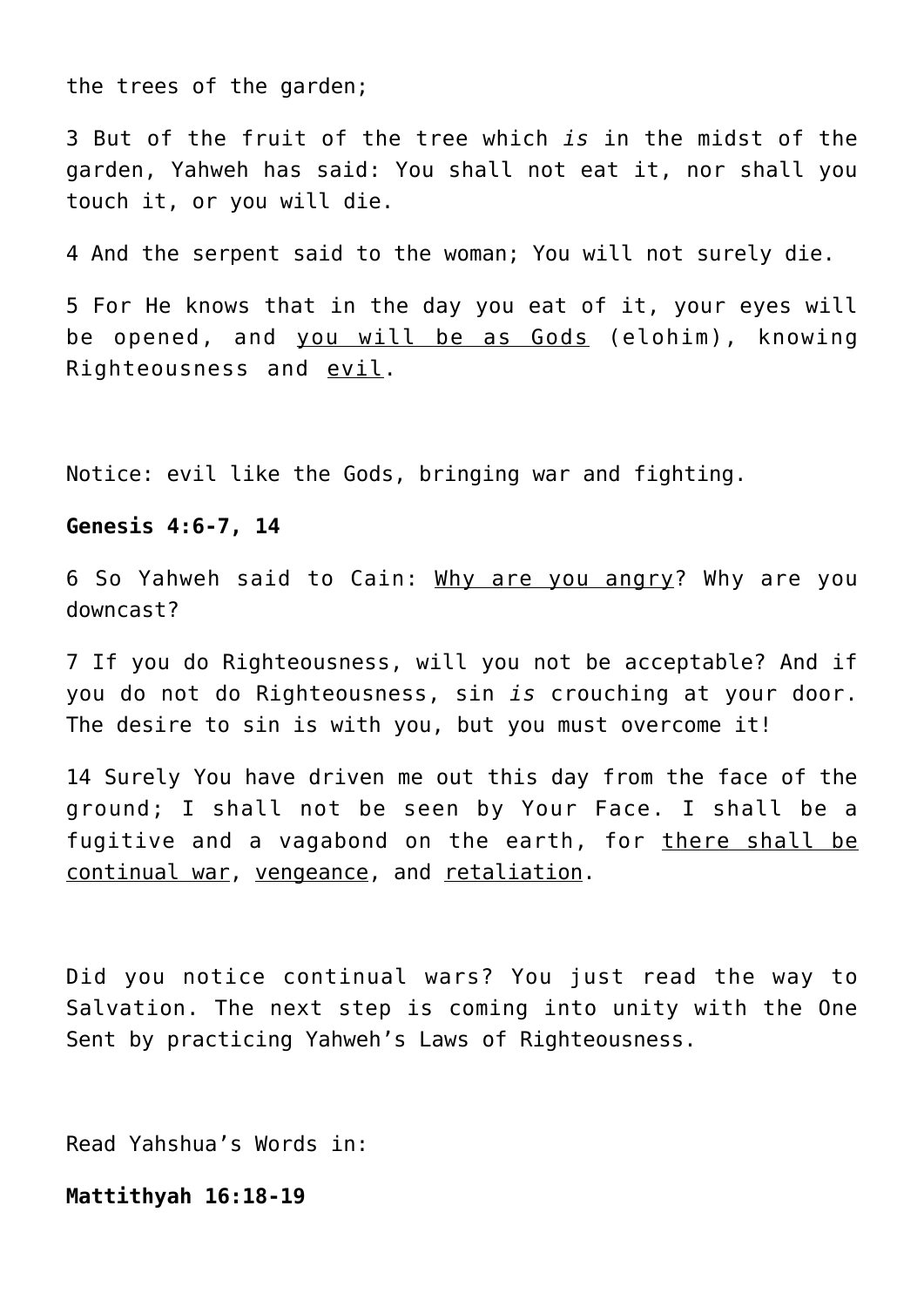18 And I also say to you who are Kepha: That upon this  $1a$ Rock, YAHWEH UNITY; I will build this house; *family:* 1b*The House of Yahweh,* and the gates of sheol (hell) will not prevail against it.

19 And I will give the 2aknowledge; *the Teachings of the Law and the Prophets,* of the Kingdom of Yahweh to you, and whatever you will  $^{2b}$ declare to be unlawful on earth will be that which has been  $2b$  declared to be unlawful in heaven, and whatever you  $2c$  declare to be Lawful on earth will be that which has been <sup>2c</sup>declared to be Lawful in heaven.

Notice the reference 1a from the bottom of the page in *The Book of Yahweh.*

**1a. Verse 16:18\_\_**The Rock.

**II Samuyl 22:32, 47**

32 For who is the Father besides Yahweh? And who is a Rock, except our Father?

47 Yahweh lives! Blessed be my Rock! May Yahweh be exalted, The Rock of my Salvation!

Now, notice references 1b, 2a, 2b and 2c.

**1b. Verse 16:18**—The House of Yahweh:

**I Timothy 3:15**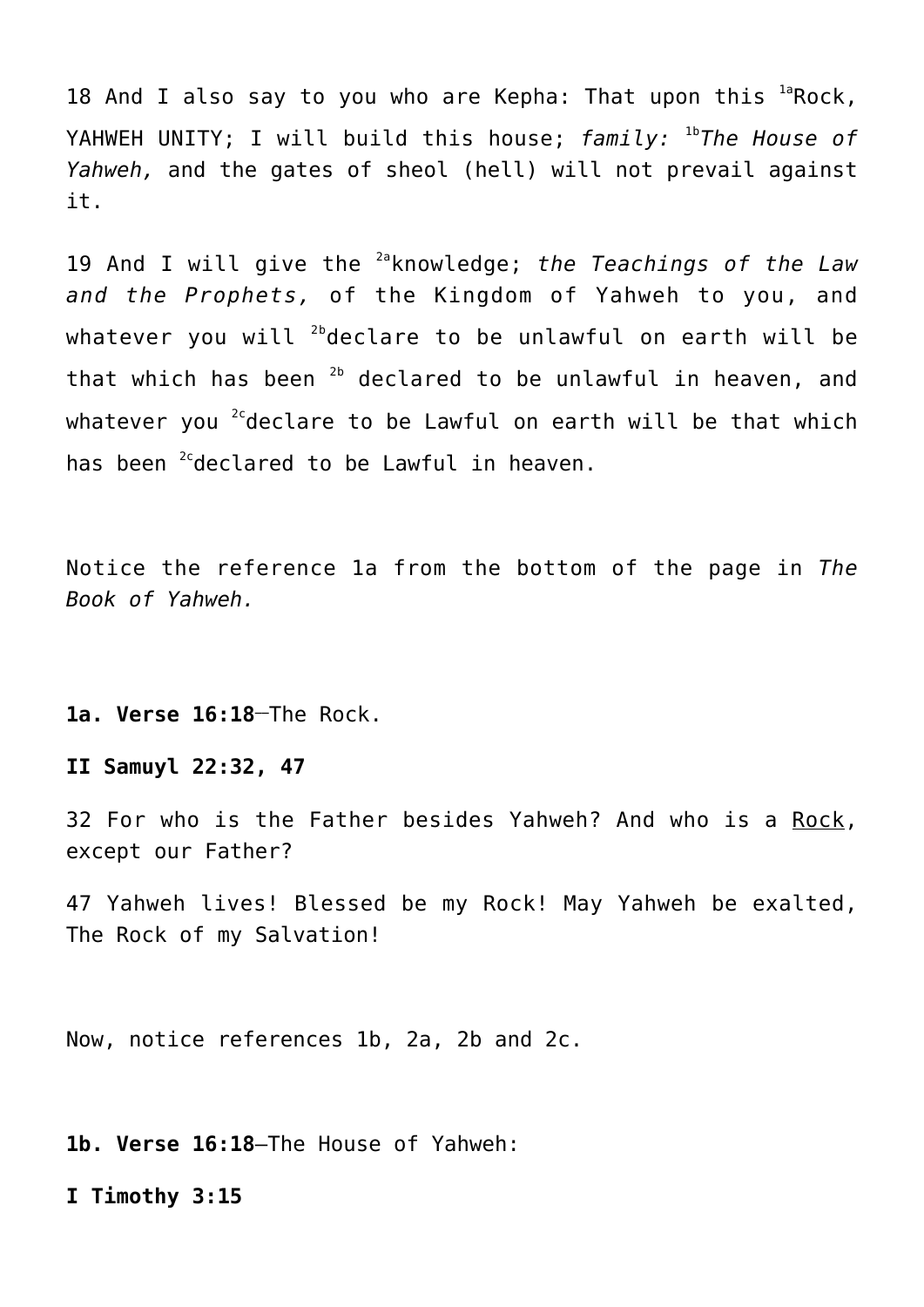But if I am delayed, I write so that you may know the right and proper way to conduct yourself in THE HOUSE OF YAHWEH, who are the called out ones of the Living Father, the Pillar and Ground of the Truth.

#### **Ephesians 2:19-20**

19 Therefore, now you are no longer strangers and foreigners, but fellow citizens with the saints and members of The House of Yahweh;

20 And are built on the foundation of the Apostles and Prophets, Yahshua Messiah Himself being the Chief corner *stone;*

#### **I Corinthians 3:9**

For we are the laborers together of Yahweh; you are the tillage of Yahweh, The House of Yahweh.

#### **Chagyah 2:6-9**

6 For this is what Father Yahweh says: Once again, in a little while, I will shake the heavens, the earth, the sea, and the dry *land;*

7 And I will shake all nations, and the most desired things of all the heathen will come; and I will fill this House with glory, says Yahweh our Father.

8 The silver *is* Mine, and the gold *is* Mine, says Father Yahweh.

9 The glory of this latter House will be greater than *the glory* of the former, says Father Yahweh; and in this place I will give Peace, says Father Yahweh.

**2a. Mattithyah 16:19 \_** Greek root *kleio*. Traditionally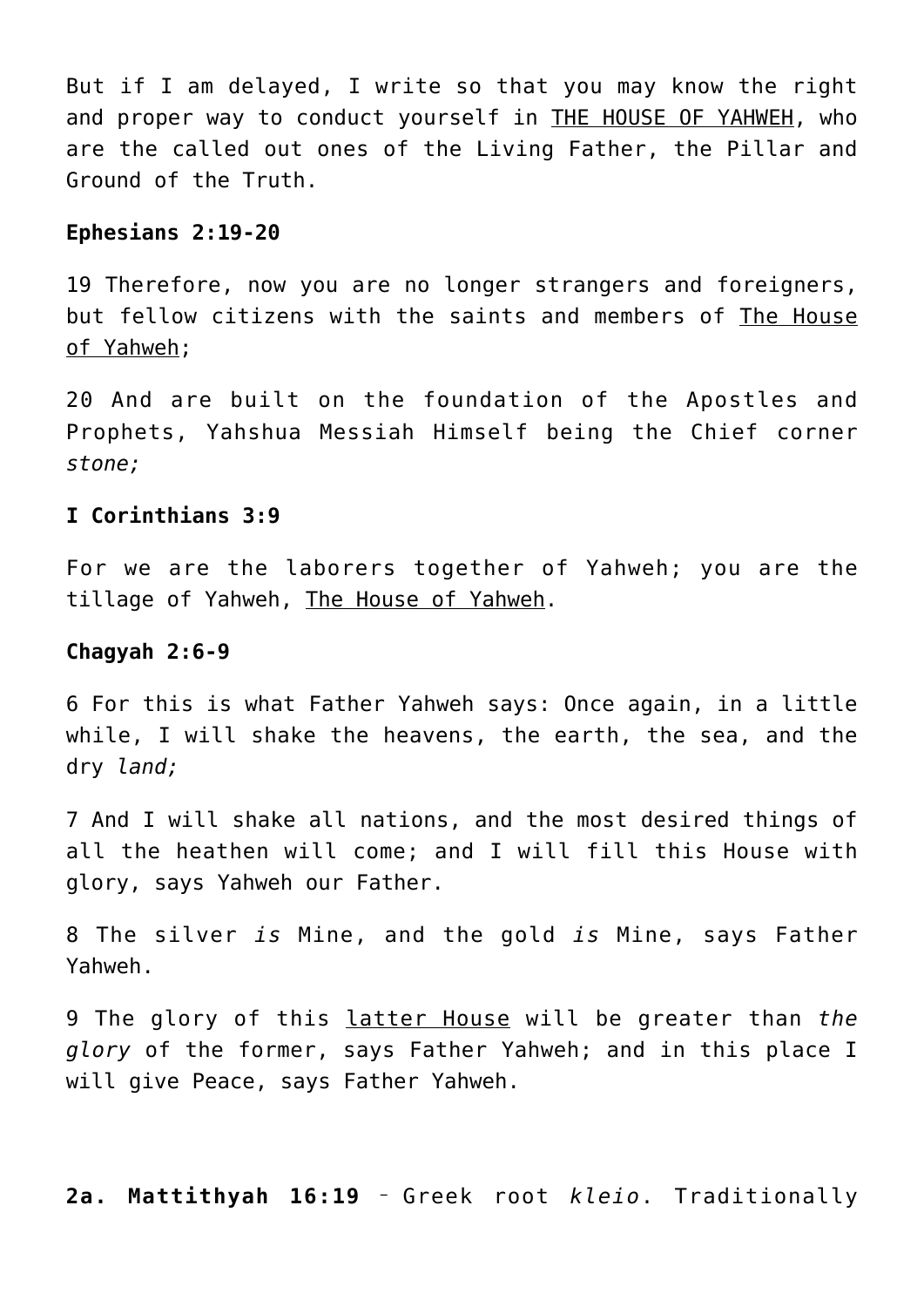translated **keys**. *The Analytical Greek Lexicon* by Harper, page 232, shows this word actually means *the entrance into knowledge*.

**2b. Mattithyah 16:19 \_** Greek root *duo.* Traditionally translated **bind**. *The Analytical Greek Lexicon* by Harper, page 89, shows this word is correctly translated *to declare to be unlawful*.

**2c. Mattithyah 16:19 \_** Greek root *luo.* Traditionally translated **loose**. *Thayer's Greek Lexicon,* page 385, shows this word is correctly translated *to declare lawful*. Sermon given 11-24-90.

Unity with Yahweh comes by us all practicing Yahweh's Perfect Righteousness. This is the key to the Kingdom of Yahweh.

### **Mattithyah 6:33**

But seek you first the Kingdom of Yahweh and His Righteousness, and all these things will be added to you.

#### **Psalm 133:1**

Behold, how right and how pleasant it is, for brothers to dwell together in unity; to be one with Yahweh, a unit, alike, with the same mind and thoughts; all in one accord.

#### **Ephesians 4:3**

Endeavoring *with utmost diligence and zeal* to keep the unity of the Spirit in the bond of Peace.

## **Ephesians 4:1-6, 13, 11-13**

1 I, therefore, the prisoner of Yahweh, plead with you that you walk worthy of the call with which you were called;

2 With all lowliness and meekness, with longsuffering; *patience,* bearing with one another in love,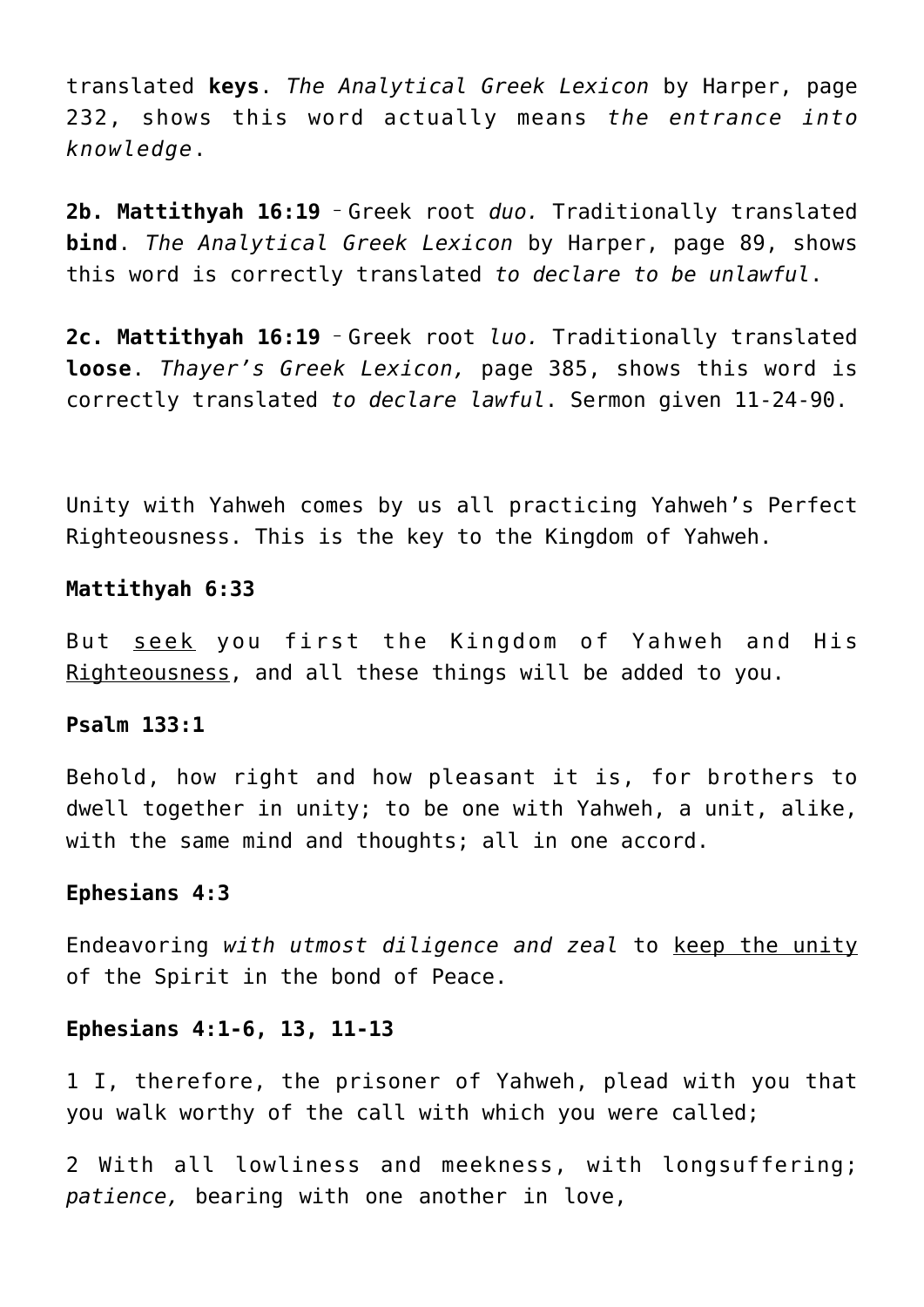3 Endeavoring *with utmost diligence and zeal* to keep the unity of the Spirit in the bond of Peace.

4 *There is* one Body, and one Spirit, just as you were called in one hope of your calling;

5 One Father, one Faith, one baptism;

6 Yahweh is One and Father of all, Who *is* above all, and through all, and in you all.

13 Until we all come to the *same* unity of the Faith, and of the *same* knowledge the Son of Yahweh has, unto a Perfect man, unto the measure of the stature of the fullness; *Perfection,* of Messiah.

11 And He gave some *to be* Apostles, some Prophets, some preachers of the Message of the Kingdom of Yahweh, and some pastors and teachers:

12 For the perfecting of the Saints, for the work of the ministry, for the building of The House of Yahweh, which is the Body of Messiah.

13 Until we all come to the *same* unity of the Faith, and of the *same* knowledge the Son of Yahweh has, unto a perfect man, unto the measure of the stature of the fullness; *perfection,* of Messiah.

**Verse 13**: unity—perfect?

Compare:

#### **Mattithyah 6:33**

But seek you first the Kingdom of Yahweh and His Righteousness, and all these things will be added to you.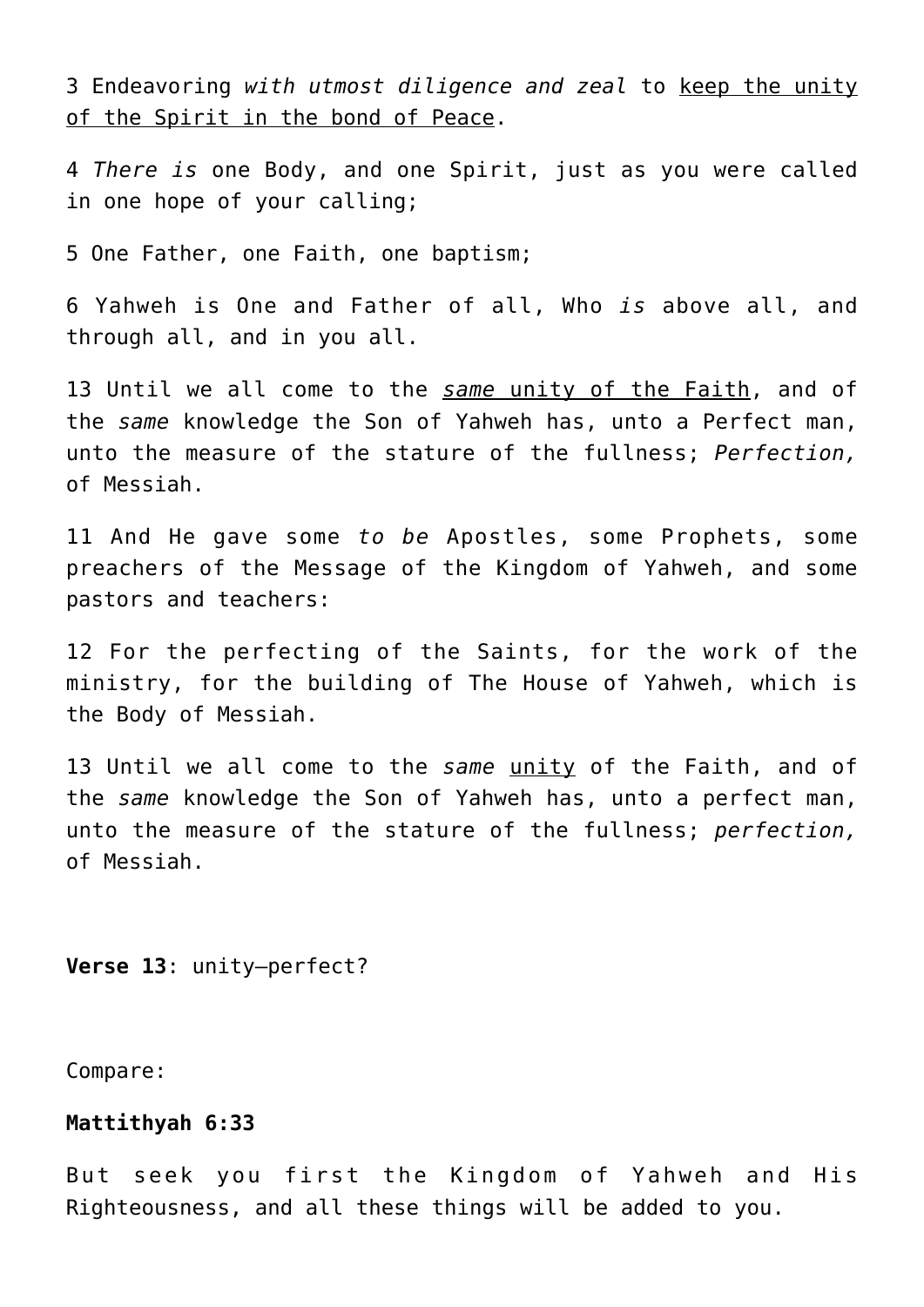## **II Samuyl 22:31-33**

31 Yahweh, His Way is Perfect; the Law of Yahweh is without flaw. He is a shield to all those who take refuge and trust in Him.

32 For who is the Father besides Yahweh? And who is a Rock, except our Father?

33 It is Yahweh Who is my strong refuge, and He makes my way perfect.

### **Psalm 19:7**

The Laws of Yahweh are Perfect, converting the whole person. The Testimony of Yahweh is sure, making the simple ones wise.

#### **Luke 24:25**

Then He said to them: O fools, and slow of heart to believe all that the Prophets have spoken!

#### **Mattithyah 5:48**

Therefore, become perfect, just as your Father Who is in heaven is Perfect.

## **Mattithyah 6:33**

But seek you first the Kingdom of Yahweh and His Righteousness, and all these things will be added to you.

# **The Word Catholic Means Godworshippers**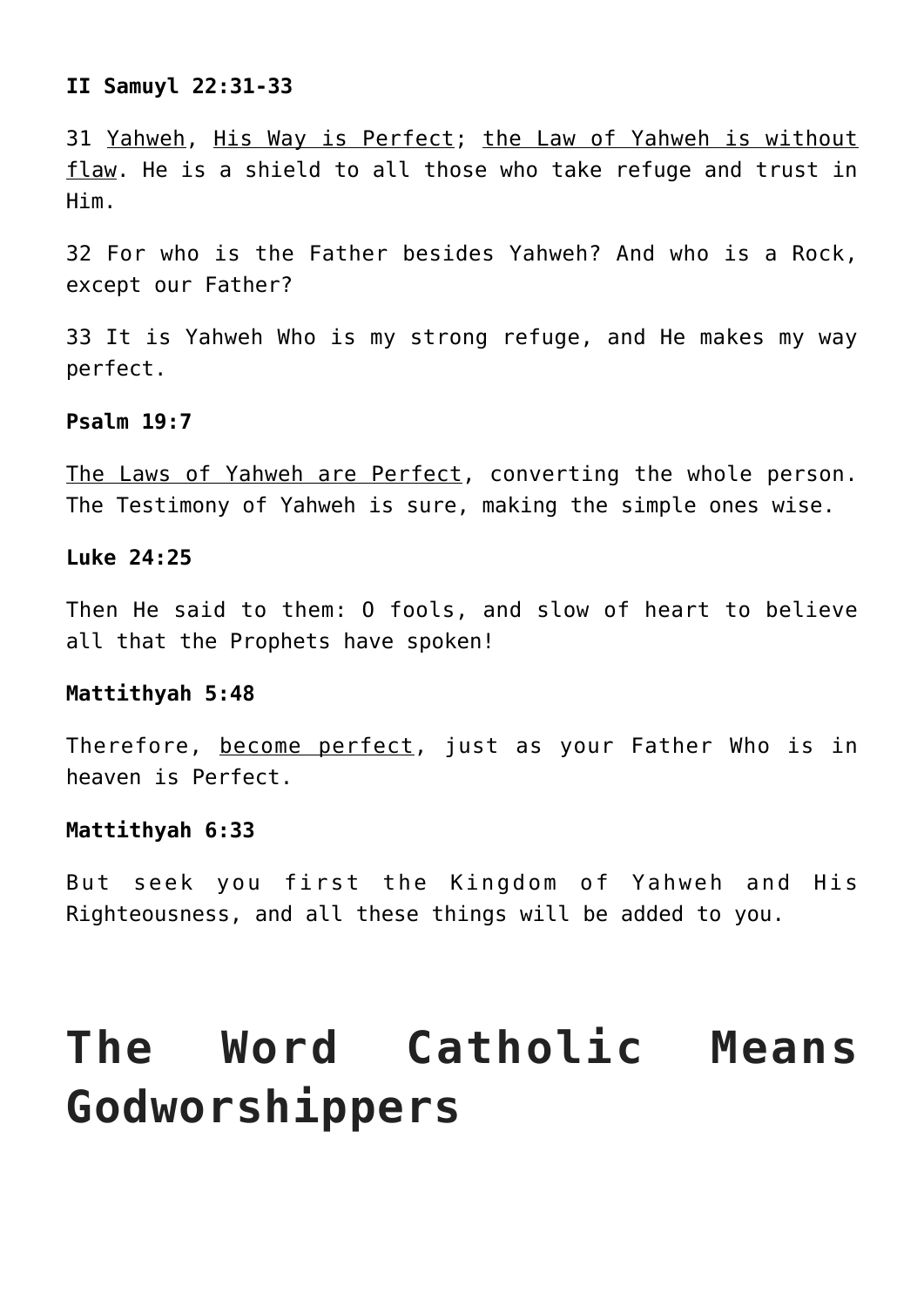The Roman Catholics were first called Coptic Catholics. **Coptic** means *Egyptian*. **Catholic** means *universal*, meaning they worship all Gods, the host of heaven, as shown in:

#### **Acts 7:42-43**

42 Then Yahweh turned, and gave them up to worship the host of heaven, *just* as it is written in The Book of Yahweh: Was it to Me you brought sacrifices and offerings in the wilderness forty years, O house of Israyl?

43 No! *But* you have lifted up the *idolatrous* temple of Molech; *your God (el),* and Chiun your star-God (el); *Saturn,* the star of your God (el) which you made for yourselves. And I will carry you away beyond Babylon.

This whole chapter is speaking to the Pharisees, Sadducees, Essenes and Herodians—the children of the Coptic Catholics, who had been led out of Egypt by Mosheh. The Coptic Catholics do not worship Yahweh; they hate Righteousness.

The Roman Catholics were called Coptic Catholics in Egypt. There the twelve tribes were stiff-necked and rebellious, meaning they rebelled against Yahweh's Laws, hated Righteousness and rejected the Laws of Righteousness that Mosheh taught. They turned back to their God worship of Egypt. Read:

#### **Exodus 32:1-9** [1491 BY]

1 When the people saw Mosheh delayed coming down from the mountain, the people gathered together around Aaron, and said to him; Come, make us a God (el) who will go before us. As for this fellow, Mosheh, who brought us up out of Egypt, we do not know what has become of him.

2 Then Aaron said to them; Break off the golden earrings in the ears of your wives, your sons, and your daughters, and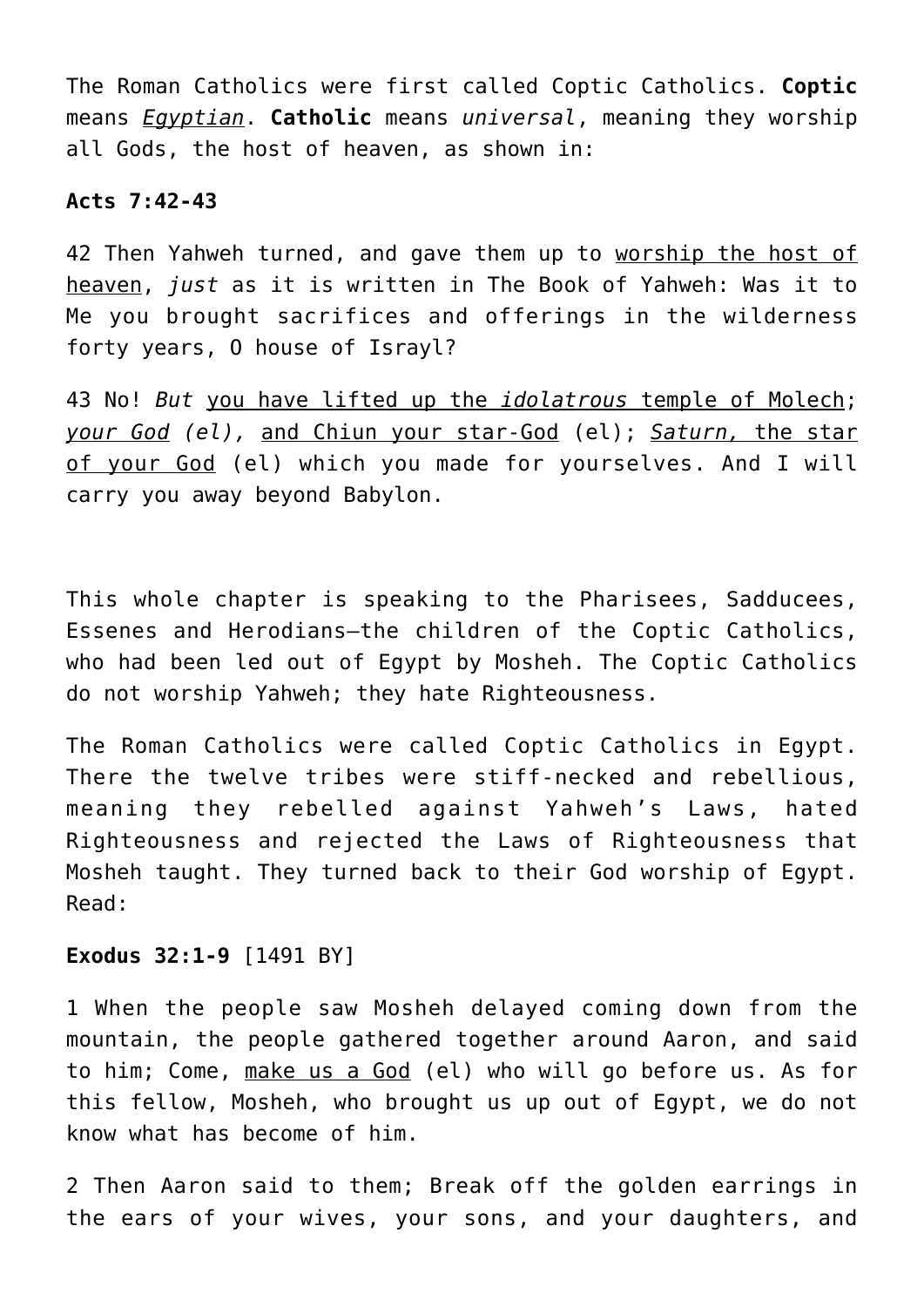bring them to me.

3 So all the people took off their earrings, and brought them to Aaron.

4 He took what they handed him and made it into an idol cast in the shape of a calf, fashioning it with an engraving tool. Then they said; This *is* your God (el), O Israyl, that brought you out of the land of Egypt!

5 When Aaron saw this, he built an altar in front of the calf, and announced; Tomorrow *is* a feast to Yahweh.

6 So the next day the people rose early, and offered burnt offerings, and brought peace offerings; and the people sat down to eat and drink, and rose up to play.

7 Then Yahweh said to Mosheh: Go, get down! For your people whom you brought out of the land of Egypt have become corrupt!

8 They have turned aside quickly out of the way which I commanded them. They have made themselves a molded calf, and worshiped it, and sacrificed to it, and said; This *is* your God (el), O Israyl, that brought you out of the land of Egypt!

9 And Yahweh said to Mosheh: I have seen this people, and truly it *is* a *very* stiffnecked people!

Remember what you just read because they were the Pharisees, Sadducees, Essenes and Herodians shown in:

#### **Acts 7:42-43**

42 Then Yahweh turned, and gave them up to worship the host of heaven, *just* as it is written in The Book of Yahweh: Was it to Me you brought sacrifices and offerings in the wilderness forty years, O house of Israyl?

43 No! *But* you have lifted up the *idolatrous* temple of Molech;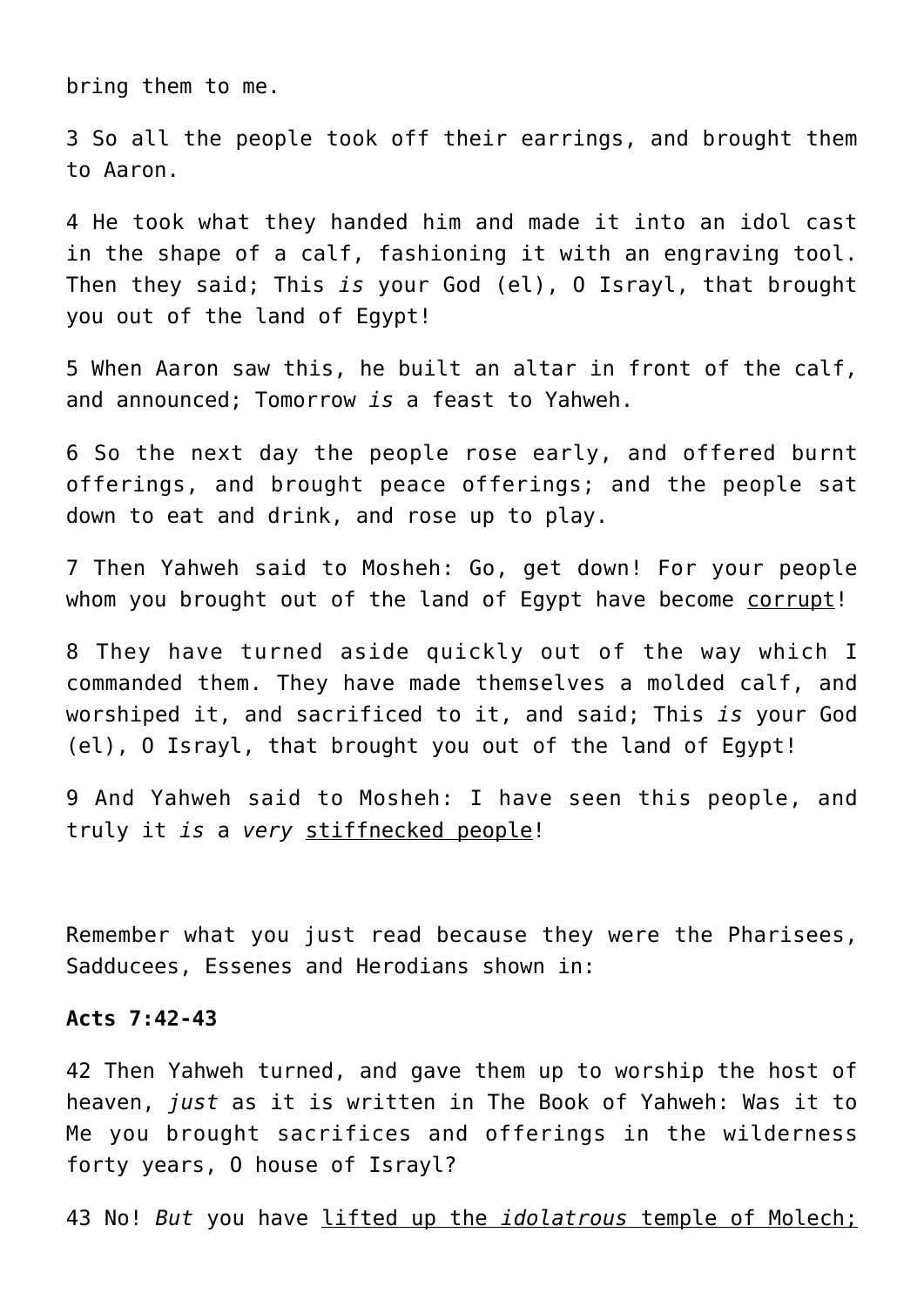*your God (el),* and Chiun your star-God (el); *Saturn,* the star of your God (el) which you made for yourselves. And I will carry you away beyond Babylon.

#### **Deuteronomy 9:5-6** [1451 BY]

5 It is not because of your Righteousness, or the uprightness and integrity of your heart that you are going in to take possession of their land; but, because of the wickedness of these nations, Yahweh your Father will drive them out from in front of you, and so He may perform the word which Yahweh vowed on oath to your fathers, to Abraham, to Isaac, and to Yaaqob.

6 Understand therefore, that Yahweh your Father is not giving you this rich land to possess because of your righteousness, for you are a stiffnecked people!

**Verse 5** shows these children—the twelve tribes, heads of Yaaqob—were the children of Abraham, Isaac, and Yaaqob.

**Verse 6** shows they were a rebellious people living in sin, being evil like the Gods.

These same Catholics rose up against Yahweh in the days of Samuyl. Read for yourself:

**I Samuyl 8:4-8** [1112 BY]

4 Then all the elders of Israyl gathered together and approached Samuyl when he was at Ramah,

5 Saying to him; You are old, and your sons do not walk in your ways. Appoint us a king to judge us; just like all the *other* nations.

6 But these things displeased Samuyl, *especially* when they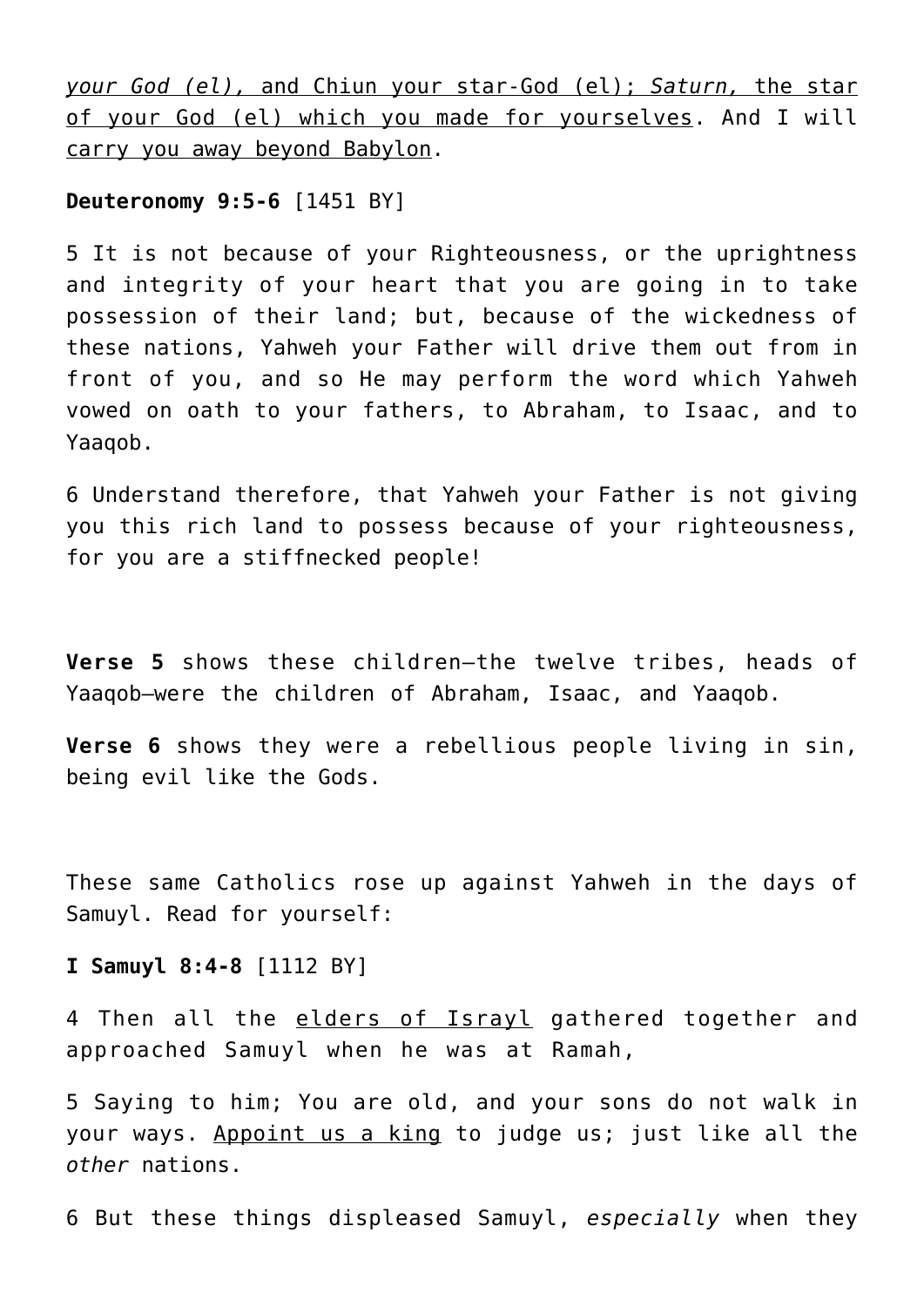said; Give us a king to judge us. Then Samuyl prayed to Yahweh.

7 Yahweh answered Samuyl, and said: Listen to all the words the people speak to you, for they have not rejected you; they have rejected Me, that I should not reign over them.

8 Just as they have done to Me from the day I brought them out of Egypt, to this very day, they are now doing to you-they are forsaking Me in order to serve God(s); *elohim!*

This same religion of Godworshipping Coptic Catholics, who called themselves priests, were trying to cause Yahweh's People to forget the Name **Yahweh** in the days of Yeremyah, the Prophet of Yahweh. They did this by the threat of death.

### **Yeremyah 11:21** [608 BY]

Therefore this is what Yahweh says concerning the men of Anathoth who seek your life, saying; Do not prophesy in the Name of Yahweh, or you will die by our hand!

#### **Yeremyah 23:1-2, 10-15, 21-22, 26-27** [599 BY]

1 Woe to the pastors; *shepherds,* who destroy and scatter the sheep of My pasture! says Yahweh.

2 Therefore, this is what Yahweh, the Father of Israyl, says against the pastors who feed My people: You have scattered My flock, and driven them away, and have not visited; *attended to,* them. Behold, you are going to be called to account for the evil of your doings, says Yahweh:

10 For the land is full of adulterers; *those who turn from following Yahweh to follow the Gods (elohim).* Because of this curse the land mourns; the pleasant places of the wilderness are dried up. Their conduct is evil, whose might is not Righteous—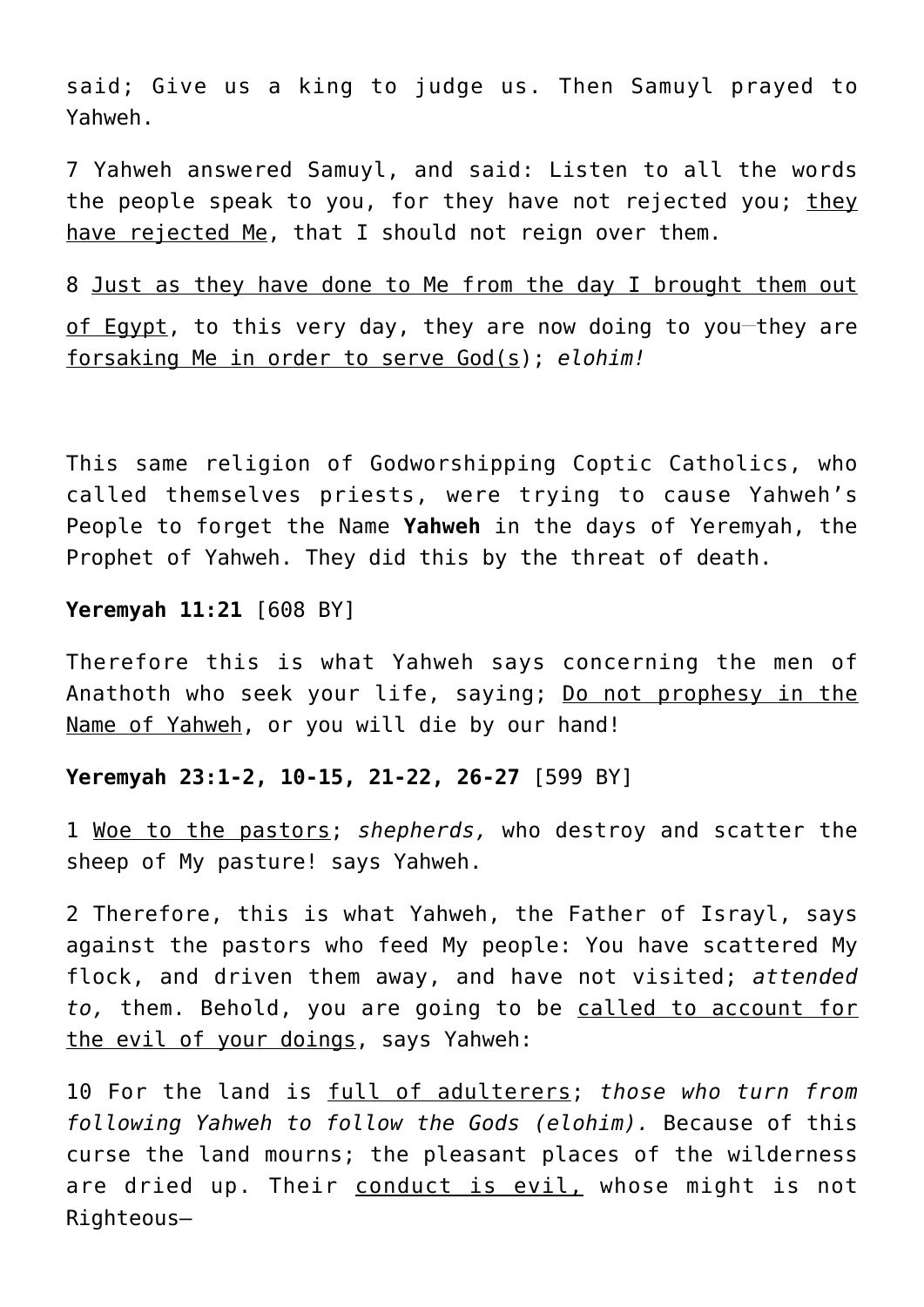11 For both prophet and priest are profane! Yes, even in My *own* House I have found their wickedness! says Yahweh.

12 And so, their way will be slippery places to them; in the darkness they will be driven on, and fall in the darkness; for they will bring trouble upon themselves every time they commit sexual sins, says Yahweh.

13 I have seen folly; *offense,* in the prophets of Samaria—they prophesied by Baal; *the Lord,* and caused My People Israyl to err; *go astray.*

14 I have also seen in the prophets of Yerusalem a horrible thing**\_\_**they commit adultery and walk in lies; *they turn from Yahweh and follow after the Gods (elohim)!* They also strengthen the hands of evildoers, so that no one turns back from his wickedness. All of them are like Sodom to Me, and her inhabitants are like Gomorrah.

15 Therefore, this is what Yahweh our Father says concerning these prophets; Behold, they will be fed with wormwood, and they will be made to drink the water of gall; for from the prophets of Yerusalem profaneness has gone out into all the world.

21  $I$  have not sent these prophets, yet they ran; I have not spoken of them, yet they prophesied.

22 But if they had stood in My Counsel, and had caused My people to hear My Words; *the Laws and the Prophets,* then they would have turned them from their evil way, and from the evil of their doings.

26 How long will *this* be in the heart of the prophets who prophesy lies? Yes, *they are* prophets of the deceit of their own minds;

27 Who devise; *plan and scheme,* to cause My People to forget My Name through their dreams, which they tell every man to his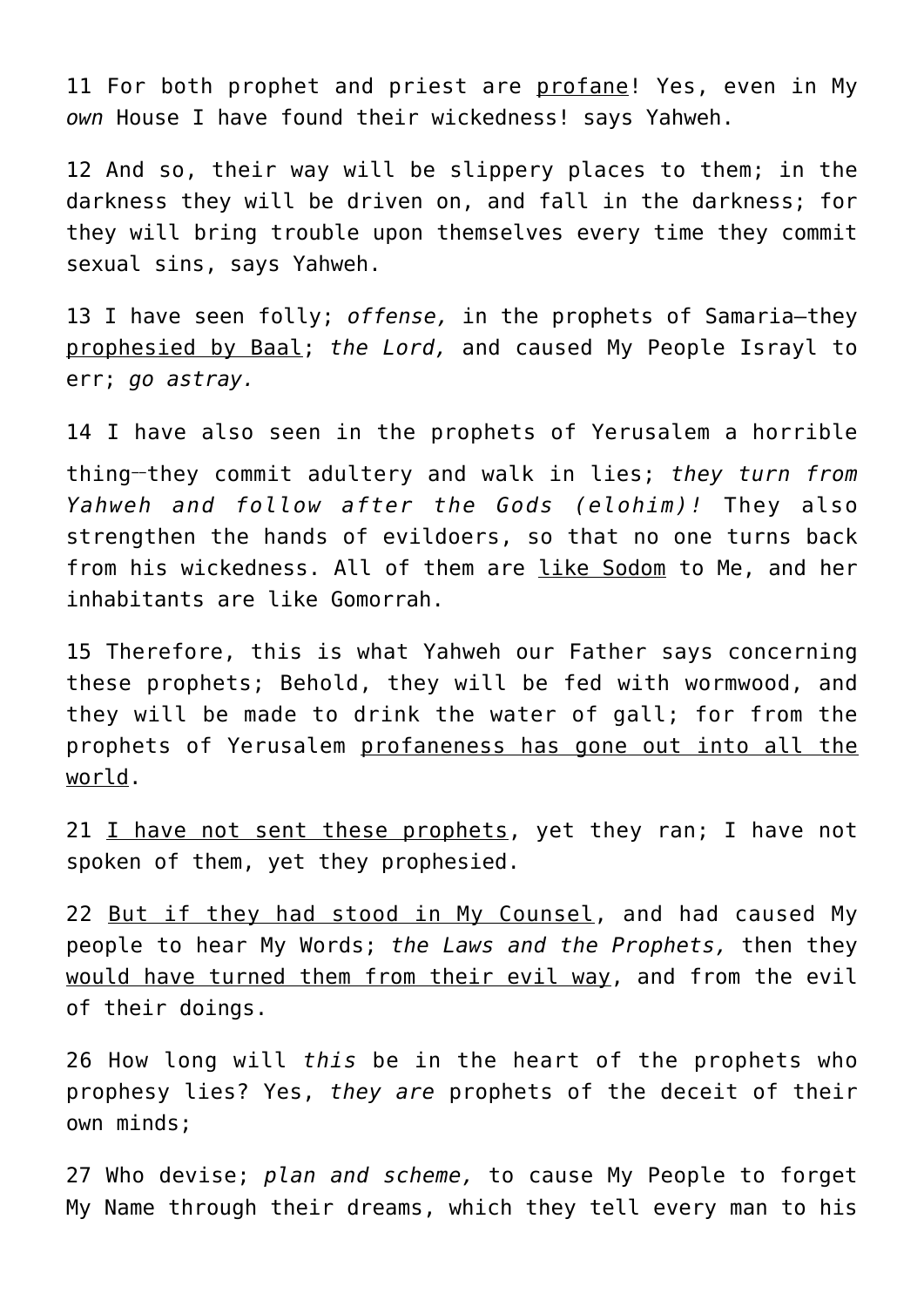neighbor, just as their fathers have forgotten My Name for Baal; *Lord.*

Remember what you read from *Unger's Bible Dictionary*, "Lord is not a divine title".

Yahweh's Prophet Micahyah also spoke of them.

#### **Micahyah 3:1-2** [710 BY]

1 Then I said; Hear now, O heads of Yaaqob, you rulers of the house of Israyl! *Is it* not for you to know justice?—

2 You who hate Righteousness and love evil; who strip off the skin from *My* People, and the meat from their bones;

Remember **Genesis 3:5**, evil like the Gods.

Notice, these are the twelve tribes of Israyl. They hated Righteousness. Compare:

#### **I Yahchanan 3:4, 7-8, 10**

4 Whoever commits sin, transgresses also the Laws; for sin is the transgression of the Laws.

7 Little children, let no man deceive you; he who practices Righteousness is Righteous, just as He is Righteous.

8 He who practices sin is of the devil, for the devil has sinned from the beginning. For this purpose the Son of Yahweh was manifested; that He might destroy the works of the devil.

10 In this the Children of Yahweh and the children of the devil are manifest. Whoever does not practice Righteousness is not of Yahweh, and he does not love his neighbor!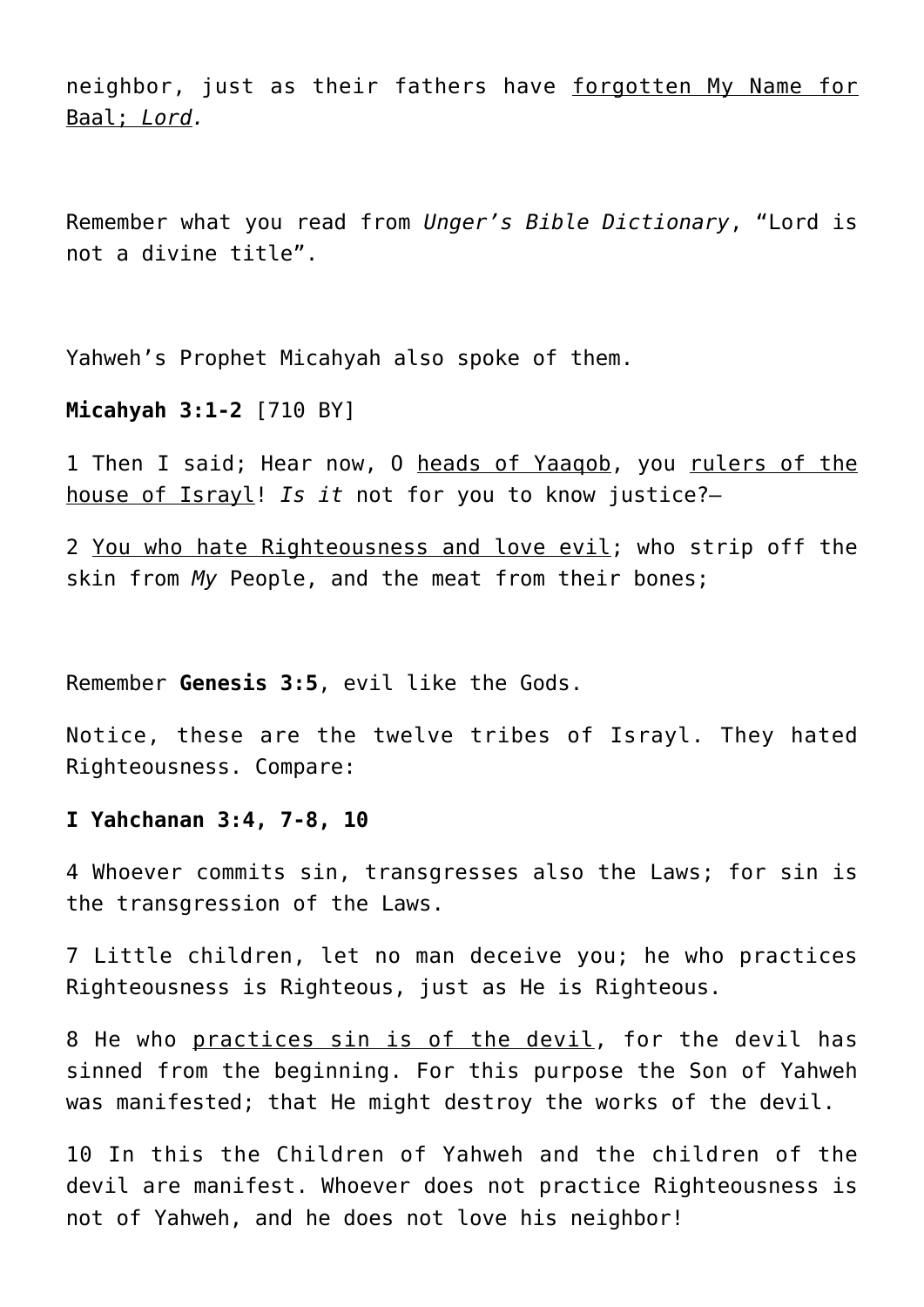Did you notice they belong to Satan?

#### **Romans 6:16**

Do you not know that to whom you yield yourselves as servants to obey, his servants you are whom you obey—whether of sin, *which leads* to death, or *of* obedience, *which leads* to Righteousness?

#### **Genesis 3:1-5**

1 Now the serpent was more subtle *and* crafty than any beast of the field which Yahweh had made. And she said to the woman; Has Yahweh indeed said: You shall not eat of every tree of the garden?

2 And the woman said to the serpent; We may eat the fruit of the trees of the garden;

3 But of the fruit of the tree which *is* in the midst of the garden, Yahweh has said: You shall not eat it, nor shall you touch it, or you will die.

4 And the serpent said to the woman; You will not surely die.

5 For He knows that in the day you eat of it, your eyes will be opened, and you will be as Gods (elohim), knowing Righteousness and evil.

Notice, Satan teaches Godworship; evil like the Gods. **Verse 5** – evil as the Gods.

 **I Yahchanan 3:8** says they belong to Satan. Catholics are Godworshippers, worshipping all Gods—the host of heaven. They even make war against the teaching of Righteousness.

#### **Mattithyah 11:12**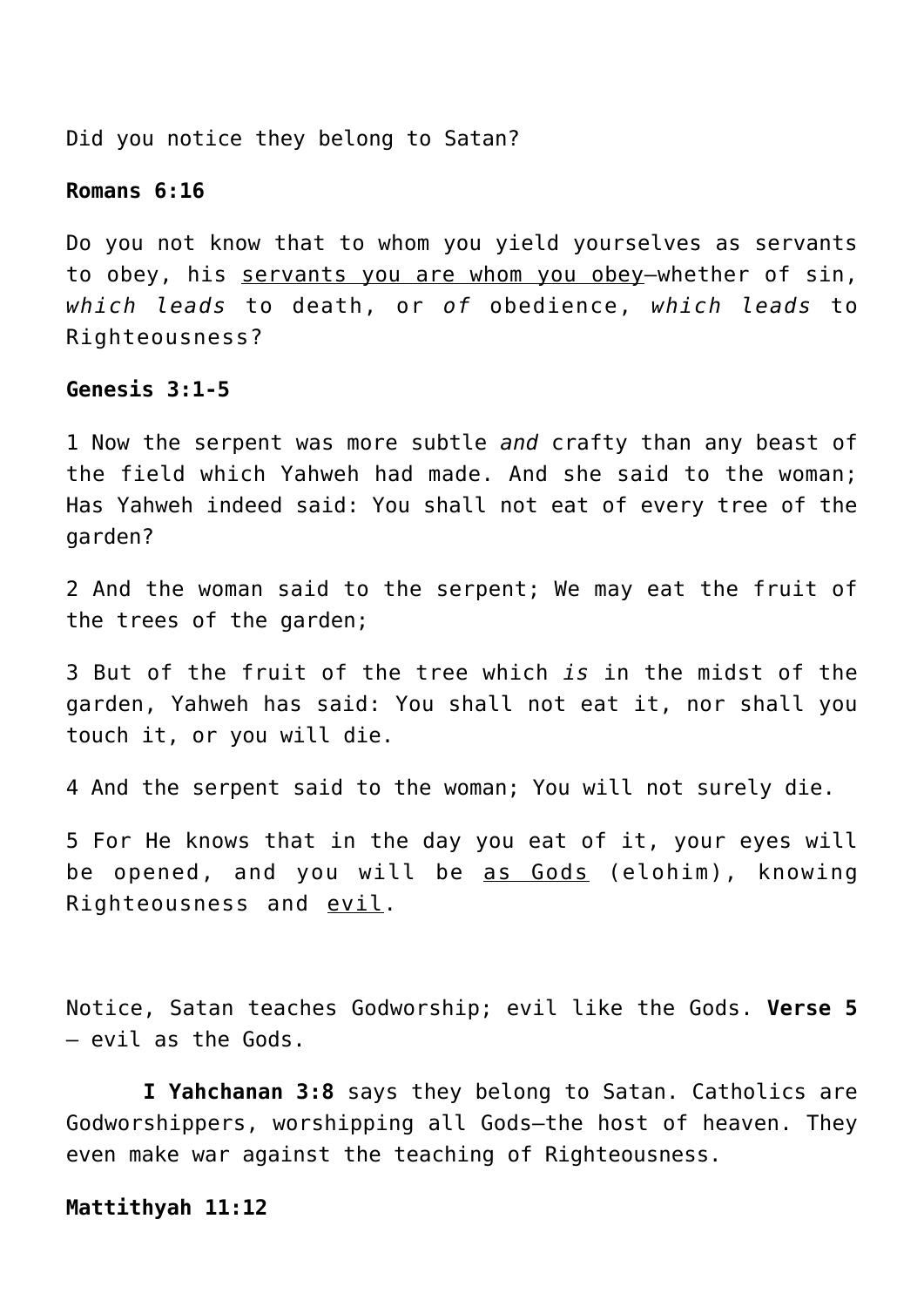And from the days of the Prophets until now, the Work of Yahweh at The House of Yahweh has suffered from violence, for violent men take them by force.

They were calling themselves Pharisees, Sadducees, Essenes and Herodians, but their fruits prove them to be Catholic, evil like the Gods.

#### **Yahchanan 7:7**

The world cannot hate you; but it hates Me because of the Testimony I bring against it: that its works are evil.

### **Yahchanan 15:22-23**

22 If I had not come and spoken to them, they would not have *had their* sins *revealed; but* now they have no cloak, *covering for,* their sins.

23 He who hates Me, also hates My Father.

These same Catholics had a Roman army that stood on their part as they polluted The House of Yahweh, and called it 'Temple' in the days of Yahshua.

#### **Daniyl 11:31**

And the army will stand on his part, and they will pollute the Sanctuary of Strength, and will take away the daily*,* and they will place the Lord of heaven.

Daniyl prophesied that they would fight against Yahweh and Yahshua.

#### **Daniyl 7:19-25**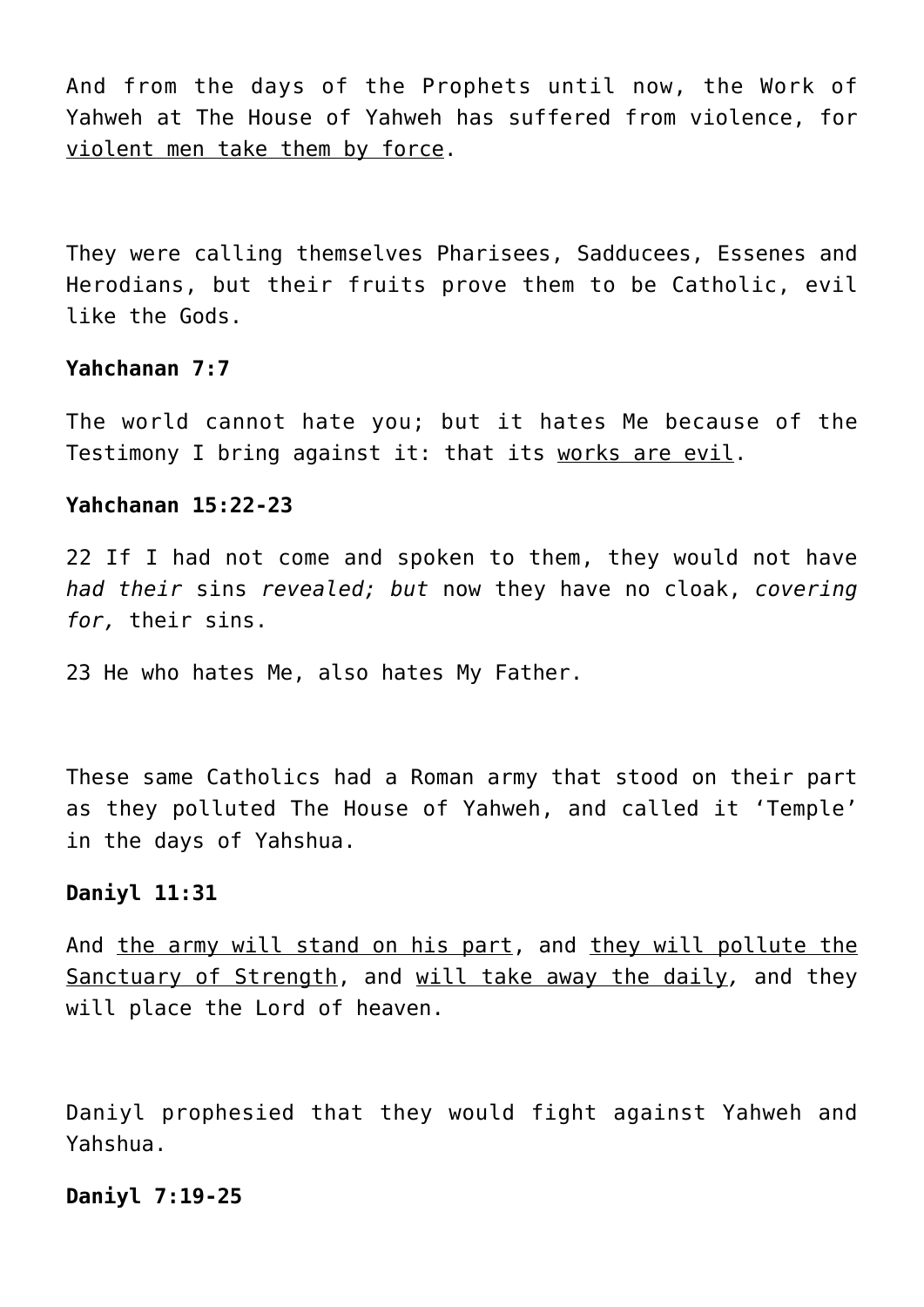19 Then I would know the truth of the fourth beast, which was different from all the others, exceedingly dreadful, whose teeth *were of* iron, and his claws *of* bronze; *which* devoured, broke in pieces, and trampled the residue with his feet;

20 And of the ten horns that *were* on his head, and *of* the other *horn* which came up, before whom three fell—the horn that had eyes, and a mouth that spoke very great things, whose look *was* more stout; *more mighty and imposing,* than his fellows.

21 I beheld, and the same horn made war with the Saints, and prevailed against them;

22 Until the Ancient of Days came, and Judgment was given to the Saints of Yahweh; and the time came that the Saints possessed the kingdoms.

23 This is what he said; The fourth beast will be the fourth kingdom upon earth, which will be different from all *other* kingdoms, and will devour the whole earth, and will tread it down, and break it in pieces.

24 And the ten horns out of this kingdom *are* ten kings *that* will arise; and another will rise after them; and he will be different from the first *ones,* and he will subdue three kings.

25 And he will speak *great* words against Yahweh, and will wear out; *mentally attack to cause to fall away,* the Saints of Yahweh, and think to change times; *Yahweh's Feast Days,* and Laws; and they will be given into his hand until a time, and times, and the dividing of time.

Read again, **verse 23**…devour the whole earth… The fourth beast—the Roman Catholic empire—devoured the whole earth. It's still the leader of the kings of the earth as we see in:

**Revelation 17:1, 18**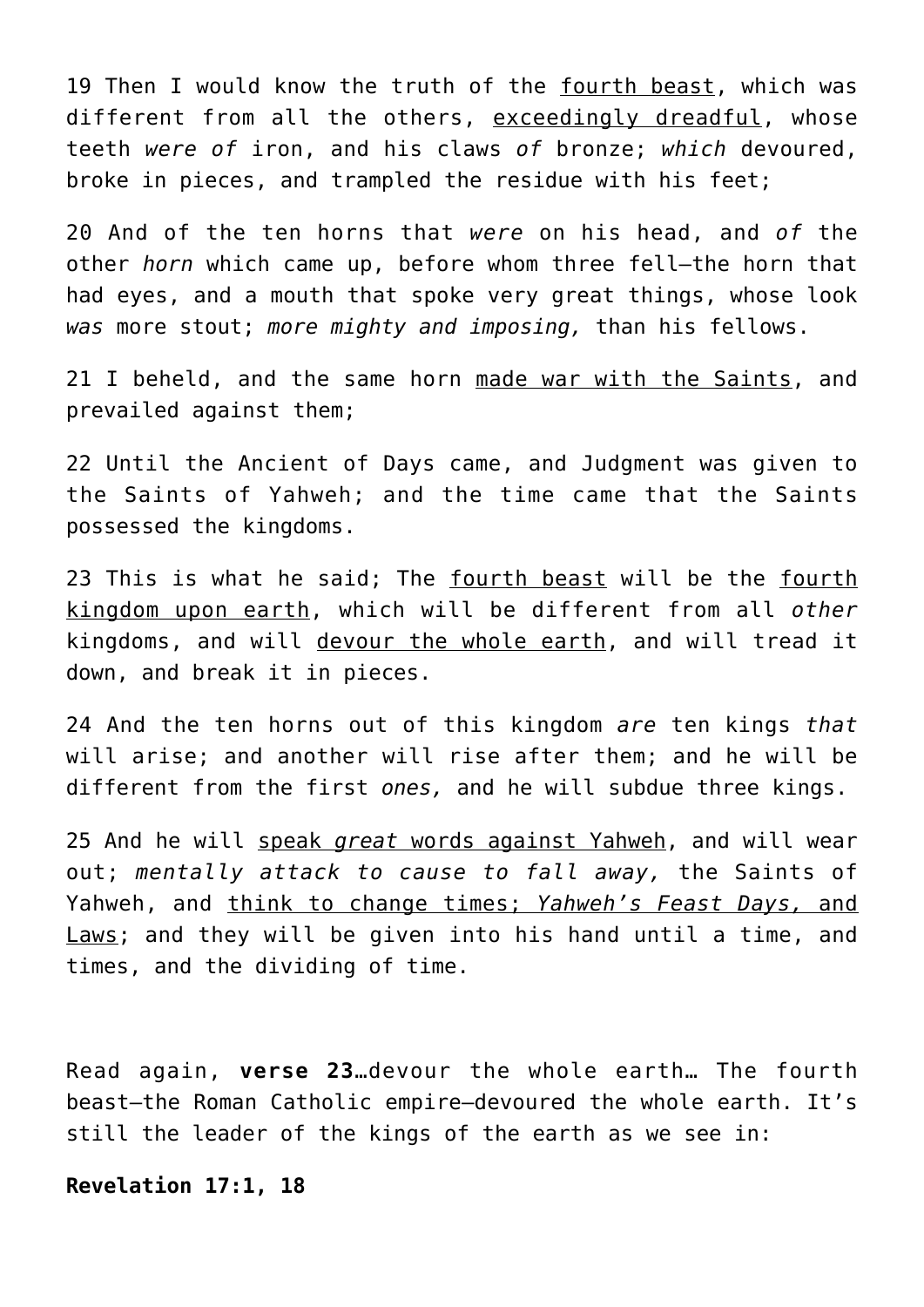1 And there came one of the seven malakim who had the seven bowls, and talked with me, saying to me: Come, I will show you the sentence of the great whore that sits upon many waters,

18 And the woman whom you saw, is that great city which reigns over the kings of the earth.

Read now:

## **Acts 7:42-43**

42 Then Yahweh turned, and gave them (the Coptic Catholics) up to worship the host of heaven, *just* as it is written in The Book of Yahweh: Was it to Me you brought sacrifices and offerings in the wilderness forty years, O house of Israyl?

43 No! *But* you have lifted up the *idolatrous* temple of Molech; *your God (el),* and Chiun your star-God (el); *Saturn,* the star of your God (el) which you made for yourselves. And I will carry you away beyond Babylon.

Look back to **verse 37**.

## **Acts 7:37-43**

37 This is that Mosheh, who said to the children of Israyl: Yahweh your Father will raise up for you a Prophet like me, from your brothers. Him you will hear.

38 This is he, who was among the called out ones in the wilderness with the malak who spoke to him on Mount Sinai; and *with* our fathers, who received the doctrine of life to give to us,

39 Whom our fathers would not obey, but *they* rejected *him.* So in their hearts they turned back to Egypt,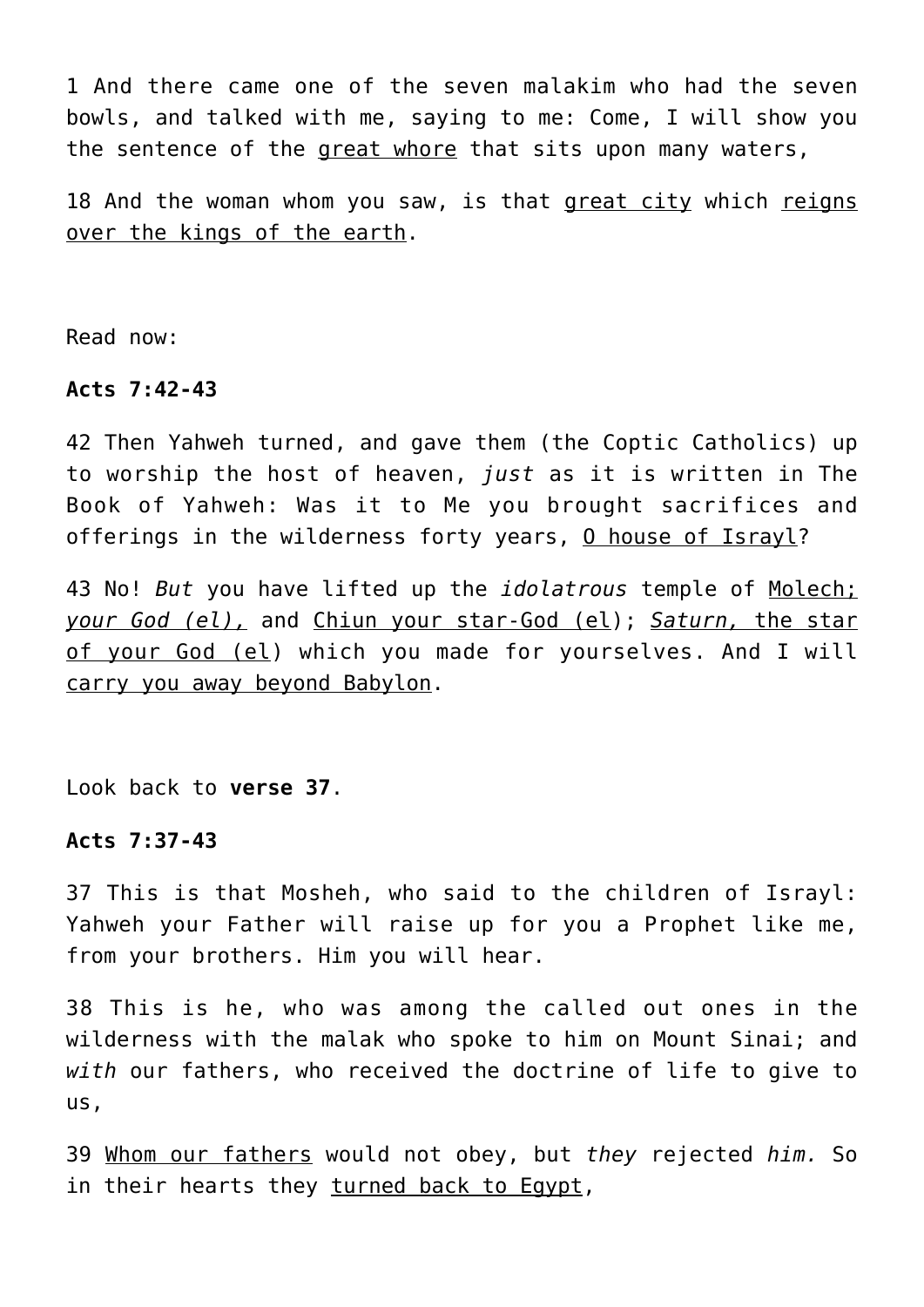40 Saying to Aaron: Make us Gods (elohim) to go before us. As for this Mosheh who brought us up out of Egypt, we do not know what has become of him.

41 And they made an image of a calf in those days, and offered sacrifice to the God (el), and rejoiced in the works of their own hands.

42 Then Yahweh turned, and gave them up to worship the host of heaven, *just* as it is written in The Book of Yahweh: Was it to Me you brought sacrifices and offerings in the wilderness forty years, O house of Israyl?

43 No! *But* you have lifted up the *idolatrous* temple of Molech; *your God (el),* and Chiun your star-God (el); *Saturn,* the star of your God (el) which you made for yourselves. And I will carry you away beyond Babylon.

#### **Acts 7:51-53**

51 You stiffnecked; *stubborn,* and uncircumcised in heart and ears! You do always resist Spirit Holy! *Just* as your fathers did, so you *do also!*

52 Which of the Prophets have not your fathers persecuted? And they have slain those who foretold the coming of the Just One; of Whom you now have become the betrayers and murderers**—**

53 *You,* who have received the Laws as they were ordained *and* delivered by Malakim, have not kept *them!*

Read again the last part of **Acts 7:43**…"I will carry you away beyond Babylon".

The Roman army was owned and paid by the Pharisees, Sadducees, Essenes and Herodians. Titus was the Roman General the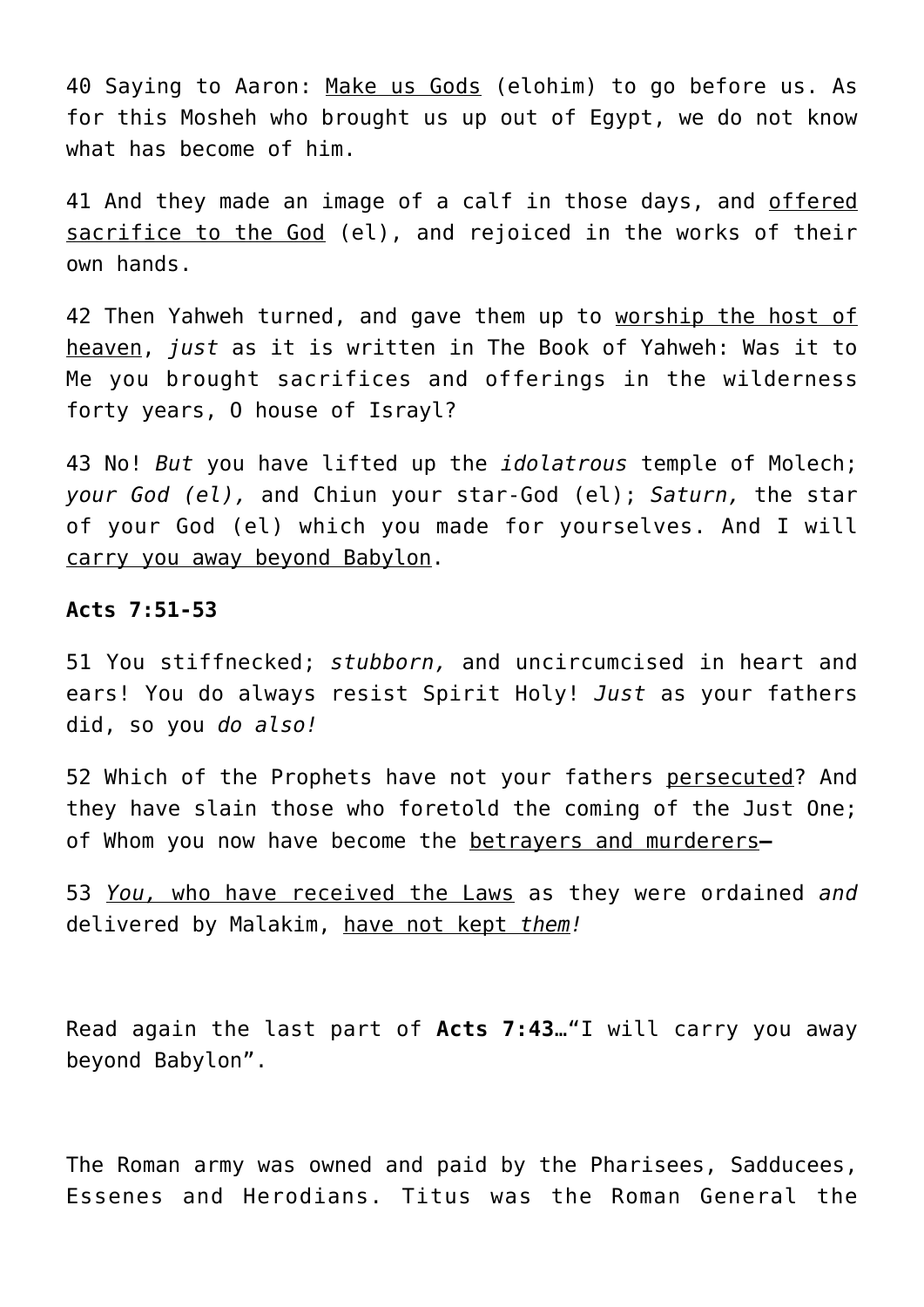Pharisees, Sadducees, Essenes and Herodians used to do the evil of killing all those they could find who were Seventh Day Sabbath-keepers, used the Name 'Yahweh', kept Yahweh's annual Feasts, or refused to eat pork. Yes, they tried to kill them all.

# **Titus, Their Roman General and Thirty Thousand Troops**

As **Acts 7** shows, the Pharisees, Sadducees, Essenes and Herodians used their Roman army, which was owned by the Herodians, to murder all who taught and/or healed in the Name of Yahweh, through Yahshua Messiah. Read:

#### **Acts 5:26-33**

26 Then the captain with his officers went, and brought them without violence—for they feared the people might stone them.

27 And when they had brought them, they set *them* before the council, and the High Priest questioned them,

28 Saying; Did we not expressly command that you were not to teach in this Name (Yahshua)? And behold, you have filled Yerusalem with your teaching, and intend to bring this Man's blood upon us!

29 Then Kepha and the *other* apostles answered, and said; We must obey Yahweh rather than men.

30 The Father of our fathers raised up Yahshua, Whom you sacrificed by hanging on a tree.

31 Him, has Yahweh exalted with His right hand *to be* a Prince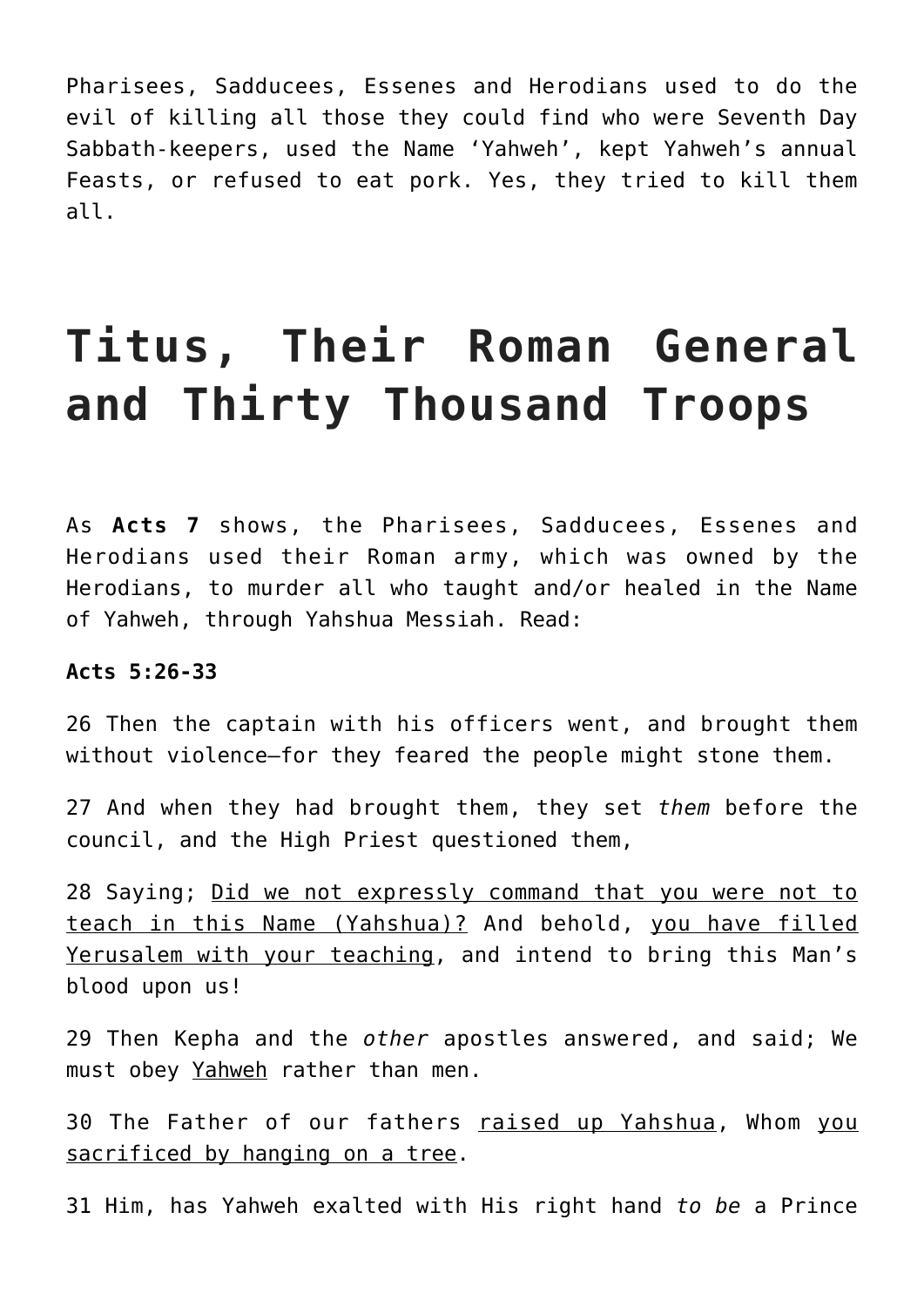and a Savior, to give repentance and forgiveness of sins to Israyl.

32 And we are His witnesses to these things; and the Holy Spirit is also, which Yahweh has given to those who obey Him.

33 When they heard *this,* they were infuriated, and wanted to put them to death.

Notice in **verse 30,** Yahshua Messiah **you** murdered. Yes, these same Catholic Godworshippers murdered Yahshua. Who? Notice, you! The answer is found in **verse 27**. **Verse 27** is referring to the high priest of the Sadducees. Notice the high priest of the Sadducees actually governed, because they co-owned the Roman army and gave them their orders. It was the Pharisees, Sadducees, Essenes and Herodians, all Catholic Godworshippers, who murdered the Savior.

#### **Acts 7:52**

Which of the Prophets have not your fathers persecuted? And they have slain those who foretold the coming of the Just One; of Whom you now have become the betrayers and murderers**—**

Their fathers, with this same Roman Catholic army, persecuted the Prophets of Yahweh.

#### **Acts 7:51-53**

51 You stiffnecked; *stubborn,* and uncircumcised in heart and ears! You do always resist Spirit Holy! *Just* as your fathers did, so you *do also!*

52 Which of the Prophets have not your fathers persecuted? And they have slain those who foretold the coming of the Just One; of Whom you now have become the betrayers and murderers**—**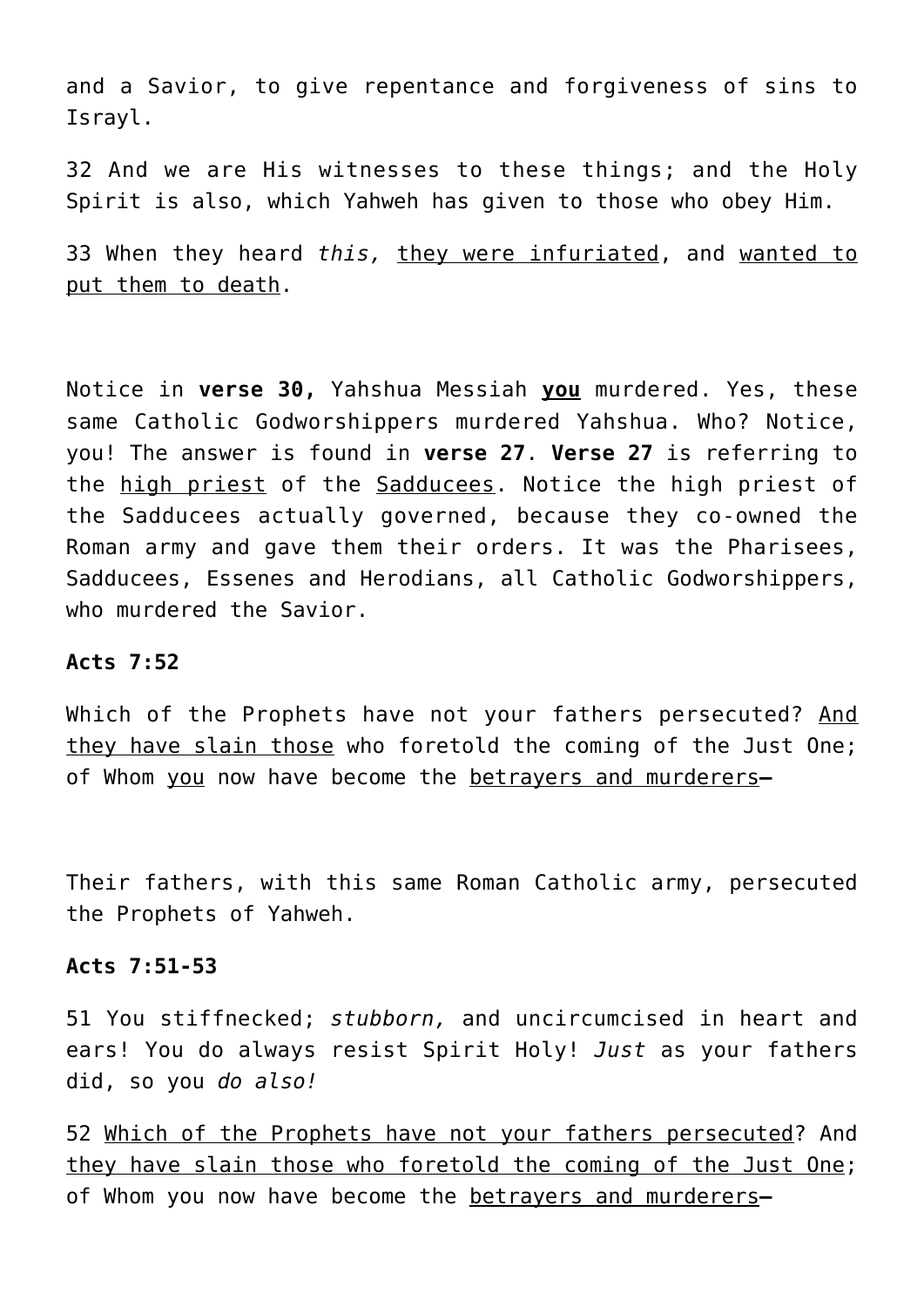53 *You,* who have received the Laws as they were ordained *and* delivered by Malakim, have not kept *them!*

This same Roman army stood on their part and took The House of Yahweh by violence. This was prophesied in 534 BY by Daniyl.

## **Daniyl 11:31** [534 BY]

And the army will stand on his part, and they will pollute the Sanctuary of strength, and will take away the daily*,* and they will place the Lord of heaven.

That Prophecy concerning The House of Yahweh being taken by force was fulfilled before Yahshua was born. In the year 31 AY, Yahshua made the following statement:

#### **Mattithyah 11:12**

And from the days of the Prophets until now, the Work of Yahweh at The House of Yahweh has suffered from violence, for violent men take them by force.

The House of Yahweh and Yerusalem were prophesied to be destroyed and the Temple removed.

#### **Mattithyah 24:1-2**

1 Yahshua went out and was leaving the Temple, when His Disciples came to show *Him* the buildings of the Temple.

2 But Yahshua said to them: Do you see all these things? Truly I say to you: There will not be one stone left *sitting* on *top of* another, which will not be thrown down.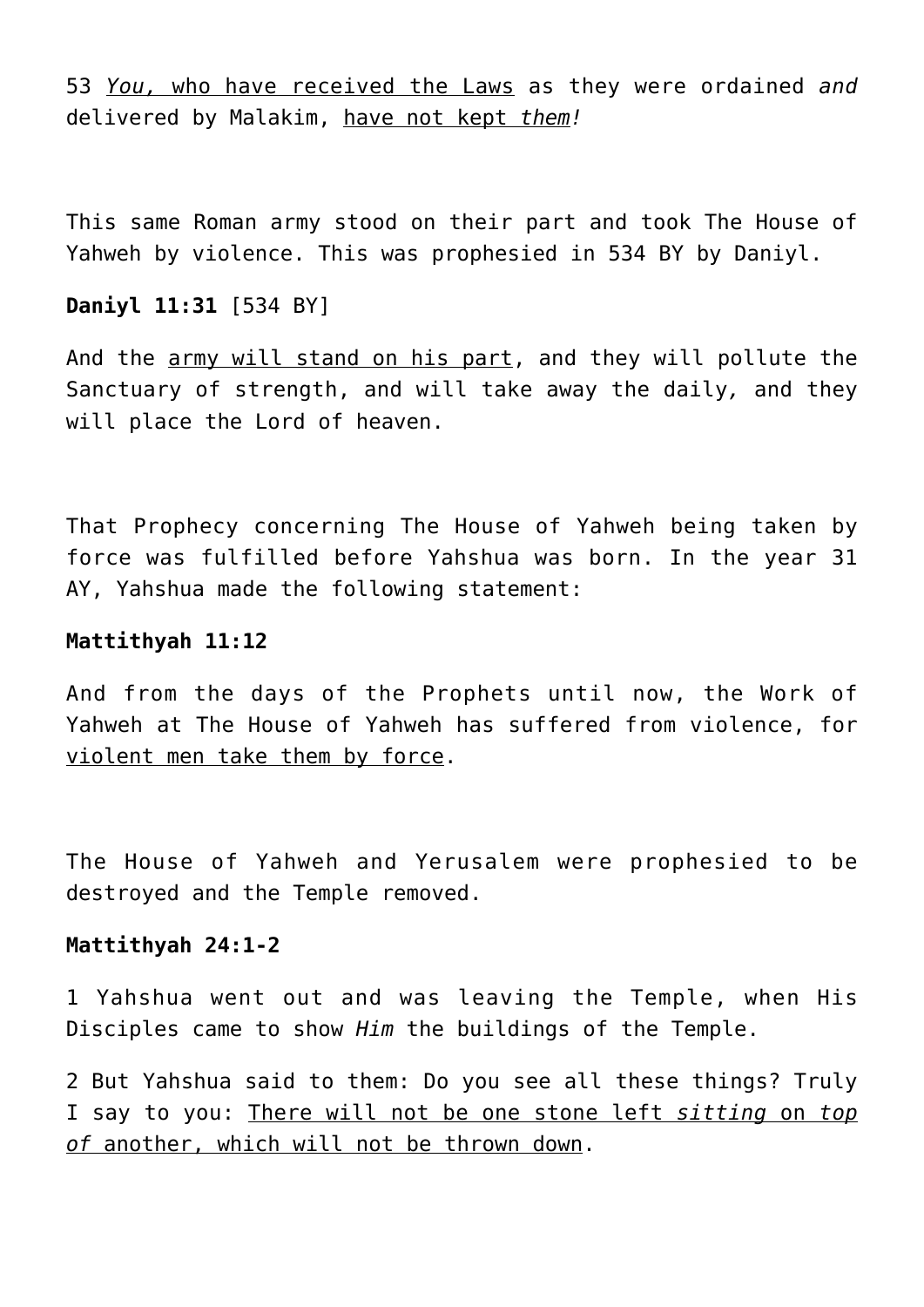# **Fulfilled 70 AY**

In the year 70 AY, the Pharisees, Sadducees, Essenes and Herodians gave orders to their Roman army to murder all people who came to Yerusalem to celebrate the Passover Feast of Unleavened Bread, in worship of Yahweh, through Yahshua Messiah. The army removed the Temple, destroyed Yerusalem and took all the wealth to the seven hills of Rome. Notice this carefully.

### **Micahyah 3:1-2, 9-12**

1 Then I said; Hear now, 0 heads of Yaaqob, you rulers of the house of Israyl! *Is it* not for you to know justice?—

2 You who hate Righteousness and love evil; who strip off the skin from *My* People, and the meat from their bones;

9 Hear now, O heads of the house of Yaaqob, you rulers of the house of Israyl, who abhor justice and pervert all equity,

10 Who build up Zion with blood, and Yerusalem with iniquity:

11 Her heads judge for reward and her priests teach for pay, and her prophets divine for money. Yet they lean upon Yahweh, and say; Is not Yahweh among us? No evil can come upon us!

12 Therefore, because of you, Zion will be plowed *like* a field, Yerusalem will become heaps of rubble, and the mountain of The House of Yahweh like the high places of a forest.

That Prophecy was written in 750 BY.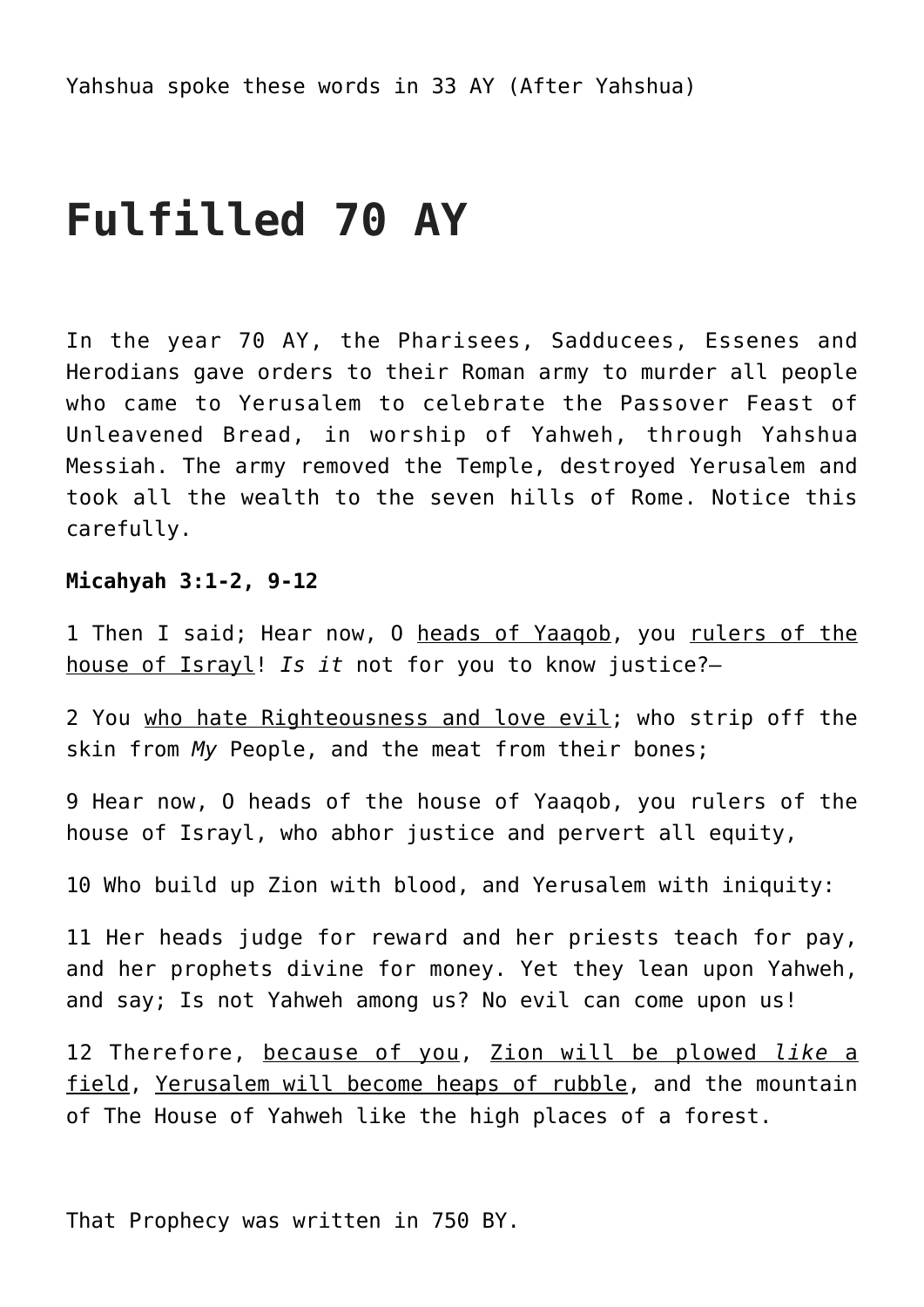The Pharisees, Sadducees, Essenes and Herodians made their complete move to the seven hills. They sent their Roman General, Titus, to remove the Temple, destroy Jerusalem, and plow Mount Zion like a field.

To where did they take all the stolen wealth for which they murdered? To the seven hills of Rome, the same place they had built their strong, roving army that they used to plunder the world.

Read now, the history of the mass murder of men, women and children in Yerusalem, in an attempt to get rid of Yahweh's Righteousness.

## **The Fall of Jerusalem In 70 A.D. (AY)**

"And [Yahshua] went out, and departed from the Temple: and His disciples came to Him for to shew Him the buildings of the Temple. And [Yahshua] said unto them, "See ye not all these things? Verily I say unto you, there shall not be left here one stone upon another, that shall not be thrown down." (Matthew 24:1-2)

About 40 years later, (32AD [AY] – 70AD [AY]) and exactly as prophesied by [Yahshua Messiah], the magnificent "...Temple" was completely (removed), leaving not one stone upon another. It was an event that marked the beginning of the long and arduous Jewish Diaspora. Yet, it was definitely an event foreseen in Bible prophecy. [Yahshua] not only prophesied about the destruction of Jerusalem … but added the following statement: *(Luke 21:24; and Jerusalem shall be trodden down of the Gentiles, until the times of the Gentiles be fulfilled.)*

In 70 A.D. (AY), after a 143-day siege which **began at Passover**, a Roman military force consisting of about 30,000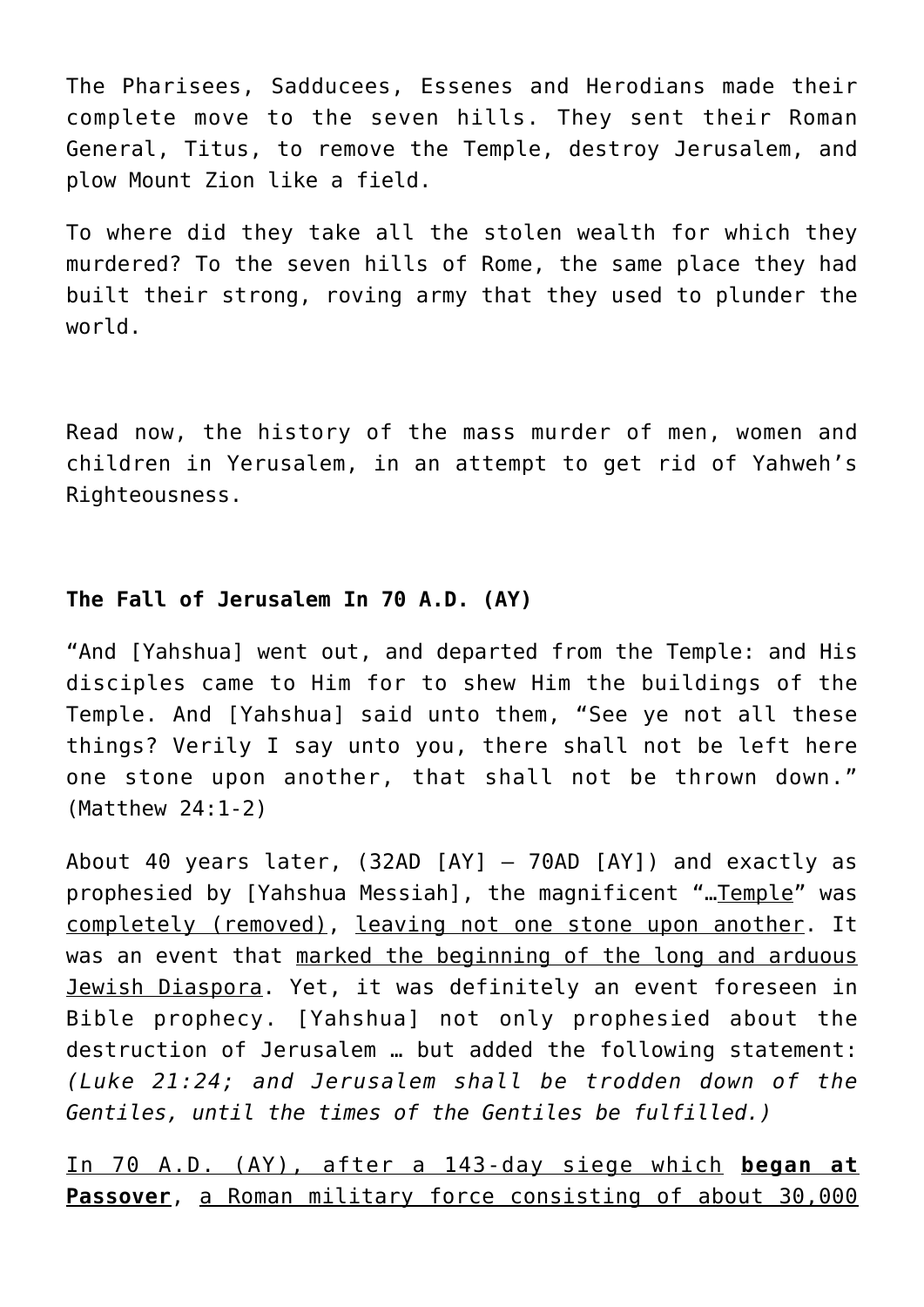troops under the command of Titus battered the walls and entered the city. They destroyed everything… (and took down every stone of The House of Yahweh) …exactly as spoken by [Yahshua Messiah] 40 years earlier. The population and the **great number of Passover visitors** who had been trapped there were brutally slaughtered, with an estimated 600,000 to 1,000,000 people killed. Roman General Titus took the precious booty and treasury of the Jerusalem Temple back to Rome, where many suspect it remains to this day. (arch of Titus)

By 70 A.D. (AY), Jerusalem and Judea were left desolate, most of the people either killed or being held in captivity, or had become refugees fleeing to remote lands (even the lands now called America). All that remained in Israel was the defiant little garrison atop the mount at Masada, a fortress complex south of the Dead Sea, which was built by Herod the Great. Thus when the (House of Yahweh) was (removed—taken down as Yahshua said) in A.D. (AY) 70 the period of the second exile began.

*focusonjerusalem.com*

## **What is the Arch of Titus**?

The Victory Arch of Titus commemorates Titus' victorious conquest of Judaea, leading the sacking of Jerusalem and ending the Jewish wars. The arch was constructed after Titus's death in 81 c.e. (AY) after his becoming a god.

## **Where is the Arch of Titus?**

The Arch of Titus is located on the highest point of the Via Sacra, a road leading to the Roman Forum. This is a single arch, 15.4m high, 13.5m wide, and 4.75m deep. The marble reliefs stand nearly 2.5m in height. On the Arch of Titus is a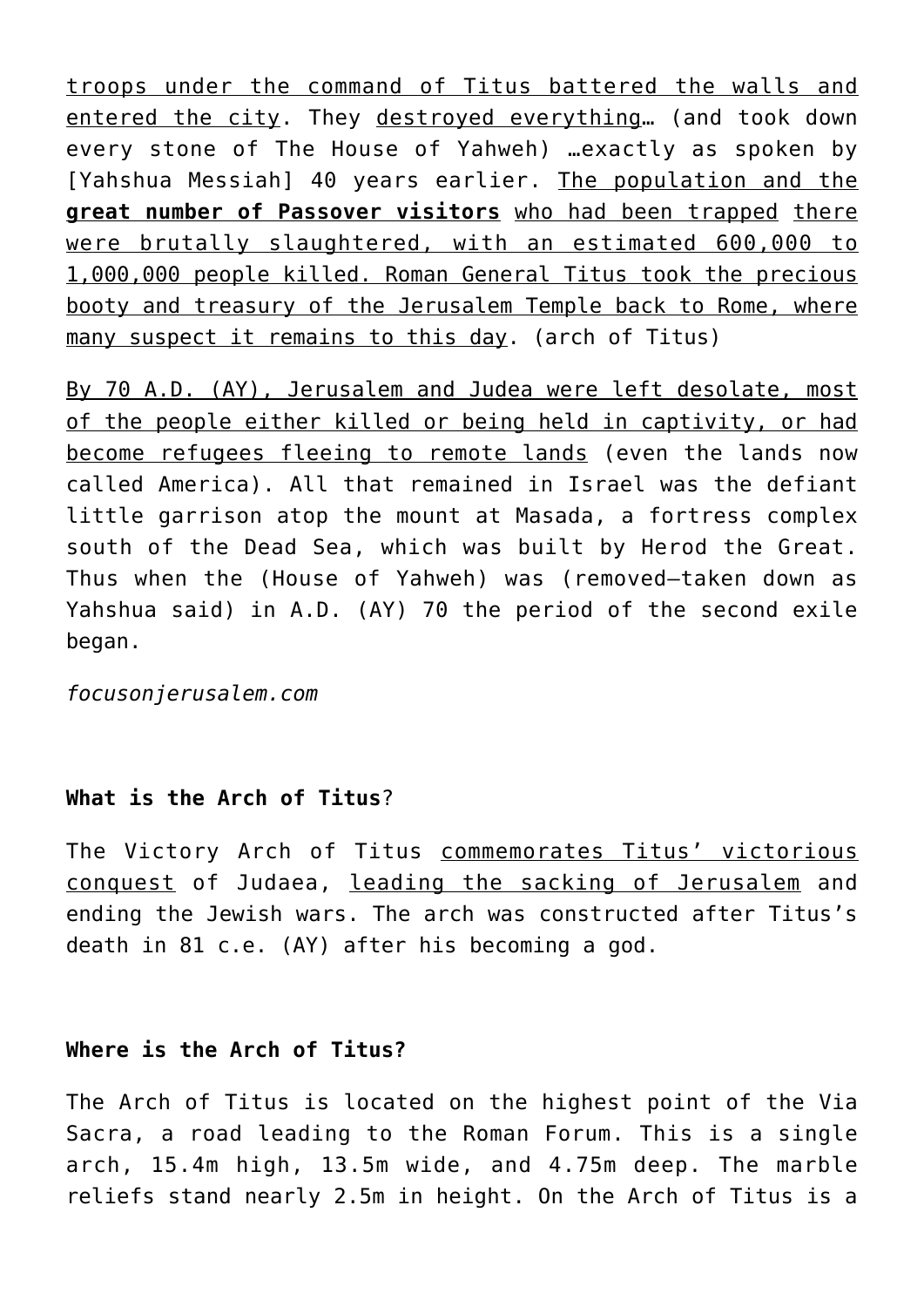relief depicting the Romans' triumphal procession, returning with spoils from the (House of Yahweh) in Jerusalem. Especially prominent is the sacred Menorah, but we can also see the Table of the Shewbread, and the silver trumpets which called Jews to Rosh Hashanah.

*about.com*

What is Yahdah's agenda for the world in this generation? It's bigger than ever. They should be able to cover Rome for years with the stolen wealth-gold, silver, etc.-they have acquired. It should take them years to carry all the wealth of 6 billion people to Rome.

The following article excerpt is by Nate Brown.

**Pope Francis Publicly Aligns Ideology With Depopulation Agenda, Urges Limit on Amount of Children, if 'you cannot bring them up properly'**

By Nate Brown – 03/07/2017

*https://christiantruther.com*

The United Nations and Pope Francis have aligned their ideology with that of population control, don't be fooled by their kind way of saying it.

"We need at some point to have a limited number of people which is why Pope Francis and his three most recent predecessors have always argued that you should not have more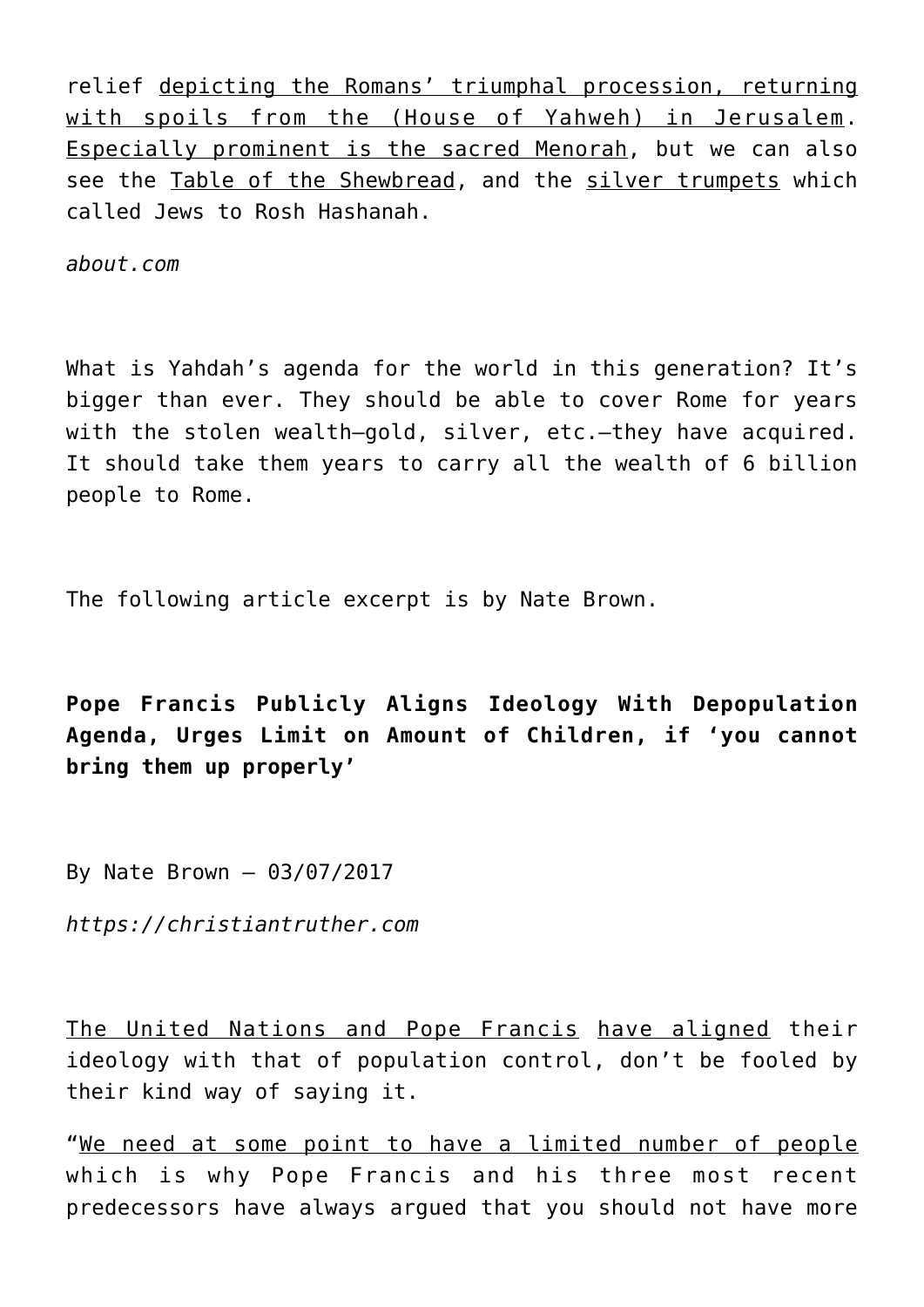children than you can bring up properly," a panelist at a Vatican-run workshop on "how to save the natural world" stated on Thursday.

The solution mentioned by the panel … to bringing about 'sustainable development' was presented by botanist and environmentalist Peter Raven during a press conference that concluded the "Biological Extinction" workshop which took place at the Vatican recently.

The panel included: Greg Burke, moderator of panel and director of the Holy See Press Office, Raven, President of the Pontifical Academy of Sciences (PAS), Werner Arber, University of Cambridge Professor Emeritus of Economics Partha Dasgupta, and PAS Chancellor Bishop Marcelo Sanchez Sorondo.

According to Raven, the essential part to halting "overpopulation" is that "we need a more limited number of people in the world."

A synopsis of the Pope and the Biological Extinction Panels discussion is that mankind's last hope of living 'sustainably' is to be non-existent, therefore don't have children. One of the natural methods mentioned by the panel was that of 'taxes and regulations.' Surprisingly that's already in the works at the United Nations.

The audacity of the Catholic Church to support such ideology can be understood by the research used to showcase their message. Dr. Paul Ehrlich, the author mentioned above, supports mass murder. In other words, in an interview with The Guardian, Ehrlich, advocated for cutting the world's population by 6 billion people to bring it down to **1 billion**.

Days before the Vatican symposium titled "Biological Extinction" was held – behind closed doors – in Rome, from February 27th to March 1st, two of the key speakers, Dr. Paul Ehrlich and Sir Partha Dasgupta, spoke to The Guardian about the conference.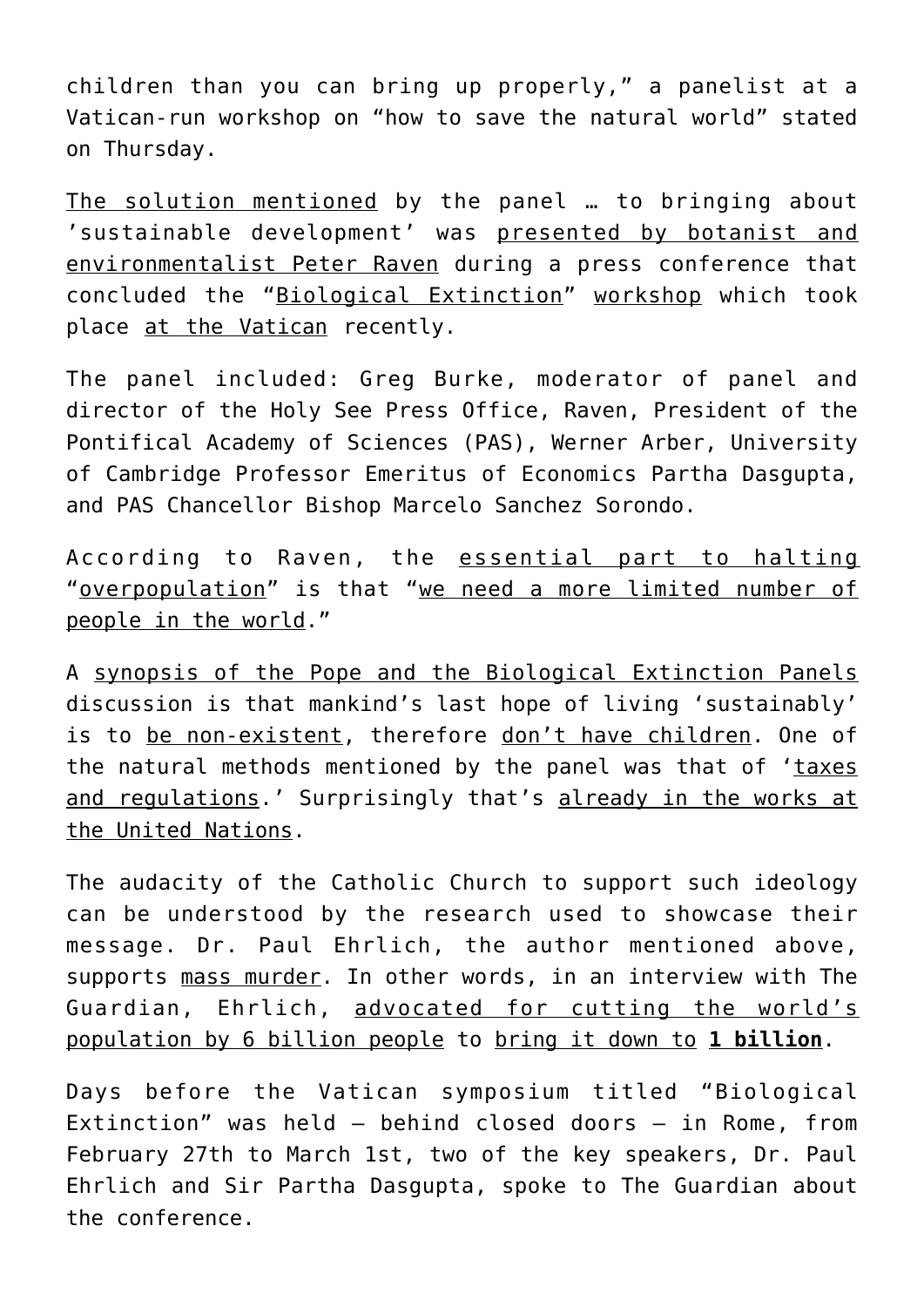# **The Book of Yahweh**

#### **Isayah 34:16**

Search out The Book of Yahweh, and read. Not one of these will be neglected. For it is written: Yahweh is their Shepherd; for His Mouth has commanded it, and His Spirit has gathered them.

*The Book of Yahweh* was also taken captive to Rome, and was not released to public view for over 1,500 years. That was due to the extreme hatred they had, and still have, for the Creator Yahweh, Yahshua Messiah, and Righteousness.

Read:

## **Yahchanan 15:22-23**

22 If I had not come and spoken to them, they would not have *had their* sins *revealed; but* now they have no cloak, *covering for,* their sins.

23 He who hates Me, also hates My Father.

Remember these were also known as the heads of Yaaqob, who always hated Righteousness.

### **I Samuyl 8:4-8**

4 Then all the elders of Israyl gathered together and approached Samuyl when he was at Ramah,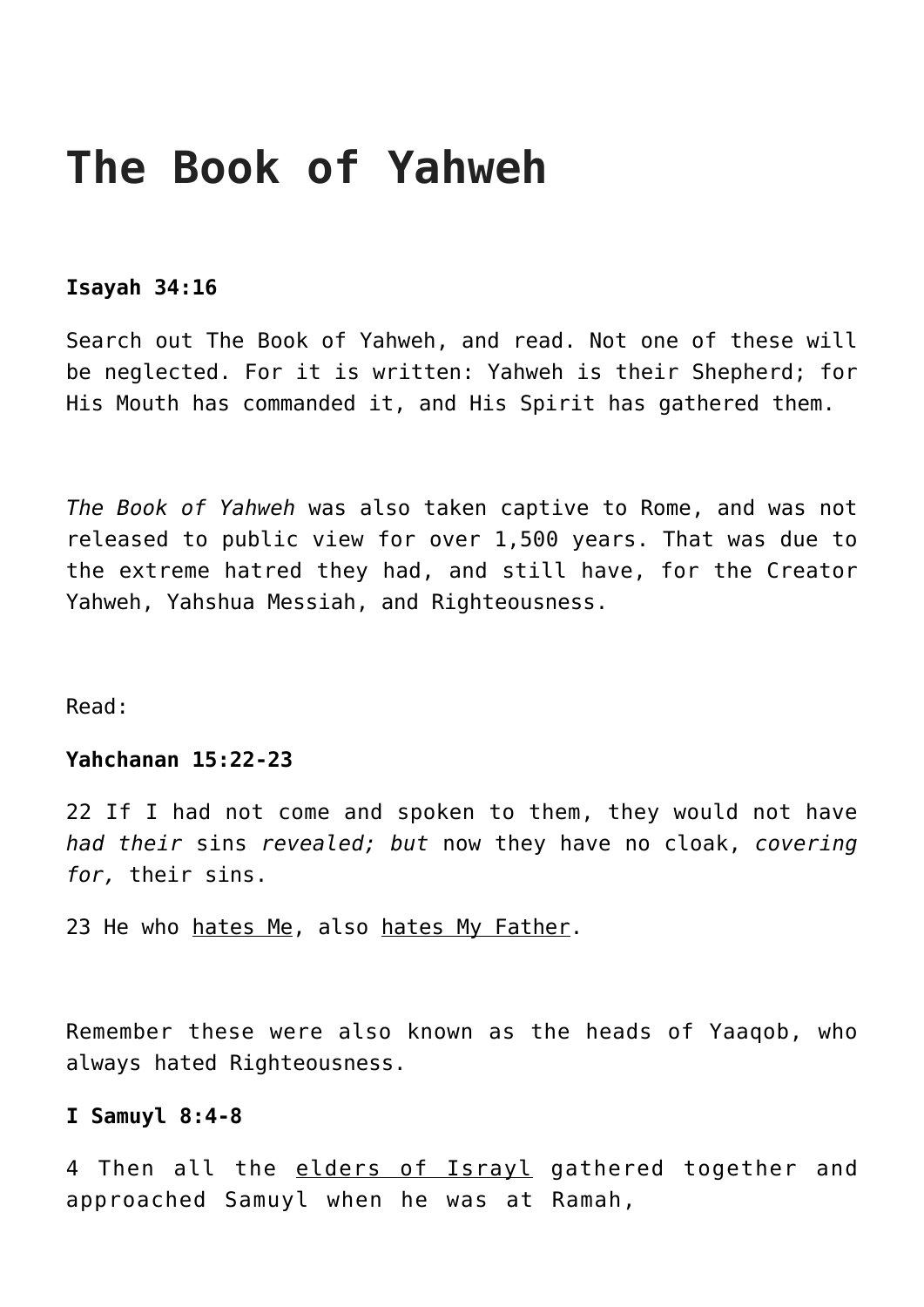5 Saying to him; You are old, and your sons do not walk in your ways. Appoint us a king to judge us; just like all the *other* nations.

6 But these things displeased Samuyl, *especially* when they said; Give us a king to judge us. Then Samuyl prayed to Yahweh.

7 Yahweh answered Samuyl, and said: Listen to all the words the people speak to you, for they have not rejected you; they have rejected Me, that I should not reign over them.

8 Just as they have done to Me from the day I brought them out of Egypt, to this very day, they are now doing to you—they are forsaking Me in order to serve God(s); *elohim!*

#### **Micahyah 3:1-2, 9-12**

1 Then I said; Hear now, O heads of Yaaqob, you rulers of the house of Israyl! *Is it* not for you to know justice?—

2 You who hate Righteousness and love evil; who strip off the skin from *My* People, and the meat from their bones;

9 Hear now, O heads of the house of Yaaqob, you rulers of the house of Israyl, who abhor justice and pervert all equity,

10 Who build up Zion with blood, and Yerusalem with iniquity:

11 Her heads judge for reward and her priests teach for pay, and her prophets divine for money. Yet they lean upon Yahweh, and say; Is not Yahweh among us? No evil can come upon us!

12 Therefore, because of you, Zion will be plowed *like* a field, Yerusalem will become heaps of rubble, and the mountain of The House of Yahweh like the high places of a forest.

Yes, the heads of Yaaqob—Coptic Catholics now in Rome and known as Roman Catholics—who built and owned the roving, Roman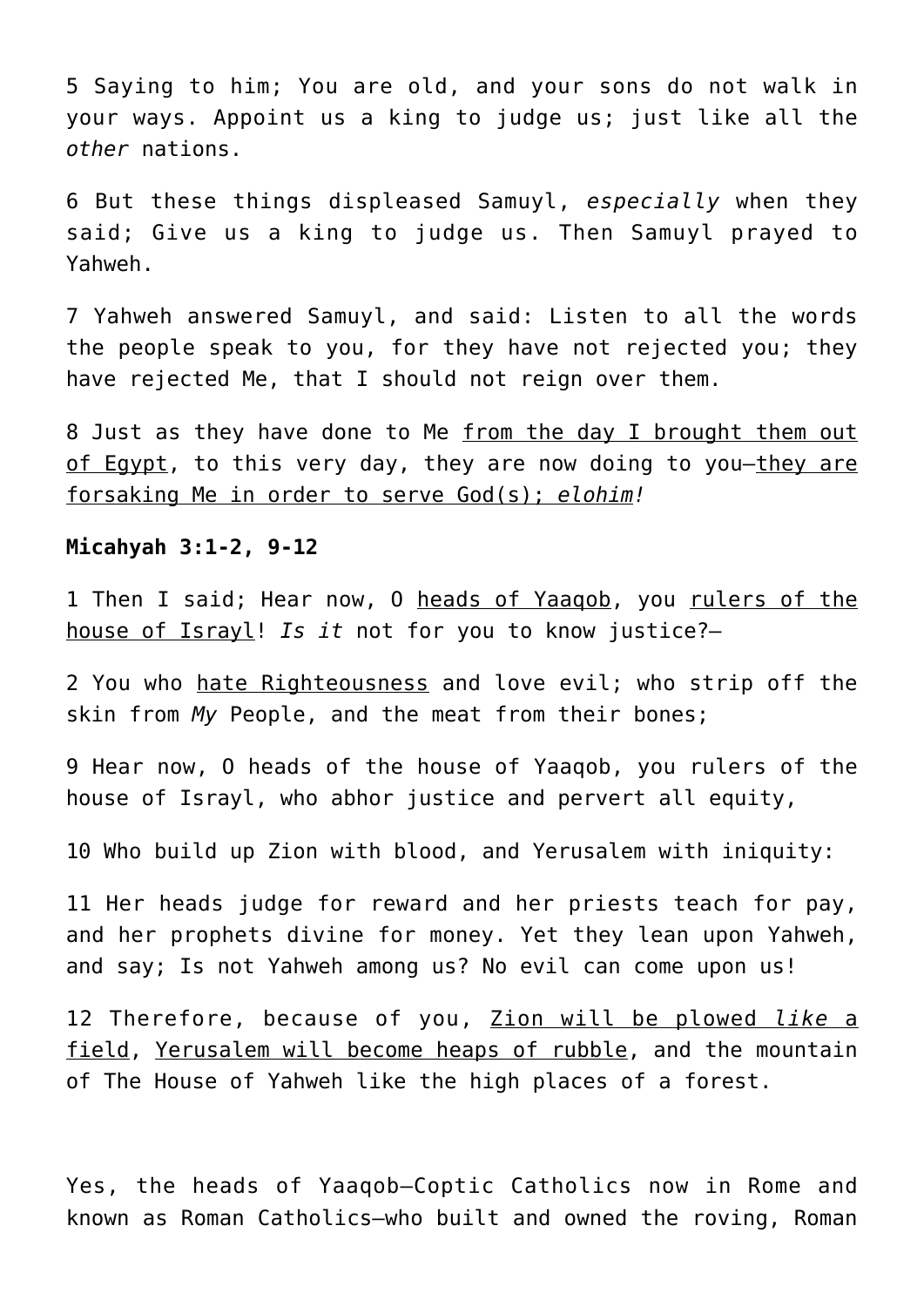army, did not want to retain Righteousness in their knowledge. So, Yahweh gave them up to an evil mind.

### **Romans 1:21-22, 24-29, 32**

21 Because that, when they knew Yahweh, they did not glorify *Him* as Father, nor were thankful, but became idolatrous; *godworshipers (worshipers of elohim),* in their reasoning, and their senseless minds were darkened.

22 Professing themselves to be wise, they became fools; *simpletons,*

24 Therefore, Yahweh also gave them up to uncleanness through the lusts of their own minds, to dishonor their own bodies between themselves:

25 Who exchanged the Truth of Yahweh for the lie; *lords (baalim), Gods, Goddesses (elohim) and demons,* and worshiped and served the creation, rather than the Creator, Who is blessed forever. *Praise Yahweh!* HalleluYahweh!

26 For this reason Yahweh gave them up to degrading passions: for even their women exchanged the original use into that which is against the original.

27 And the men did the same thing: leaving the original use of the woman, *they* burned in their lusts for one another; men committing shameful acts with men, and suffering in their own bodies the penalty for their error, which is *their* fitting retribution.

28 And so, since they did not like to retain Yahweh in *their* knowledge, it came to pass that they were given over to a reprobate mind, to do those things which are not proper;

29 Causing to arise all unrighteousness, sexual impurity, wickedness, covetousness, maliciousness; total envy, murder, strife, deceit, and malice. They *even* practice sorcery and witchcraft to protect themselves *from these deadly plagues,*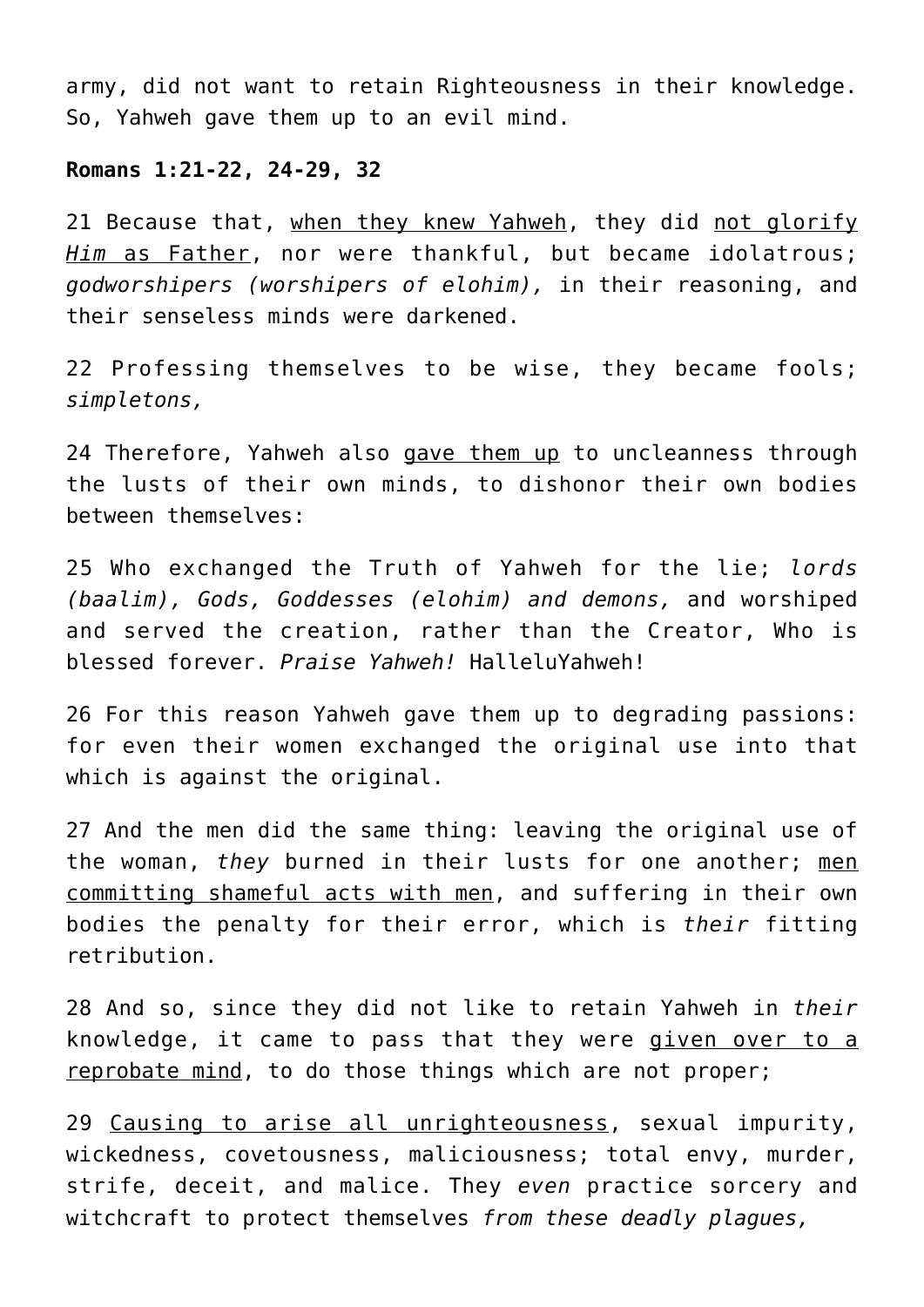32 Who, knowing the Righteous Judgment of Yahweh, that those who practice such things deserve death, not only continue to do these very things, but also approve of those who practice them.

They called themselves Pharisees, Sadducees, Essenes and Herodians in the days that The House of Yahweh stood. They still showed their hatred for Yahweh, *The Book of Yahweh*, and Yahweh's Righteousness. They hated the Savior, Yahshua Messiah, and murdered Him because He exposed their sins. Notice:

#### **Yahchanan 15:22-23**

22 If I had not come and spoken to them, they would not have *had their* sins *revealed; but* now they have no cloak, *covering for,* their sins.

23 He who hates Me, also hates My Father.

The following article excerpt is from *Life Site News* posted Wednesday, February 1, 2017 at 4:35 pm EST. In reading, notice the hatred displayed for the Ten Commandments.

**WATCH: Pope accuses Christians of 'cowardliness' for overfocus on following 'all' 10 Commandments**

Matthew Cullinan Hoffman

NEWS | CATHOLIC CHURCH

Wed Feb 1, 2017 – 4:35 pm EST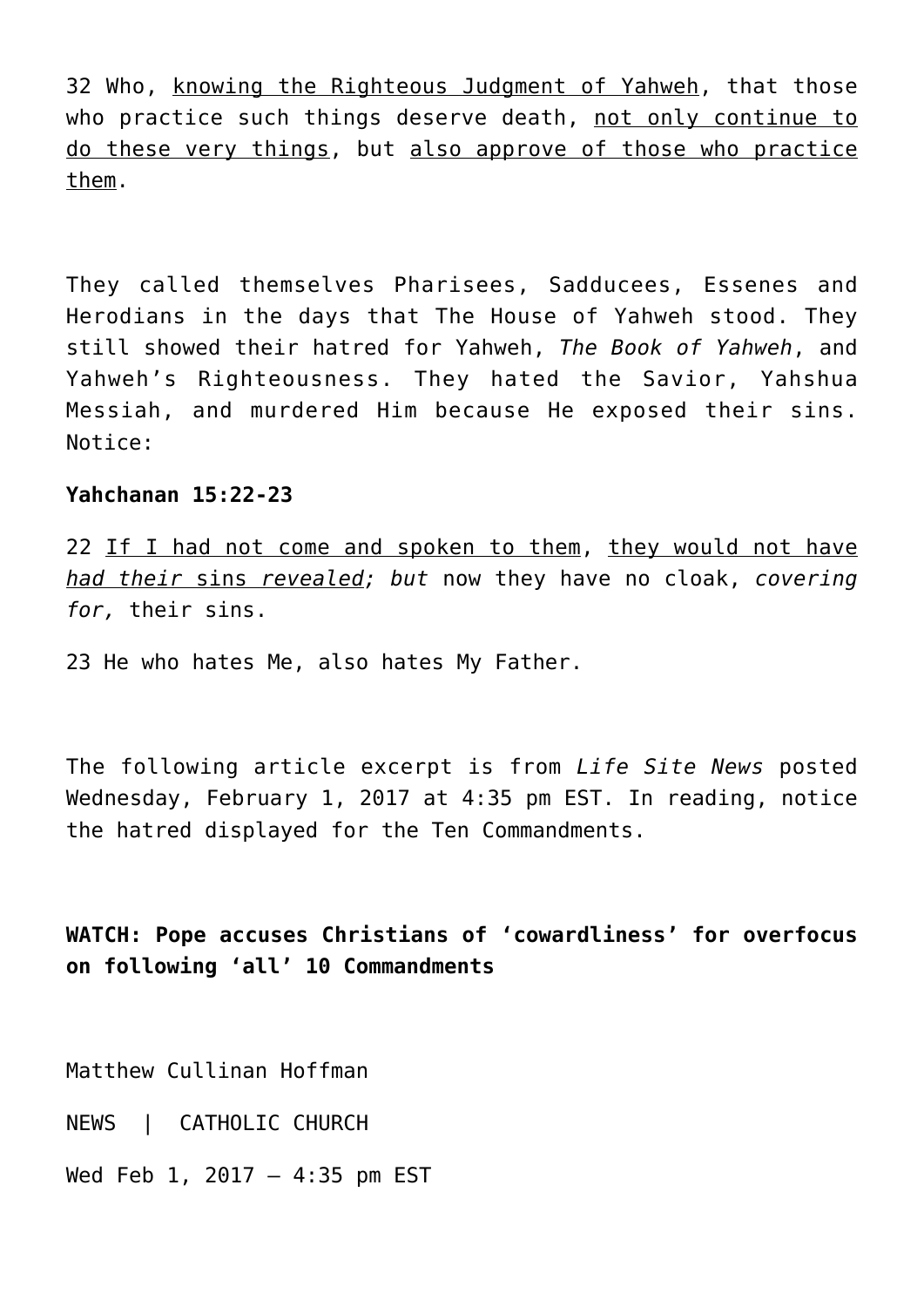February 1, 2017 (LifeSiteNews.com) – In another in a long stream of apparent attacks on his critics, Pope Francis gave a homily last week accusing Christians who avoid taking risks out of concern for the Ten Commandments as suffering from "cowardliness," warning that such people become "paralyzed" and unable to "go forward."

"'Not taking risks, please, no… prudence…Obeying all the commandments, all of them…,'" the pope said, characterizing the thinking of such Christians. "Yes, it's true, but this paralyzes you too, it makes you forget so many graces received, it takes away memory, it takes away hope, because it doesn't allow you to go forward."

Such people become "confined souls" who suffer from the sin of "cowardice," the pope added. "And the presen[ce] of a Christian, of such a Christian, is like when one goes along the street and an unexpected rain comes, and the garment is not so good and the fabric shrinks…Confined souls…This is cowardliness: this is the sin against memory, courage, patience, and hope."

In particular, Athanasius Schneider, auxiliary bishop of Astana, Kazakhstan, recently decried those clerics who wish to give Holy Communion to remarried Catholics living in adultery. He labeled them "Aaronic" priests who enable their flock to sin against the Ten Commandments, like the High Priest Aaron in the Book of Exodus, who built a golden calf to allow the Israelites to violate the first commandment.

*LifeSiteNews.com.*

They hated and killed the Disciples and about a million people who had come to Yerusalem to keep Yahweh's Feast. They had moved to Rome, to the seven hills, taking *The Book of Yahweh*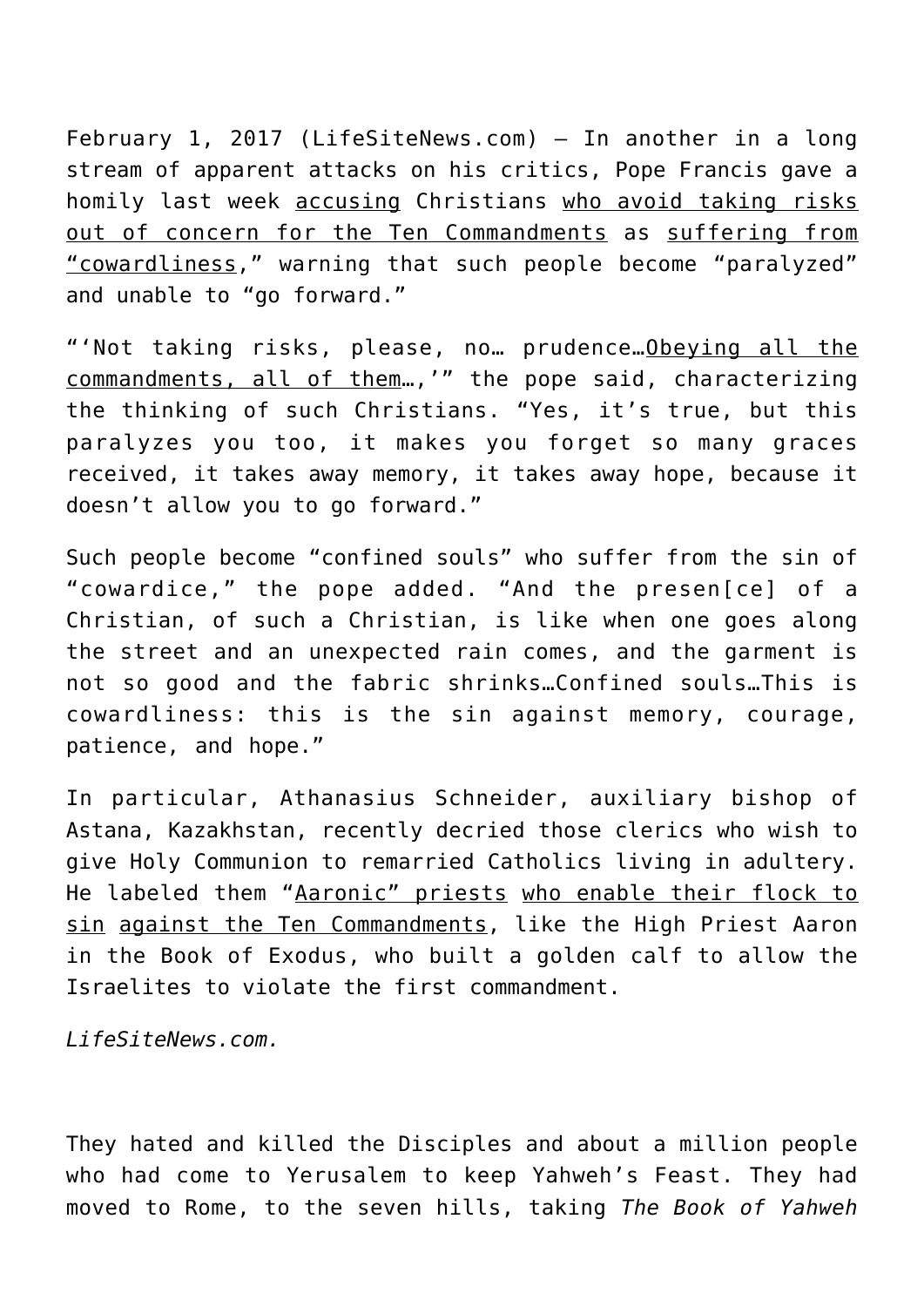with them.

Later in Rome, *The Book of Yahweh,* including the Writings of the Disciples of Yahshua Messiah, were labeled as the bible, meaning books, and banned from use for over 1,500 years.

In the 1600s, they were actually forced to allow those Writings, or versions of them, such as the *King James Version,* to be printed, but only with all Sacred Names removed. The Sacred Names were replaced with the titles of dead Coptic Catholics, dead rabbis and dead popes, etc.

So, when you use those titles, from those versions of *The Book of Yahweh* to pray, you do not pray to Yahweh but to the dead. While praying, do you ever wonder, "Why aren't prayers answered today?"

Read:

#### **Isayah 59:1-2**

1 Behold, Yahweh's Hand is not shortened, that it cannot save; nor His Ear heavy, that it cannot hear.

2 But your *own* iniquities have separated you from your Father; and your *own* sins have *caused Him* to hide *His* face from you, so He will not listen.

#### **Revelation 12:9**

And the great dragon was cast out, that old serpent, called the devil, and Satan, who deceives the whole world. She was cast out into the earth, and her angels were cast out with her.

The Menorah—Seven Lamp Lampstand—that was taken to the seven hills of Rome by order of Yahdah (**Gen. 49:1, 10)**, represents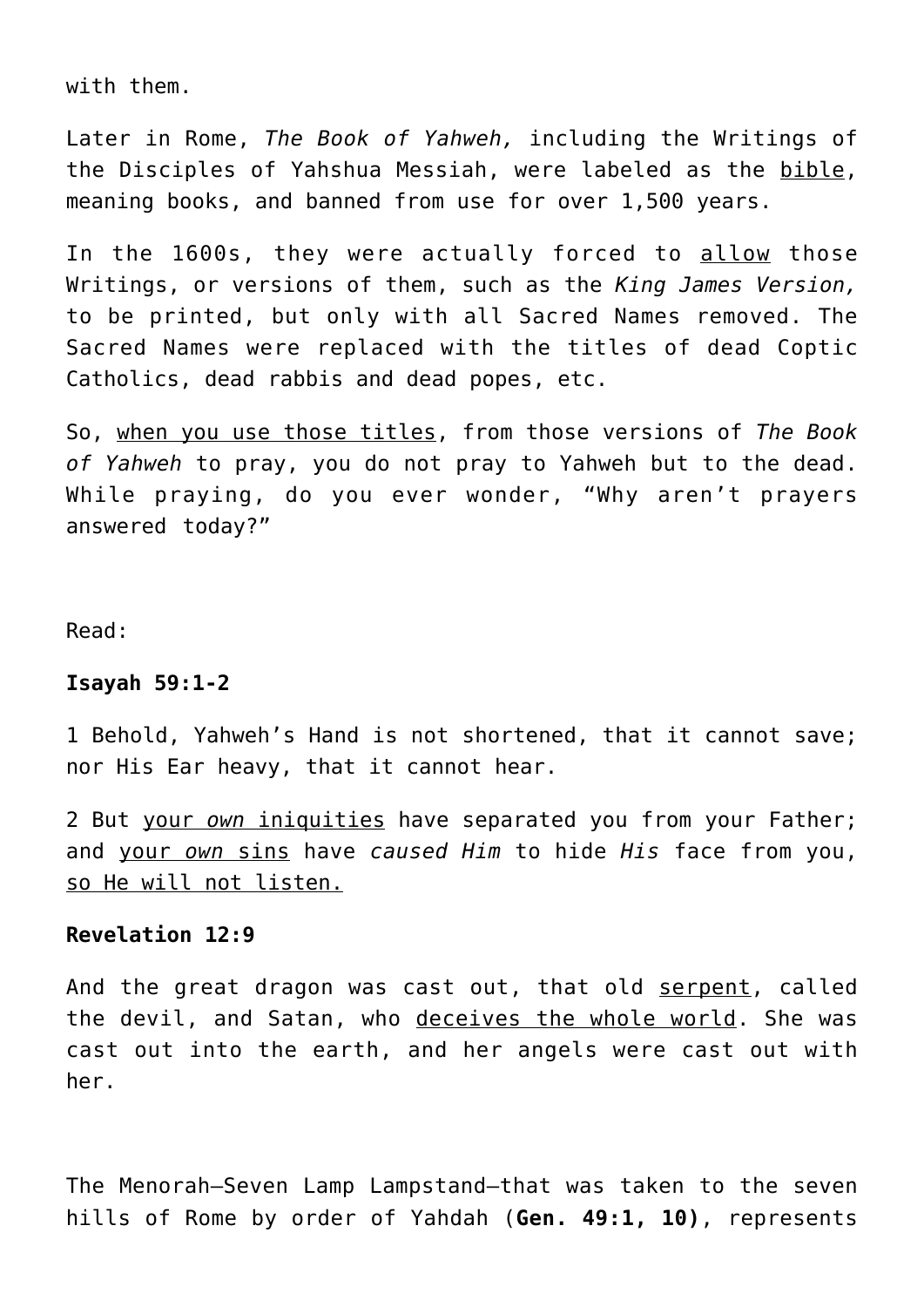the seven Works of Yahweh. The Seventh Lamp is the work of two brothers whom Yahweh calls His Witnesses. In fact, He actually named them and testified of them in many Scriptures. The following Scriptures are just a few of the many. You need to get to know this finishing Work of Yahweh, the Western Lamp that never goes out.

Read now, part of their Message for this generation.

#### **Isayah 45:3-8**

3 I will give to you the treasures of darkness and the riches of secret places, so you may know that I, Yahweh, Who calls *you* by name, *am* the Father of Yisrayl.

4 For Yaaqob My servant's sake, and Yisrayl My chosen; and I call you by your name (Yaaqob); and I surname you (Yisrayl), though you did not recognize that it was Me.

5 I *am* Yahweh, and there is no other apart from Me. There is no God (Elohim). I will strengthen you *with this knowledge,* though you did not recognize that it was Me—

6 So that they may know from the rising of the sun to the place of its setting that *there is* none besides Me. I *am* Yahweh, and there is no other!

7 Light and darkness were created because you were created to learn *these things;* peace and destruction were created because you were created to learn *these things.* Behold! It has come to pass *that* all these *things* were done.

8 Drop down, you heavens, from above, and let the skies pour down Righteousness. Let the earth be released; let Salvation spring up, and let Righteousness grow together; I, Yahweh, have created it.

This man, Yaaqob, and the man called Yisrayl: Yahweh says He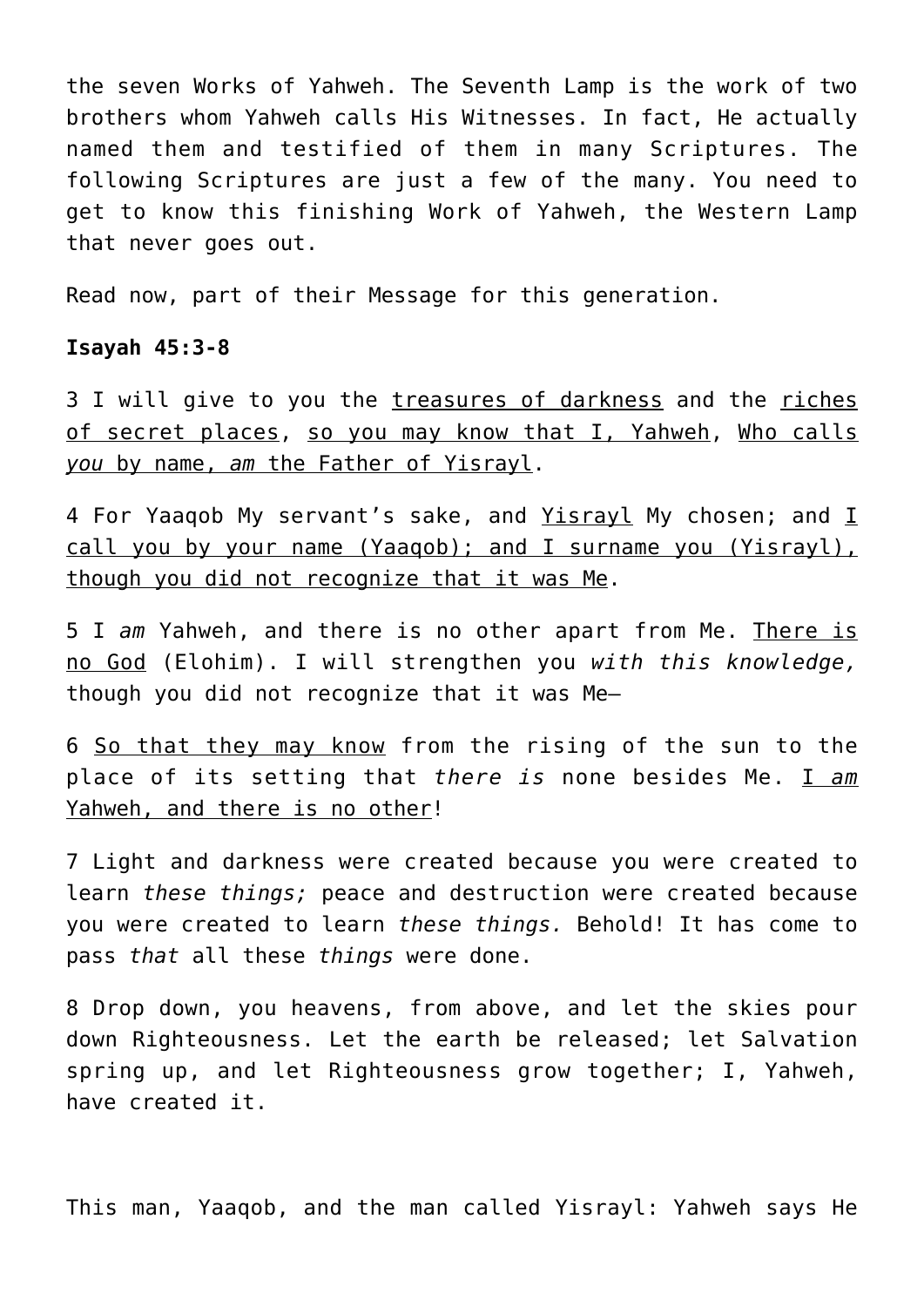named them. Who could they be? They are mentioned before this in:

#### **Isayah 43:27-28**

27 Your first father sinned, and your interpreters broke My covenant and turned away from Me in prayer; *praying to Gods (elohim), instead.*

28 Therefore, I will dissolve the Levitical Priesthood; and will give Yaaqob to the curse, and Yisrayl to reproaches.

#### **Isayah 44:1-8**

1 Yet now hear, 0 Yaaqob My Servant, and Yisrayl whom I have chosen,

2 This is what Yahweh says, Who made you and formed you from the womb, Who will help you: Do not be afraid, Yaaqob My Servant and Yeshurun; *Beloved Yisrayl,* whom I have appointed.

3 For I will pour water upon him who is thirsty, and floods upon the dry ground; I will pour out My Spirit upon your seed, and My blessing upon your offspring.

4 They will spring up among the grass, as willows by the water courses.

5 One will say; I belong to Yahweh, and the same will call himself with the name of Yaaqob. The other will subscribe with his hand, and write; I belong to Yahweh, and surname himself with the name of Yisrayl.

6 This is what Yahweh, the King of Israyl, and Redeemer, Yahweh our Father, says: I *am* the First, and I *am* the Last, and except for Me *there is* no source of power!

7 And Who, as I, will foretell, and set it in order for Me, since I appointed the ancient people? And the things which are coming, and will come, let them foretell them.